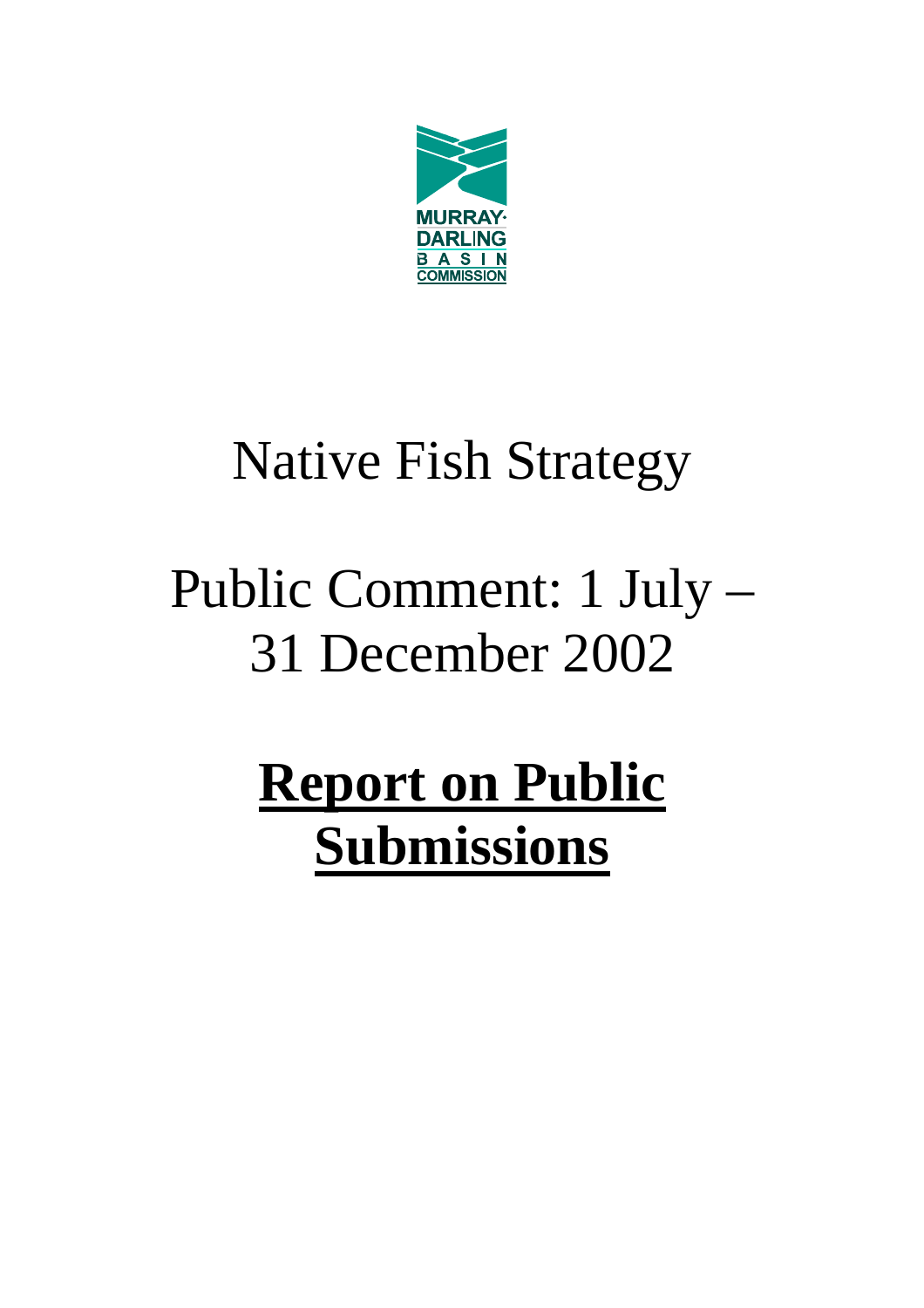Excerpts taken from submissions to the draft Native Fish Strategy (1 July  $-31$  December, 2002)

"… the comprehensive strategy should lead to significantly improved sustainable returns for recreational angling while at the same time ensuring the recovery of all the presently endangered fish species" Patrick Washington, VRFish Chairman

"The draft strategy has enormous potential to bring about healthier native fish populations and healthy rivers" NSW Irrigators' Council

"Enhanced native fish numbers and habitat will improve tourism, recreational and community development opportunities as well as help to link Local Government to good natural resource management outcomes." Adrian Wells, Murray Darling Association

"We would like to express our total support of the proposed strategy and look forward to being able to be involved in some way to ensure its adoption, implementation and ultimate success". Warwick District Recreational Fish Stocking Association Inc.

"Great to see a strategy being formed to help rehabilitate declining native fish numbers….Please advise me as to what further I can do or we as "Fly Fish Bathurst" can do and we will to the best of our ability". Ken Smith, Kelso NSW

"We would like to congratulate you on both the initiative and the high quality of the current draft document, and to lend our support to this strategy". World Wife Fund For Nature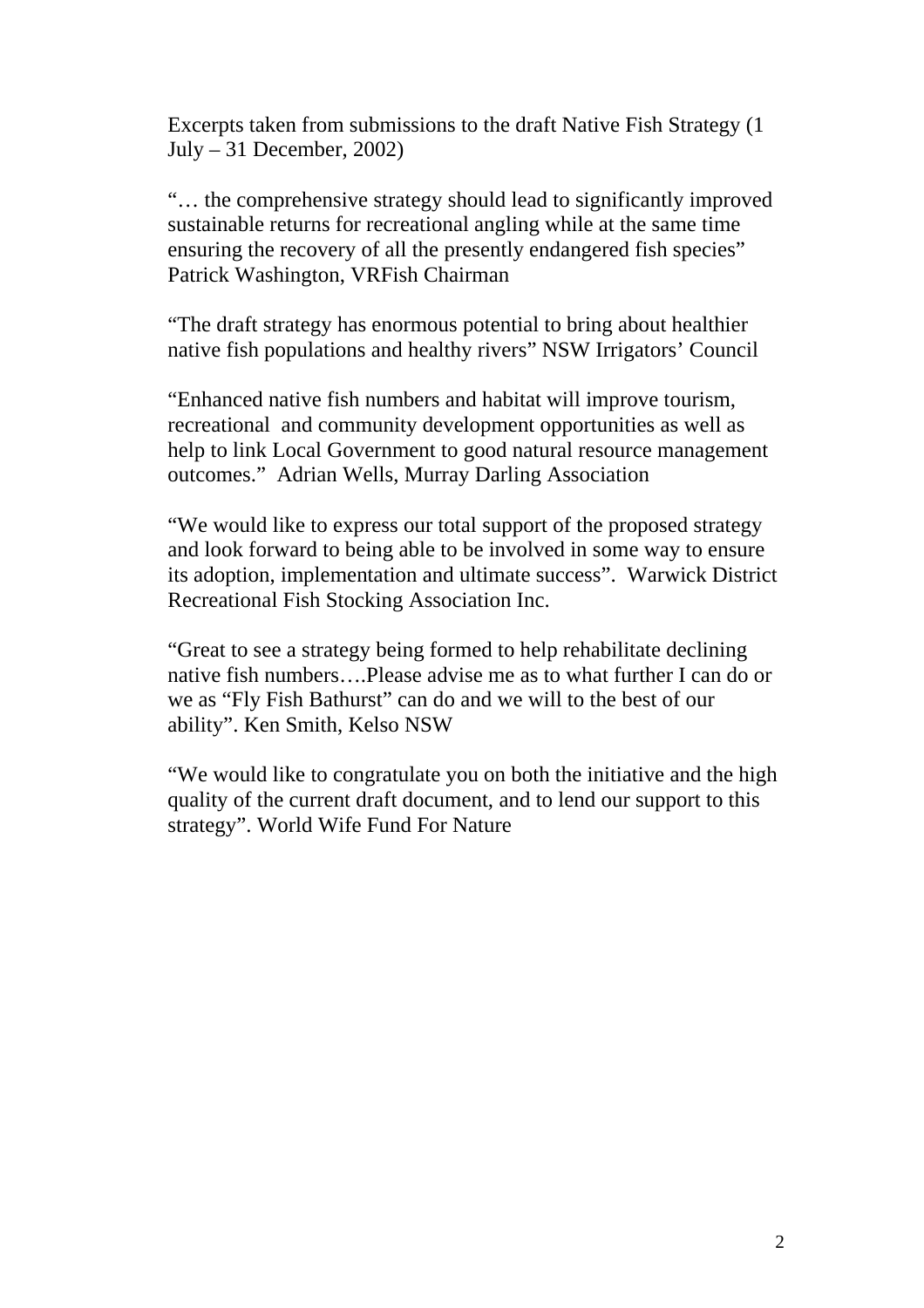# **Table of Contents**

| 1. Introduction               |                                                   | 4  |
|-------------------------------|---------------------------------------------------|----|
| 1.1 The Native Fish Strategy  |                                                   |    |
| 1.2 The public comment period |                                                   |    |
|                               | 1.3 Submissions to the draft Native Fish Strategy | 6  |
|                               | 1.4 This report                                   | 7  |
| 2. Recommendations            |                                                   | 7  |
| 3. Summary of Public Comments |                                                   | 8  |
|                               | 3.1 Key Issues                                    | 8  |
|                               | 3.1.1 Demonstration reaches, RMZ's, APA's etc     | 8  |
|                               | 3.1.2 General                                     | 9  |
|                               | 3.1.3 NFS Goals and Objectives                    | 9  |
|                               | 3.2. Issues for Discussion                        | 10 |
|                               | 3.2.1. Alien Species                              | 10 |
|                               | 3.2.2 Communication                               | 10 |
|                               | 3.2.3. Environmental Flows and Water Management   | 10 |
|                               | 3.2.4. Fish Passage                               | 10 |
|                               | 3.2.5. General                                    | 11 |
|                               | 3.2.6 Implementation                              | 11 |
|                               | 3.2.7 Indigenous Issues                           | 11 |
|                               | 4. Complete List of Public Comments               | 12 |
|                               | 4.1 Formal Response                               | 12 |
|                               | 4.2 Alien Fish                                    | 14 |
|                               | 4.3 Communication                                 | 17 |
|                               | 4.4 Demonstration Reaches, RMZ's, APA's etc       | 20 |
|                               | 4.5 Editing                                       | 25 |
|                               | 4.6 E-Flows and Water Management                  | 27 |
| 4.7                           | Fishing                                           | 31 |
| 4.8                           | <b>Fish Passage</b>                               | 33 |
| 4.9                           | General                                           | 35 |
| 4.10                          | Habitat                                           | 39 |
| 4.11                          | Implementation                                    | 40 |
|                               | 4.12 Indigenous Issues                            | 42 |
|                               | 4.13 NHT and Funding Issues                       | 43 |
|                               | 4.14 NFS Goal and Objectives                      | 44 |
|                               | 4.15 Research and Monitoring                      | 47 |
| 4.16                          | <b>State Issues</b>                               | 49 |
|                               | 4.17 Threatened Species                           | 51 |
|                               | 4.18 Translocation, Stocking and Disease          | 51 |
| 4.19                          | <b>Water Quality</b>                              | 53 |
| Appendix 1                    |                                                   | 56 |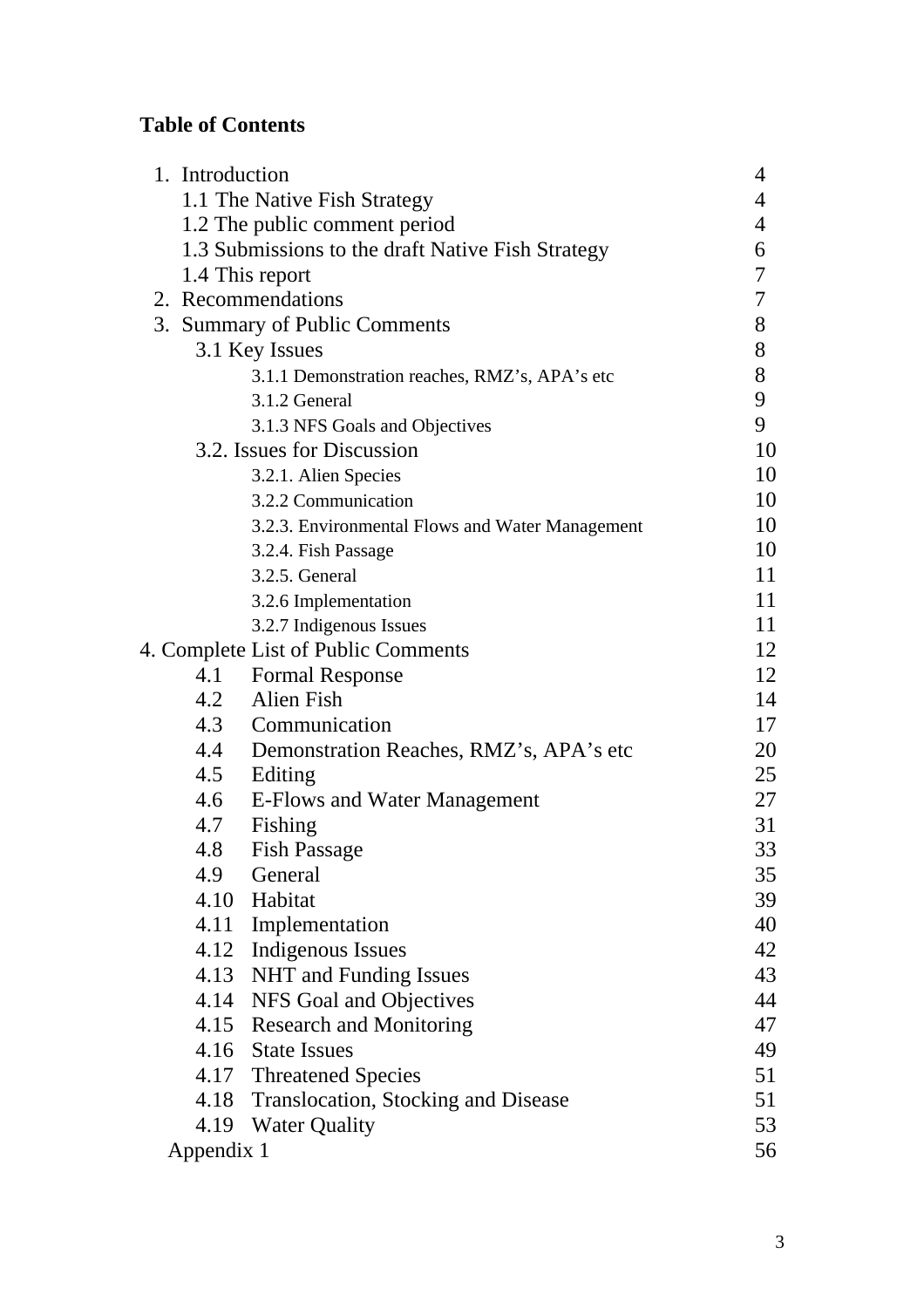# **1. Introduction 1.1The Native Fish Strategy**

The Native Fish Strategy (NFS) has been developed in consultation with stakeholders throughout the basin, including the scientific, Indigenous, conservation and fishing and communities, as well as catchment management organisations, all levels of government and the general public. The NFS seeks to initiate short, medium and long term actions for rehabilitating native fish communities in the Basin back to 60 per cent of their estimated pre-European settlement levels after 50 years of implementation.

The NFS provides a response to the key threats to native fish communities in the Murray-Darling Basin which include flow regulation, habitat degradation, lowered water quality, man-made barriers to fish movement, alien fish species, fisheries exploitation, disease, and translocation and stocking of fish. The 13 management objectives outlined in the NFS will be achieved by implementing the following six priority actions:

- rehabilitation of fish habitat;
- protection of fish habitat, including environmental flow restoration;
- management of riverine structures, including fish passage;
- control of alien fish species, particularly carp;
- protection of threatened native fish species:
- management of fish translocation and stocking.

The Murray-Darling Basin Ministerial Council endorsed a draft NFS on 12 April 2002 and agreed to release the NFS for a six-month public comment period. The objectives of the public comment period included raising awareness among partners about the purpose and scope of the NFS, providing opportunity for partner input, building widespread support for the implementation of the NFS, and stimulating discussion about responsibilities and investment aspects of implementation.

## **1.2 The public comment period**

The NFS public comment period began on 1 July 2002 and finished on 31 December 2002. An extensive media campaign, distribution and promotion events as well as public forums, meetings and presentations occurred during the period as a commitment to wide and extensive public consultation. Events and activities were coordinated by the Native Fish Strategy team at the MDBC, the NFS Community Stakeholder Group, the NFS Fish Working Group and the Communications team at the MDBC.

#### *Media campaign*

Large advertisements outlining the Strategy were placed in national and regional newspapers at the beginning of the public comment period. Articles about the NFS were written in various newspapers regional newspapers, particularly where community meetings were held, as well as in the Sydney Morning Herald. The NFS also made the front page, a feature, the editorial and Opinion sections in Albury's Border Mail.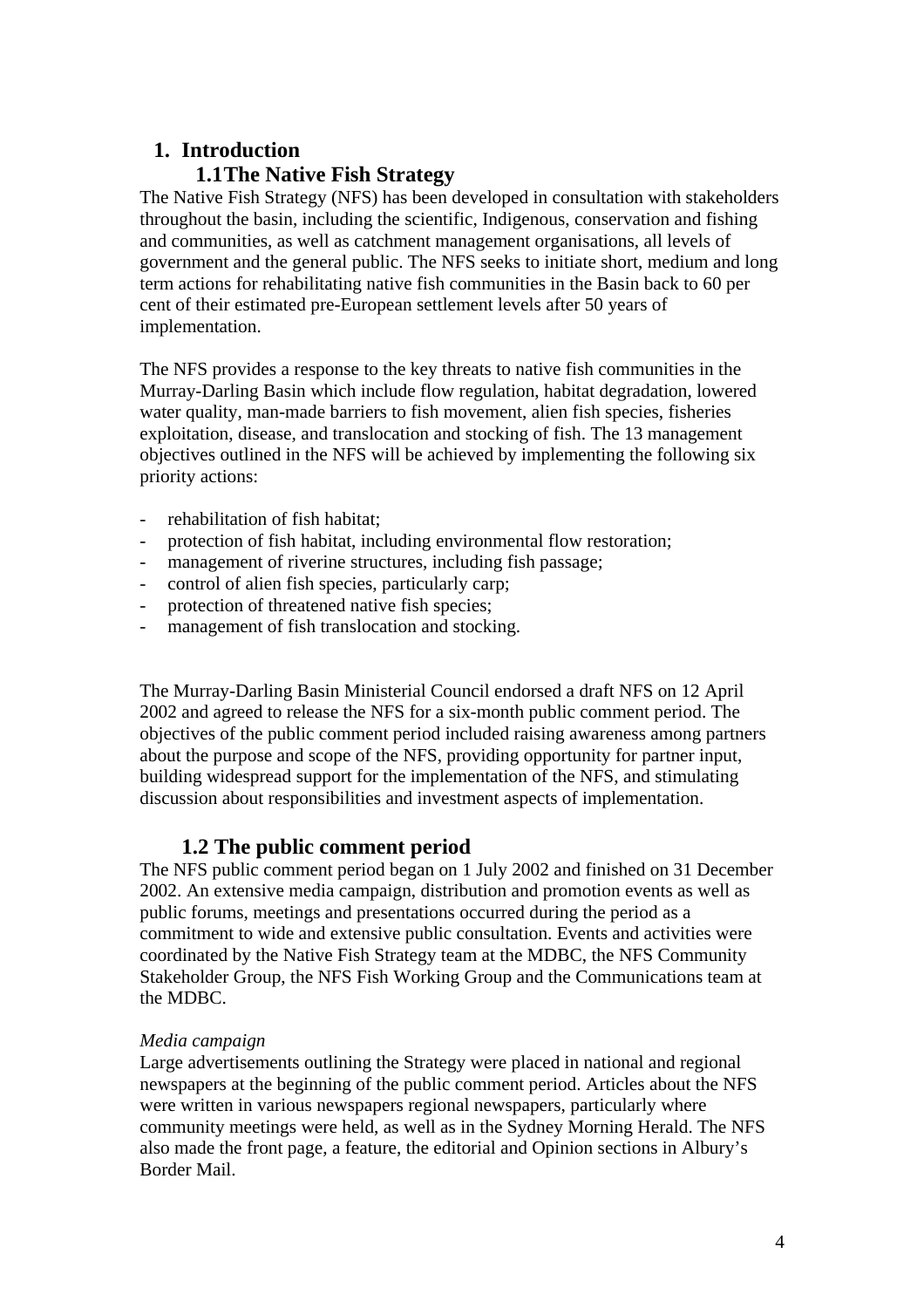Radio interviews were conducted prior to all public forums, to raise community awareness and advertise the events. Interviews were aired on regional ABC stations (eg Albury, Canberra, Adelaide, Orange, Central West, Wagga, Southern Queensland) as well as 2UE rural news, Radio Landcare and 2QN Deniliquin. Television interviews were conducted on WIN Mildura and WIN Berri.

Articles about the status of native fish in the Basin, and information on the NFS were featured in Freshwater Fishing Australia, Angler Action, River Basin News, Anglers Association, FishFax, The Water Report, Codwatch newsletter and the Landcare magazine.

#### *Distribution and Promotion*

NFS brochures were distributed in Basin newsletters, including RecFish, Riverlander Notes, River Basin Management Society. Brochures were also distributed at field days, including River Fest and Ag-quip. Information was sent through existing email lists of Wordwide Fund for Nature, ICM and NRM Communicators network and numerous recreational fishing websites. The MDBC website maintained links to NFS information.

Personal letters, including a brochure and draft Strategy were sent to Director Generals and CEO's of government and industry agencies, inviting a formal response. Letters were written to Program managers of government and industry agencies requesting an audience to discuss the NFS. Letters were written to catchment management organisations, local and state governments, community groups, fishing organisations, landcare groups, conservation groups, Indigenous communities and landholders, to alert the public to the release of the Strategy, to offer to discuss the Strategy in person and to invite comments.

#### *Meetings, presentations and forums*

Closed meetings were held with senior officers of departments and agencies in Queensland, New South Wales, Victoria, South Australia, the Australian Capital Territory and the Commonwealth.

Presentations were given, following requests, to the National Carp Task Force, Victorian fishing and conservation representatives, the NSW Murray Catchment Management Board, the NSW Western Catchment Management Board, NSW Murray Wetlands Working Group, the Murray Catchment Board, the Western Catchment Management Board, New South Wales NGO's, CodFish Rugby Club, northern Victorian catchment management authorities, the MDBC Community Advisory Committee, the Charleville Natural Resource Management group and the South West Natural Resource Management group. Presentations were also given at Annual General Meetings of RecFish and the Murray Darling Association.

Eighteen public forums were held throughout the Basin. Locations of the forums were Berri, Murray Bridge, Brisbane, Toowoomba, Canberra, Echuca/Moama, Albury/Wodonga, Mildura/Gol Gol, Swan Hill/Barham, Bourke, Moree, Goondiwindi, St George, Deniliquin, Dubbo, Cowra, Yarrawonga/Mulwala and Wagga Wagga.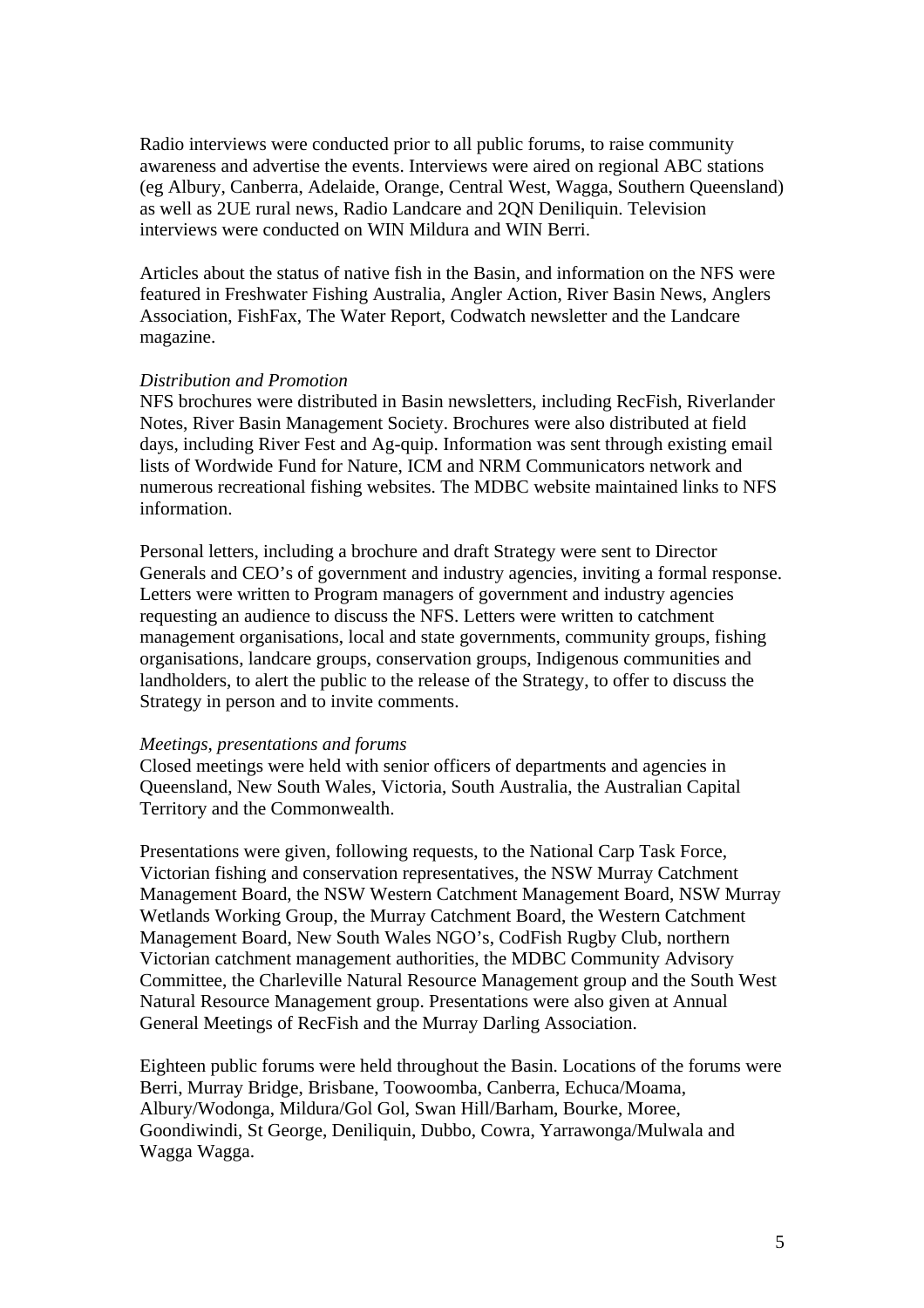## 1.3 **Submissions to the draft Native Fish Strategy**

Throughout the six month public consultation period, the Native Fish Strategy team at the MDBC received submissions to the draft NFS. Submissions were made by email, letters and telephone. Specific comments made at the public forums as well as meetings and presentations, were also treated as formal submissions.

A great deal of submissions were made, which represented a broad range of stakeholders (Table 1). A total of 161 organisations from across the Basin made submissions to the draft Strategy (Appendix 1). Most submissions came from New South Wales and Victoria (Figure 1), which can be expected given the large proportions of the Basin that these two states occupy. 54% of submissions were made through public forums, 40% were made through letters (138 written submissions were received) and 6% were made through other means.

Table 1. List of Stakeholders who made submissions to the draft Native Fish Strategy, including the percentage contribution each Stakeholder group made to the total public submissions.

| <b>Stakeholder Group</b>                  | Contribution $(\% )$ |
|-------------------------------------------|----------------------|
| Agriculture                               | 2.6                  |
| <b>Business</b>                           | 3.1                  |
| <b>Catchment Management Organisations</b> | 4.9                  |
| <b>Commercial Fishing</b>                 | 0.7                  |
| Commonwealth Government                   | 2.3                  |
| Community                                 | 29                   |
| <b>Community Group</b>                    | 4.9                  |
| Conservation                              | 3.2                  |
| Hatchery                                  | 0.3                  |
| Indigenous                                | 0.6                  |
| Irrigator                                 | 0.3                  |
| Landcare                                  | 0.3                  |
| Landholder                                | 0.6                  |
| <b>Local Government</b>                   | 5.7                  |
| Media                                     | 1.1                  |
| <b>Recreational Fishing</b>               | 22.7                 |
| Research                                  | 0.9                  |
| Retail                                    | 1.7                  |
| <b>Sporting Club</b>                      | 1.7                  |
| <b>State Government</b>                   | 10.9                 |
| Tourism                                   | 1.1                  |
| University                                | 1.1                  |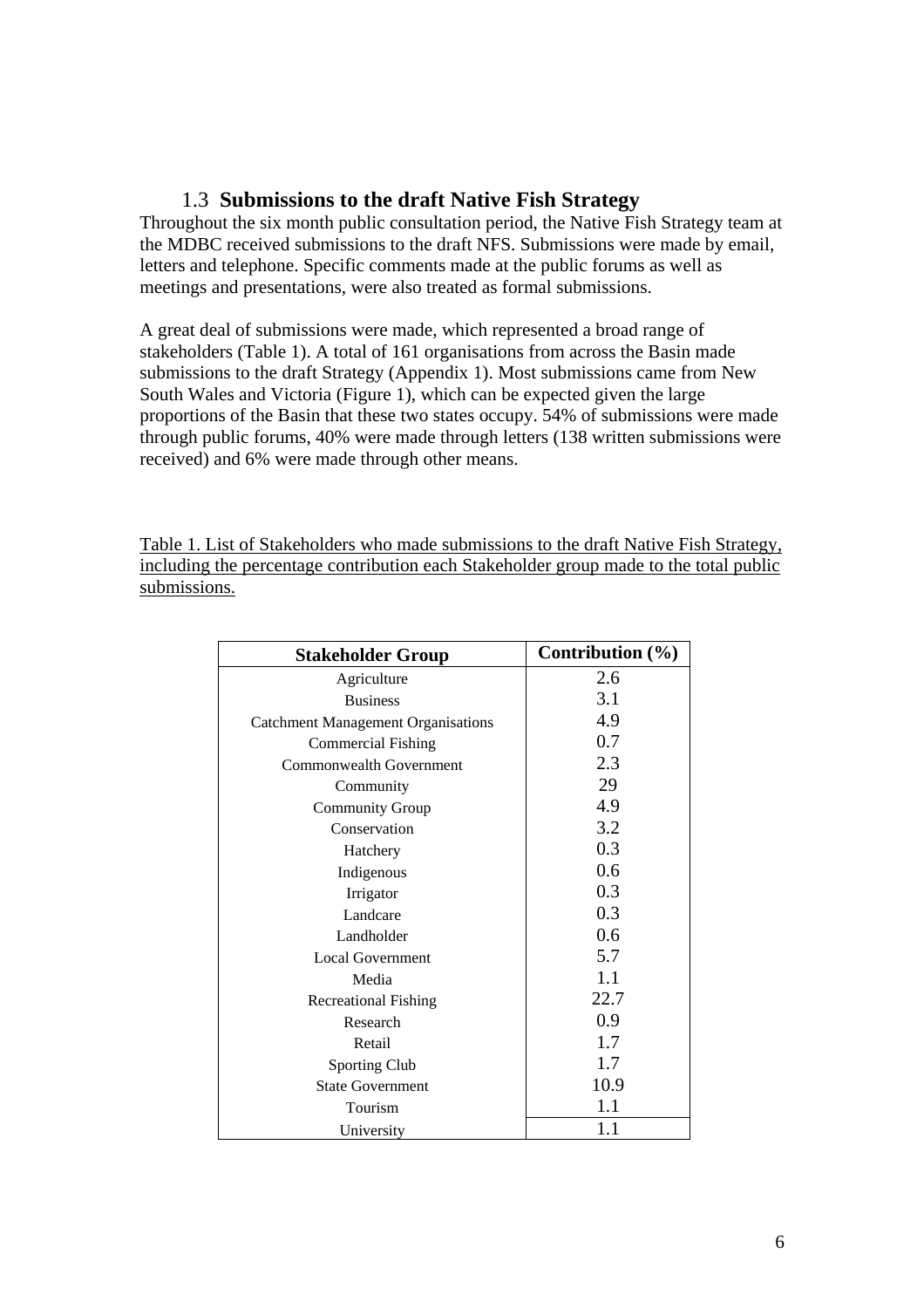

Figure 1. State and Territory proportions of submissions to the draft Native Fish Strategy

## **1.4 This report**

The purpose of this report is to present a series of recommendations for the final NFS based on stakeholder comments in the NFS public comment period.

In addition to formal recommendations, the report also lists the summary of public comments made, as well as the concise list of responses submitted throughout the six month public comment period. The summary and full list of responses have been presented in order to show how the recommendations were derived and to maintain transparency and accountability in the consultation process.

# **2. Recommendations**

- Provide a greater level of explanation of "aquatic protected areas" in the text.
- Change the name of "aquatic protected areas".
- Remove the Hume-Barmah case study.
- Modify the presentation of Figure 2 to allow easier interpretation.
- Provide explanation to Figure 2.
- Provide an explanation of the 10% and 60% estimates, including the process which resulted in these estimates, and the need to use them as guides only.
- Indigenous inclusion in the Strategy to be strengthened.
- Lists of alien species to put most threatening species first.
- Links to other strategies and initiatives discussed, including the Living Murray.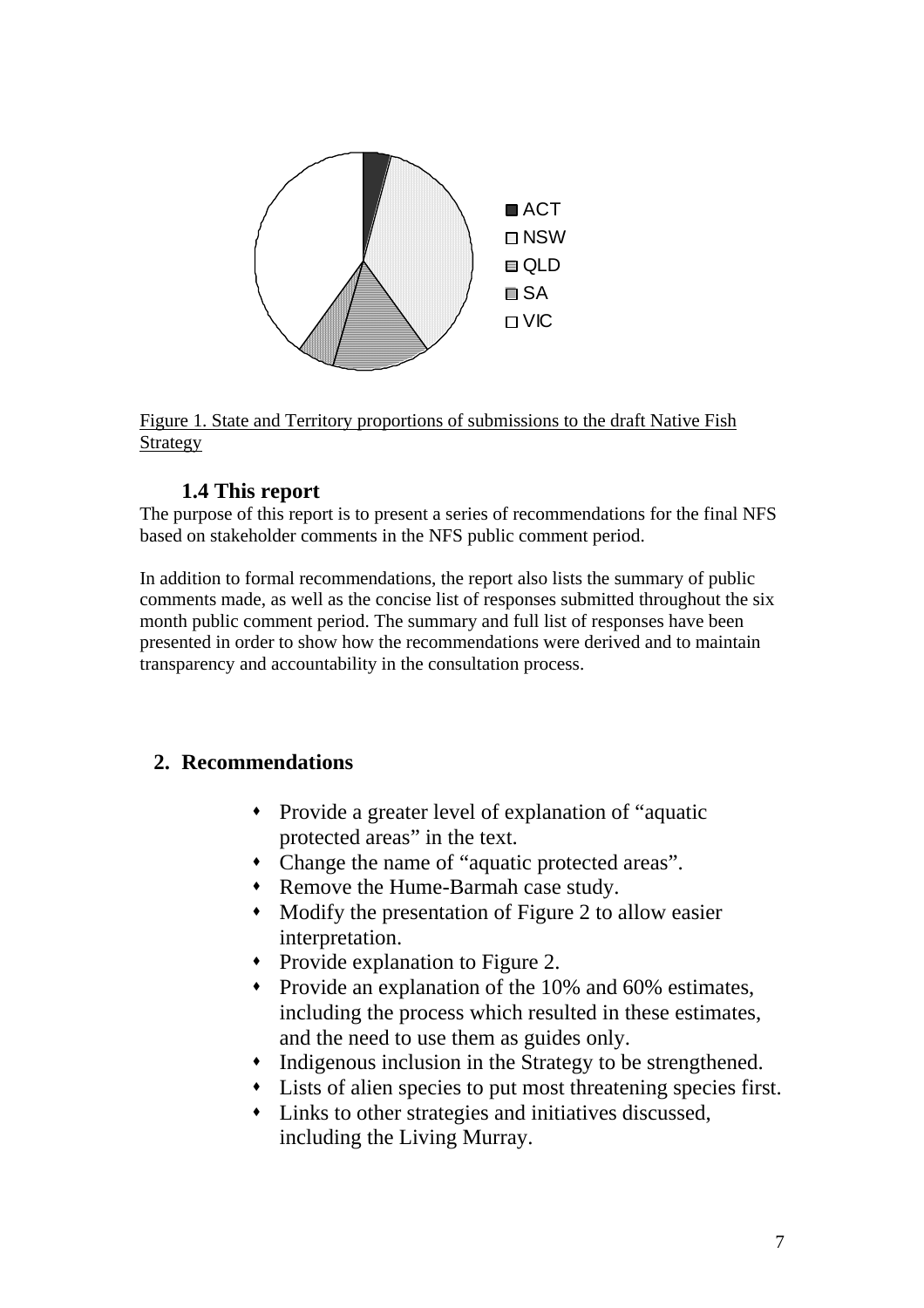- Reference to companion documents given including Communication and Investment Plans.
- Greater discussion of environmental flows and the relationship to fishes.
- Commitment to monitoring fish passageways to be mentioned.
- Present some examples of where previous interventions have had some positive effects.
- Outline the benefits of rehabilitating native fish populations, including social and economic benefits
- A list of Further Reading to be added

## **3. Summary of Public Comments**

The summary of public comments has been broken down into two sections, based on the analysis of all comments made and discussions held with stakeholders. The first section deals with the comments categorised as the "Key Issues" which are those considered vital to address. Without considering the following "Key Issues" the final Native Fish Strategy is unlikely to be supported by the general community.

The second section in the summary deals with the comments categorised as "Issue for Discussion" and are those additions, modifications or deletions of the Strategy which emerged as important during the public comment period. Both sections are presented according to the broad themes used in Chapter 4.

All comments categorised as "Edit" will be addressed directly and the draft Strategy will be modified accordingly. All comments categorised as "For Action" will also be addressed directly and appropriate action undertaken. All comments categorised as either "For communication plan" or "Reflects the need for community education" will be incorporated directly into the development of a comprehensive Native Fish Strategy Communication Plan.

All other comment categories required no further action.

# **3.1 Key Issues 3.1.1 Demonstration reaches, RMZ's, APA's etc**

## *The Aquatic Protected Area concept*

The comments received relating to Aquatic Protected Areas (APA's) reflects general community confusion regarding the concept, and a great deal of unease about what the implications of APA's are for local communities. Community perception was that APA's would effectively close down complete stretches of river from all activities, including boating, fishing and camping. People expressed fear that APA's would hurt regional economies, as well as impede on their leisure activities. The result of these perceptions and fears was a very strong backlash against APA's which effectively prevented people from considering the Strategy in a favourable light. While the communities fears are unfounded, the text of the document does not clearly explain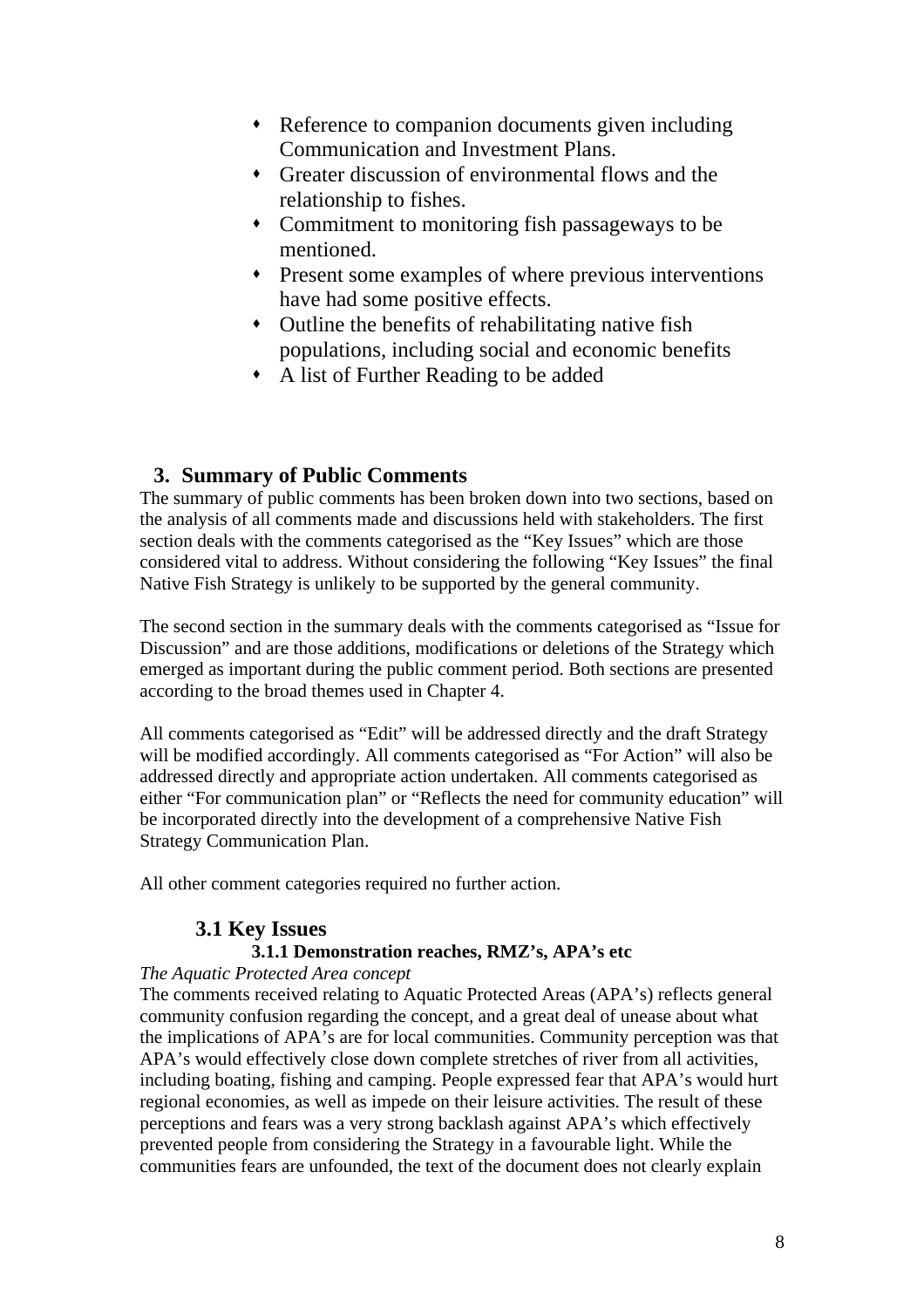the APA concept, nor outline details of how they will be implemented, the effects they will have (positive and negative) on regional communities and the process for APA implementation. Greater explanations and details are required

#### *The Aquatic Protected Area name*

A great deal of community angst was generated by the name "Aquatic Protected Area" as it was felt the name implied strict "no-go zones". When discussions were held with stakeholders, explaining the APA concept, many were surprised and acknowledged that similar areas already exist and that an APA would be unlikely to affect them adversely. The general feeling was that the name itself had negative connotations. A name which more accurately reflected the nature of the APA, and which did not have attached assumptions would be preferable.

#### *Hume-Barmah Reach "Case Study"*

The case study listed on page 37 received a great deal of criticism. While the text clearly states that the case study merely "outlines a *typical* rehabilitation and protection program", the general public made an assumption that it was an action outline. The topic dominated many public forums as well as submissions, and was used as negative publicity in the press. It became clear that many people were reading only that page and making ill-informed submissions on the draft; in fact one submission stated "I left three pages of the draft (p2, p22 and p37) with…caravan parks, sporting supply businesses and keen anglers". The damage caused by such reactions has been immense, and inability of many people to read the case study as simply a worked example, and more significantly as a part of a much bigger strategy to rehabilitate native fish populations has been detrimental. While the damage has been caused and work will need to be done to inform and educate people, in the first instance the case study should be removed.

#### **3.1.2 General**

#### *Figure 2 –Cumulative impact of all interventions*

Figure 2 was a discussion point in many submissions, with criticisms focused around the difficulty of interpreting the figure to scepticism about the implications given no references were given and no description of how the data was quantified. It also became evident that presented in its current form, the figure allowed for misinterpretation by people, with assumptions made of intervention prioritisation. While easily rectified with a different presentation and an explanation, the Figure was considered a major stumbling block for many people.

#### **3.1.3 NFS Goals and Objectives**

#### *The population estimate and goal*

The estimate that native fish populations are currently at 10% of their pre-European settlement levels, and the goal of rehabilitating native fish back to 60% of their pre-European populations has been highly criticised. The major criticism has been that there is no direct evidence available to determine exactly what pre-European fish populations were like. This problem then escalates in the communities minds as they have questioned how to measure a 60% increase in populations when you do not know the original figure.

A second significant problem has been confusion surrounding the choice of a 60% increase in populations. A common question has been "Why that figure in particular –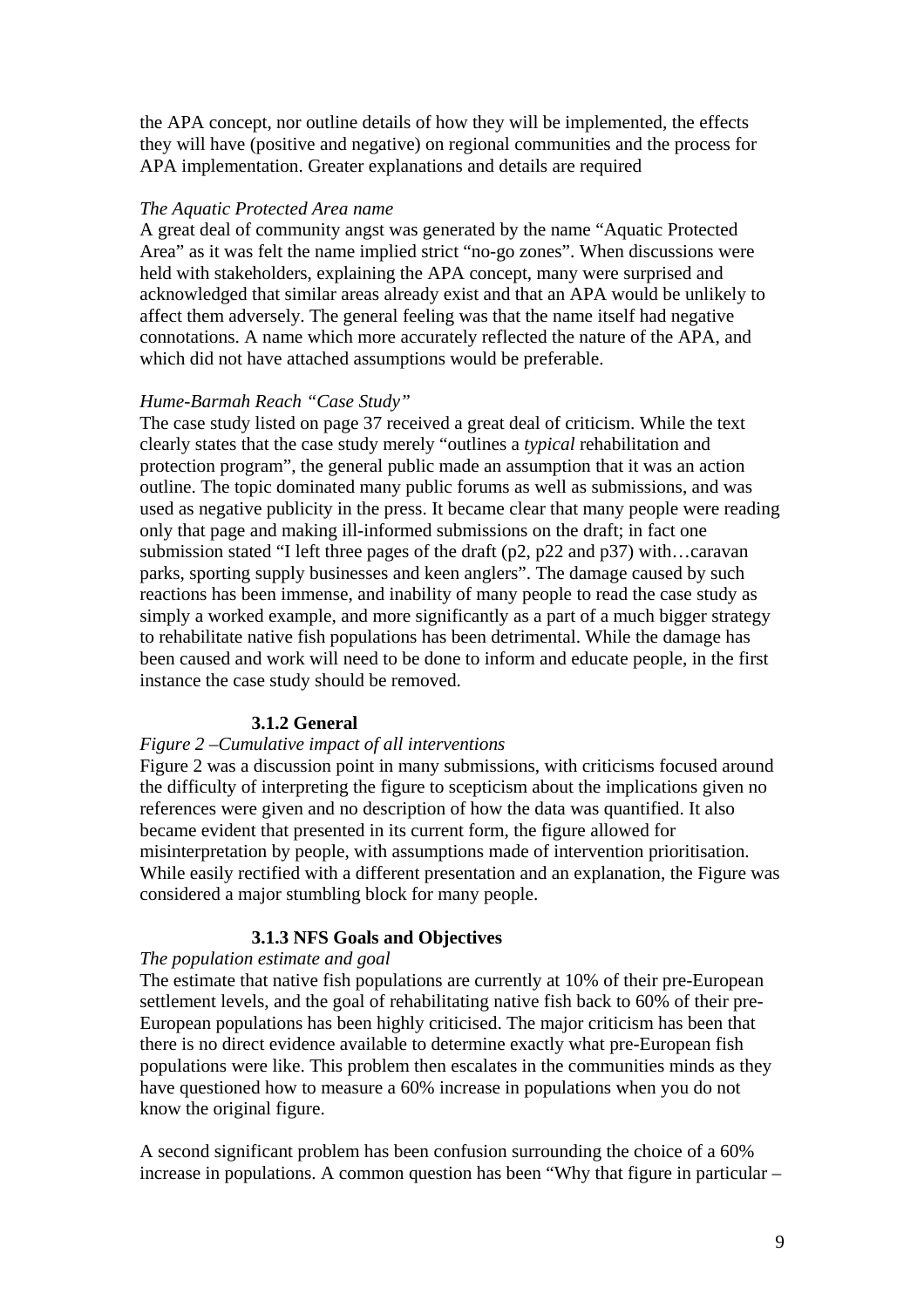why not more, why not less?" Both problems can easily be rectified with better explanations in the text of the Strategy; in particular it may be wise to emphasise that the goal is aspirational and that population estimates are not "uninformed guesses", they are valuable estimates based on scientific data.

## **3.2. Issues for Discussion 3.2.1. Alien Species**

## *Prioritisation of alien species*

In several parts of the text of the Strategy, examples of alien species are listed. Several people have misinterpreted that the order of these listings indicates priority status. For example, the sentence " Predation by and/or competition from trout, redfin, gambusia, carp, weatherloach " (p. 3) implies that trout are more of a threat to the system than carp. It has been suggested that species be listed more strategically.

### **3.2.2 Communication**

#### *Linkages*

Concerns have been raised that the Strategy does not consider linkages to other Basin strategies and initiatives. Although this is not the case, text needs to be added to indicate that there many potential relationships with existing programs.

### *Community Engagement*

The management of ongoing community consultation, public education and knowledge transfer did not receive a great deal of attention in the Strategy as a separate Communication Plan has been prepared. The Communication Plan needs to be referred to in the Strategy, with details required on how to access the Plan.

## **3.2.3. Environmental Flows and Water Management**

## *Environmental Flow Discussion*

Due to The Living Murray initiative at the Commission, environmental flows were not dealt with comprehensively in the draft Strategy. However, the community has commented that more discussion is needed in the Strategy which pertains specifically to fish and their relationship with flows. In addition, there is a need to specifically outline the relationship the Strategy will have with The Living Murray

## **3.2.4. Fish Passage**

## *Monitoring*

There was a great deal of community concern that fish passages were being built without any commitment to monitoring of the fish that use them. Monitoring was seen as critical for both data on native fish populations, and also for preventing alien fish species using the passage ways. While there is a commitment to monitoring fish passage ways that are being built, this commitment was not outlined in the text.

## *Barrier Removal*

In some cases it may be more cost-effective to remove barriers to fish movement than build new passage ways. It has been suggested that the removal of obsolete structures be added as an action item in the strategy. In addition, it has been suggested that structure removal be included in the strategy as an important aspect of fishway programs.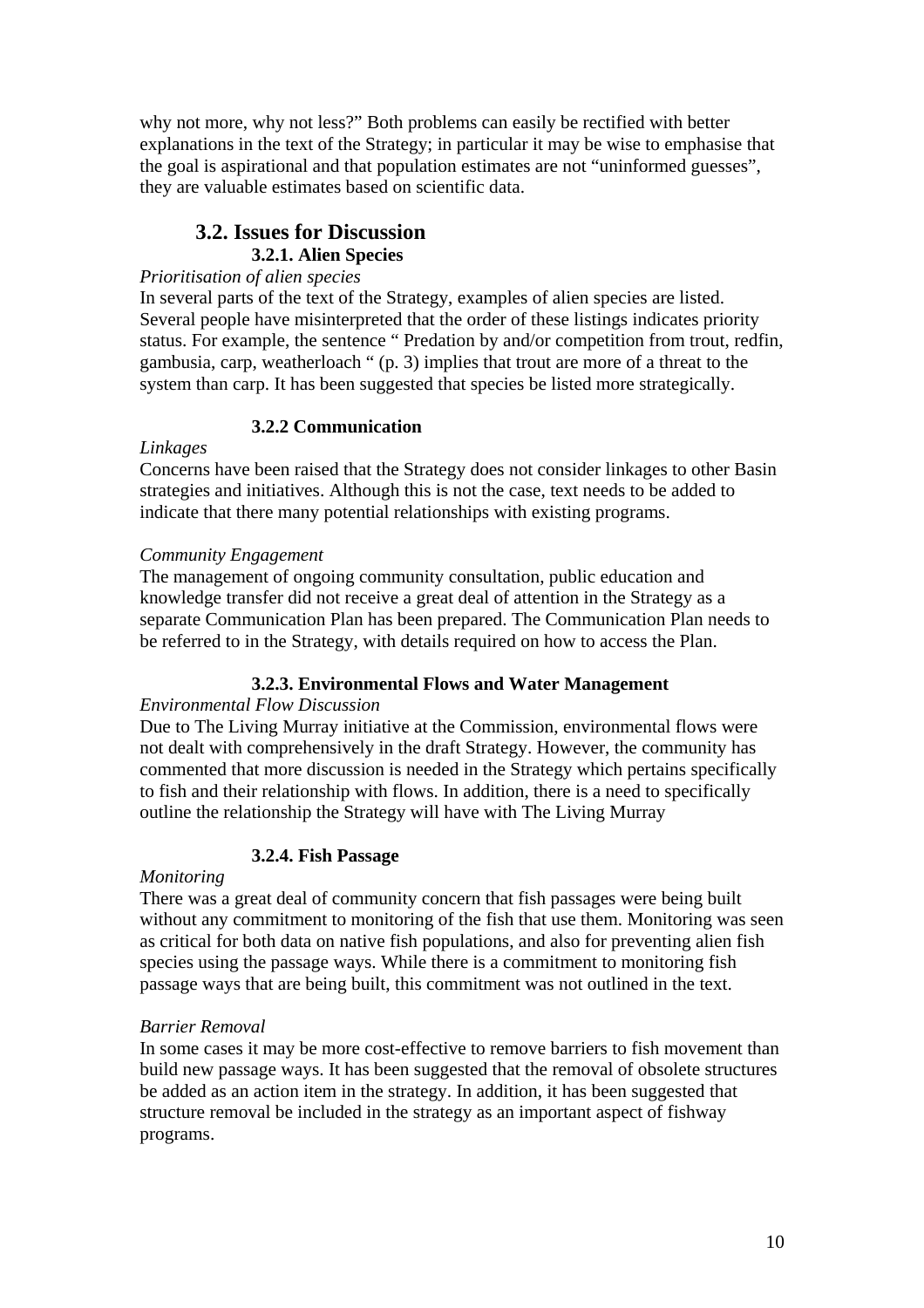## **3.2.5. General**

#### *Positive examples*

Public forums in certain towns on the Murray River were dominated by people who felt that fishing in their area had never been better. They felt that the Strategy would "punish" them for problems in other parts of the Basin. A certain amount of this problem can be solved by an education campaign. A great deal of fishing success can be attributed to stocking programs which do not reflect healthy rivers. In addition the increased numbers of one or two species in no way reflects the health of the whole fish community. In fact, when queried, many people admitted that although they were catching cod and silver perch, they hadn't seen a catfish in twenty years. However, there was concern that the Strategy was too negative and some positive examples of river health needed to be presented to give a more objective view of the Basin. It was particularly felt that positive examples were needed to show that interventions have already occurred in some areas and that these interventions have been successful.

#### *Benefits*

There were some comments that the Strategy was presumptive and assumed that everyone would understand the benefits of implementing all the driving actions. Many submissions suggested adding a section which outlined the potential benefits of rehabilitation efforts, and that outlining these benefits would take the edge off the costs in many people's eyes. A social vision was considered necessary to get people involved in and supportive of the Strategy.

#### *Bibliography*

There was disappointment expressed at the lack of referencing in the Strategy. References were not added in the Strategy because it is a policy document and not a research document. Referencing of every statement would make the document cumbersome and would defeat the purpose of having the goals and objectives presented in a summary fashion. However, it is acknowledged that a list of further reading and important material should be added to the back of the Strategy

#### **3.2.6 Implementation**

#### *Implementing the Strategy*

An extremely common question at public forums and in submissions was "How will this Strategy be implemented?" The Strategy was not intended to be an Implementation Plan or and Action Plan, it was a policy document outlining goals and objectives. There are detailed Implementation and Action Plans which will accompany the final Strategy and these will be referred to in the Strategy text.

#### **3.2.7 Indigenous Issues**

#### *Improved reference to Indigenous issues*

Several people commented that the draft Strategy made very little reference to Indigenous issues and the value of a healthy river to Indigenous peoples. In particular, there is no Aboriginal Statement within the Strategy such as those that are included in other Commission publications. It is important that Indigenous involvement is included as an integral part of the Strategy.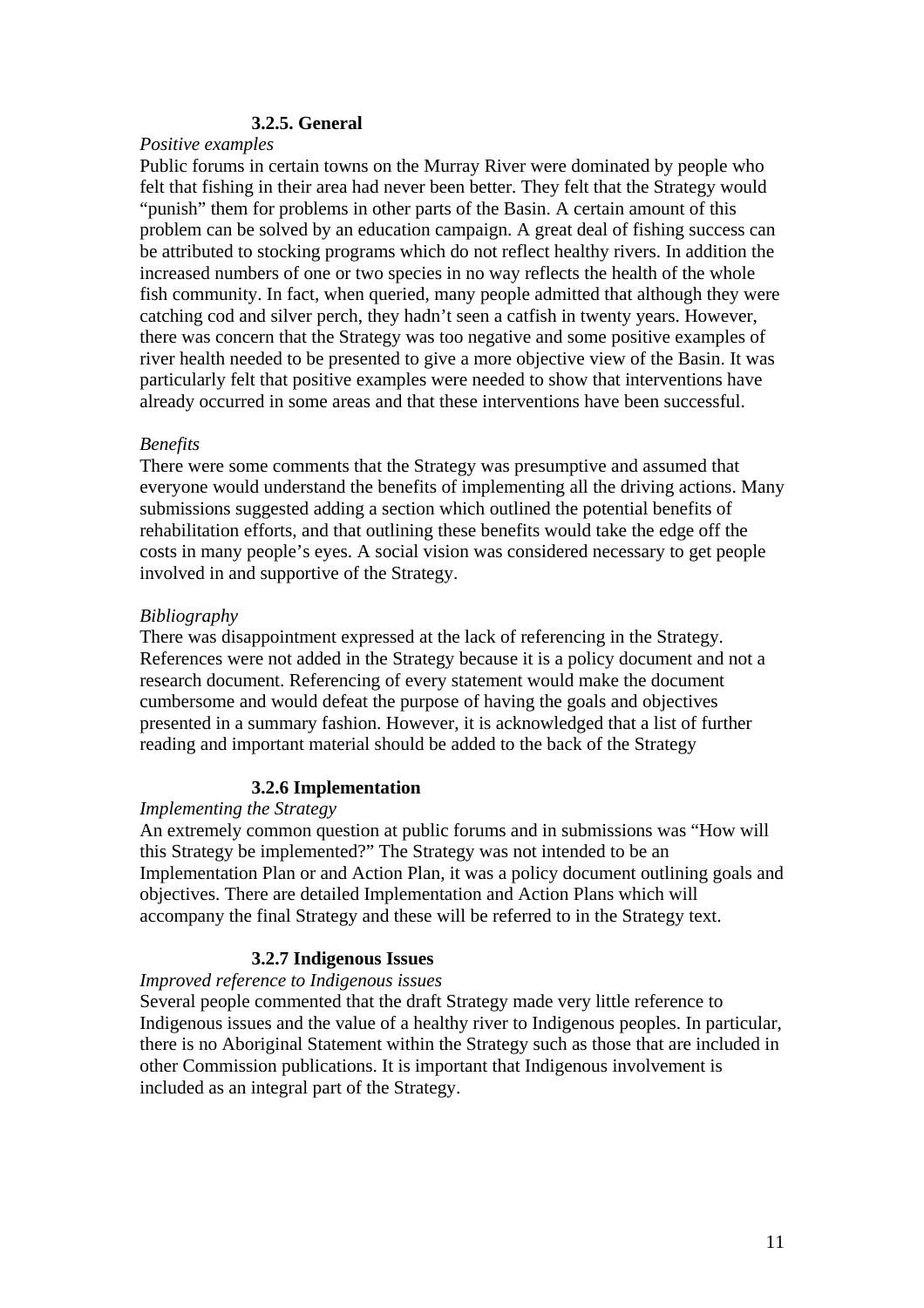# **4. Complete List of Public Comments**

Listed below is a complete list of every comment which was submitted in the Native Fish Strategy public comment period. Comments have been categorised into broad themes. Themes were not predetermined; rather, they simply reflect issues that public comments centred around. Following each comment is a letter which indicates how each comment has been dealt with (Legend: Table 4.1). The lists of comments reflect a small component of the strategy and generally refer to local issues. It is important to note that there was a great deal of confusion in the community with other documents, such as the Lake Mulwala land management plan. It is also important to note that the comments simply reflect public opinion and no judgement has been given to whether or not they are accurate.

Table 4.1. Legend explaining all letters used next to public comments

| E             | Edit                                      |
|---------------|-------------------------------------------|
| K             | Key issue, must be resolved               |
| I             | Issue for discussion                      |
| F             | For action                                |
| N             | Noted                                     |
| Α             | Question answered in meeting              |
| S             | State specific issue                      |
| P             | Provide advice to appropriate agency      |
| $\mathcal{C}$ | For communication plan                    |
| D             | Action completed                          |
| R             | Reflects the need for community education |
|               | Local issue                               |

## **4.1 Formal Responses**

- EPA (Qld) commends the MDBC on taking the initiative, and for developing what appears to be a realistic strategy that will advance the sustainable management of our native freshwater fish.
- Corowa Shire Council will not support the Strategy due to the potential impacts of aquatic reserves
- The Murray Darling Association Region 1 welcomes the release of the Strategy and gives in-principle endorsement to the Strategy
- Murray Shire Council is concerned about the implications of aquatic reserves on its communities, as well as issues regarding resnagging, stocking, increased environmental flows, fish ladders, wetlands.
- NSW Murray Wetlands Working Group supports the overall aim of the draft strategy
- ACT Fly Fishers Inc. is concerned about potential loss of trout fisheries and also that freshwater protected areas may reduce recreational fishing activity
- Murray Catchment Management Board congratulates the MDBC on the release of the draft, and welcomes the draft strategy as being a very proactive document.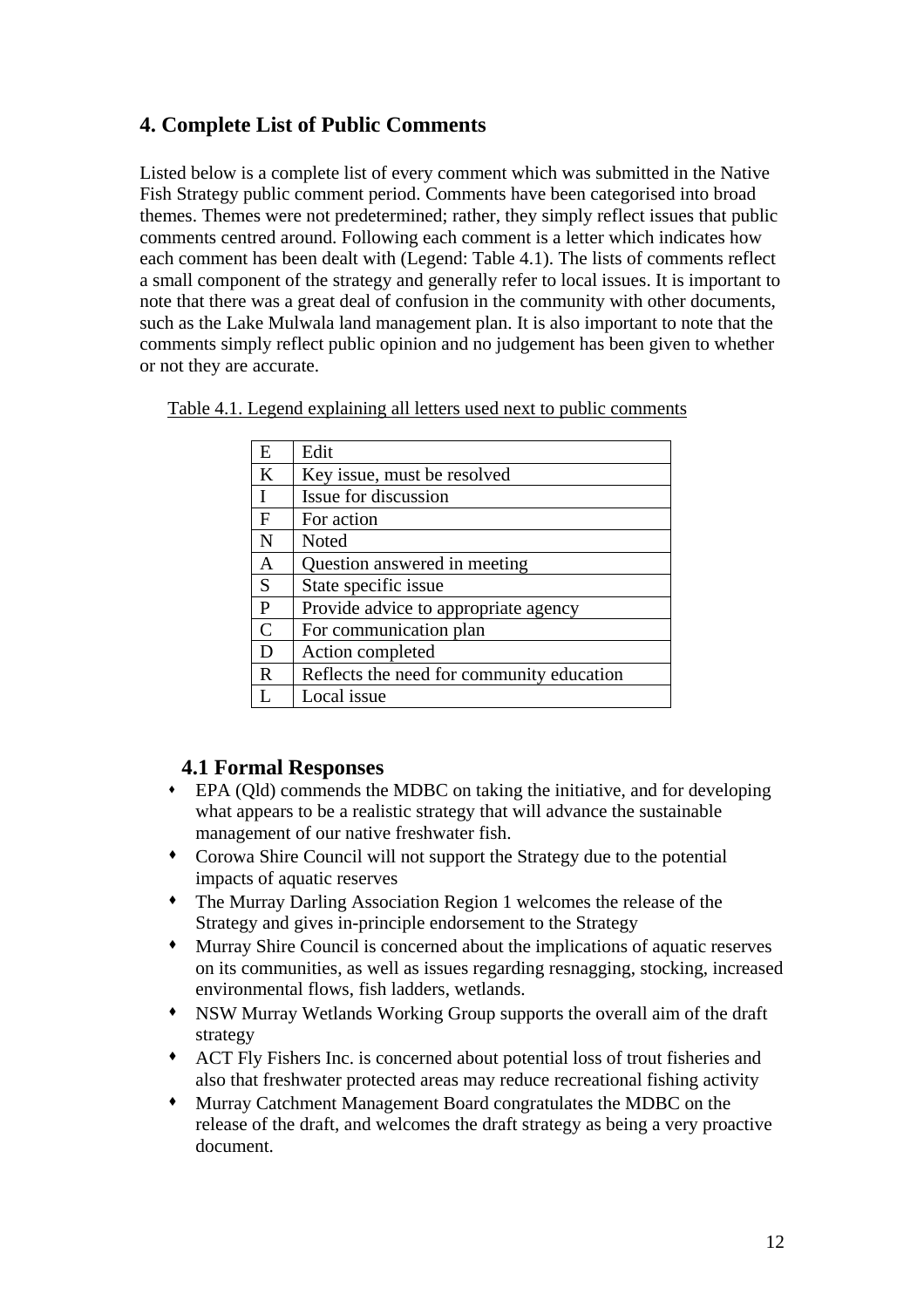- River Murray Catchment Water Management Board congratulates the MDBC and hopes it will lead to substantial action to restore native fish populations.
- The Murray Darling Association Region 2 gives in-principle endorsement to the NFS
- Warwick District Recreational Fish Stocking Association express their total support for the strategy and look forward to being involved in its implementation
- Environment Victoria strongly supports the native fish restoration targets detailed in the draft Native Fish Strategy
- The Institute of Freshwater Anglers (NSW) supports the need for the restoration of all our freshwater environments, together with the preservation of Australian aquatic native species
- Freshwater Fishing and Stocking Association of Queensland Inc. fully endorses the Strategy and congratulates the MDBC on the initiative
- South West Anglers Association Inc. criticise the overall goal and objectives of the Strategy and feel the MDBC should right the wrongs they have committed (e.g. thermal pollution, fish passage, flow regulation)
- Trout Rivers Restoration Foundation criticise the Strategy as emotive and irrational and does not consider the economics of angling
- Goulburn Broken Catchment Management Authority congratulates the MDBC on the Native Fish Strategy
- VRFish supports the Native Fish Strategy
- NSW Irrigators Council is generally supportive of the initiatives and actions identified in the Strategy
- The Far West Anglers Association supports the Native Fish Strategy although suggests that water extraction is a serious threat not adequately addressed in the Strategy
- Native Fish Australia (SA) Inc. supports the messages and objectives of the draft Native Fish Strategy
- The Mid Northern Association of Angling Clubs provided comments for future management
- Queensland Department of Primary Industries supports the Native Fish Strategy in principle.
- The Murray Darling Basin Board welcomes the release of the Strategy and gives in-principle support
- The National Carp Taskforce welcomes the draft Native Fish Strategy
- The Inland Rivers Network (Australian Conservation Foundation) generally supports the Native Fish Strategy
- The Namoi Catchment Management Board supports the 13 strategy objectives in principle
- World Wide Fund for Nature congratulates the MDBC on the Strategy and lends support to the Strategy
- The MDBC Community Advisory Committee supports the Native Fish Strategy
- The Mallee Catchment Management Authority supports the strategic approach presented in the Strategy for rehabilitating native fish populations
- The Broken Creek Landcare Group submitted suggestions on restoring Broken Creek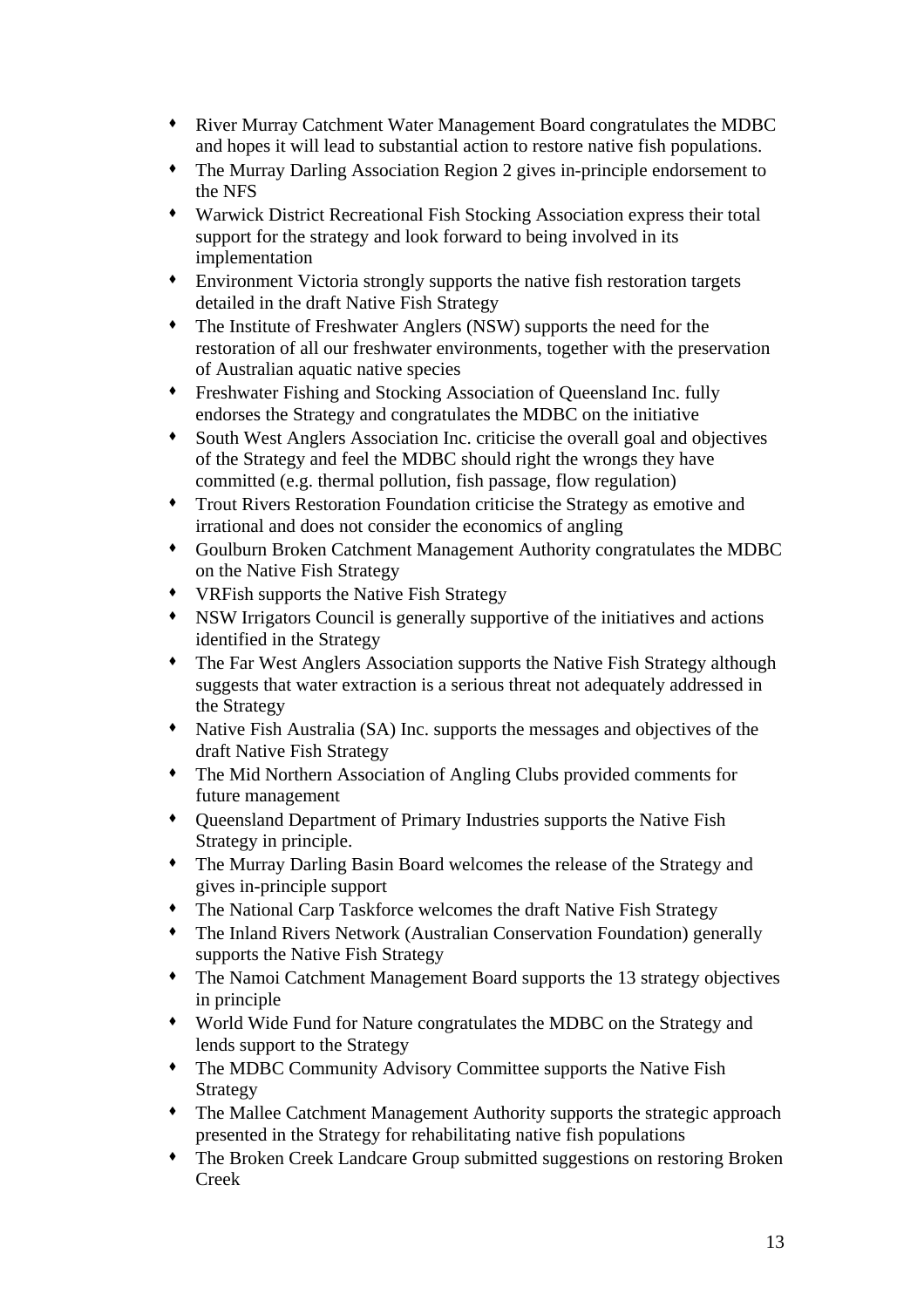- The Wimmera Catchment Management Authority states that the Strategy provides a good strategic approach to management of native fish resources across the Basin
- The North East Catchment Management Authority supports the Strategy
- Sydney Flyrodders' Club generally welcomes the draft strategy and supports its intentions
- The Nature Conservation Council of NSW generally supports the implementation of the Strategy and would like to commend the MDBC on this initiative
- NSW Fisheries supports the broad objectives of the Strategy
- Moira Tourism raised concerns about the Strategy
- The Victorian Department of Sustainability and Environment supports MDBC's initiative in preparing a Native Fish Strategy **N**

## **4.2 Alien Fish**

- Will trout be removed from the Murray River under this Strategy? **A**
- Redfin destroyed the crayfish fishery **N**
- Redfin used to be bad, but now numbers are very low and it is happening with carp (lower Murray). Nature takes care of itself. **N**
- Is there a register of alien species stocked in farm dams, and where they are located? **A**
- Carp have significantly declined in the last few years (Barham) and many native fish are recovering already. **N**
- Carp numbers have declined in the last five years and no redfin have been caught in ten years (Mildura to Swan Hill). **N**
- The demise of native fishes is due to carp **R**
- How bad are gambusia? **C**
- Has there been any information of farmed fish getting into the system, such as barramundi? They are farmed in the Basin and if they get out they could be worse than carp. **A**
- Are mosquito fish affecting the breeding of cod downstream of Renmark? **A**
- What plans are there now for carp management now that commercial fishing has been taken away? **A**
- Will carp still be monitored even though their numbers are declining? **A**
- Is there going to be control of the carp that come from Barmah-Millewa when you flood it? **A**
- Barmah Lake is the greatest breeding area for carp in the Basin **N**
- Research on carp at Barmah is not well known but it does look very promising **N**
- Redfin liked clear water and were really abundant when water quality was better. Now that the water is muddy, carp have taken over. **N**
- Is the proposed Daughterless Carp technology species specific? **N**
- If we control Carp, will another alien species (e.g. redfin) simply take its place? **A**
- Why is the community debate on 'daughterless carp (which will be the result of introducing genetically modified organisms into the rivers) not being held as the technology develops? **A**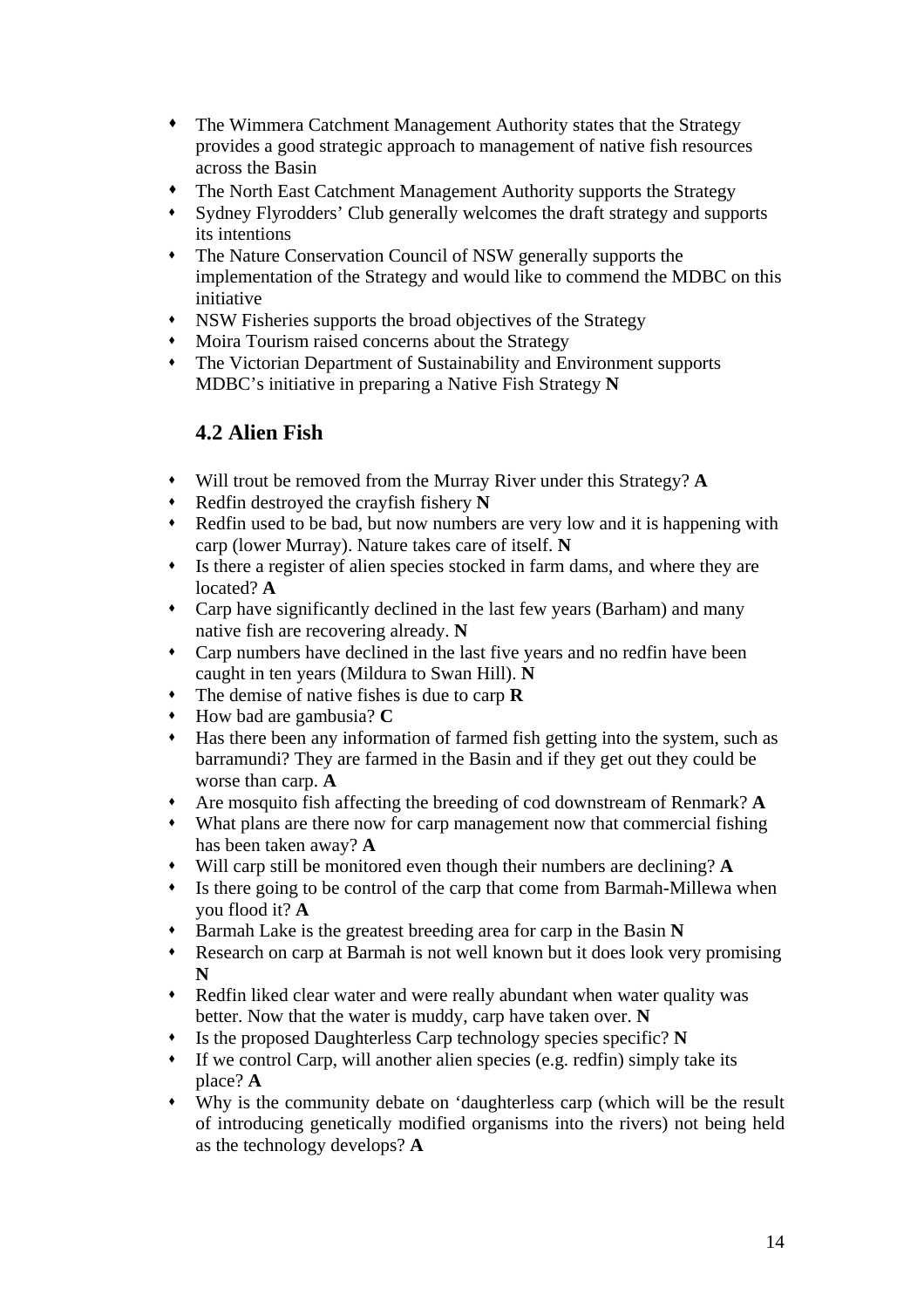- The draft strategy recognises that we may have to live with pest fish in the long term **N**
- $\star$  Aim of the strategy is to advantage native fish no aim to provide commercial opportunities for pest fish. **N**
- Attack the carp problem with every dollar that you can get your hands on **R**
- Carp should be electro fished in the Boggabilla weir pool **L**
- Aren't carp actually the biggest problem at the moment? **R**
- Are carp responsible for the catfish decline? **A**
- Why don't we learn from the carp mistake and not let invasives take over? **A**
- We really need to educate people about how bad alien species are –things like trout and redfin people don't really understand the problems **C**
- Cotton farmers think it is carp that is causing all the water quality and erosion problems **C**
- What are the 11 pest fish? **A**
- Will you eradicate trout? **R**
- The change in Wentworth and the Gol Gol wetland because of carp is immense –we need to eradicate carp urgently **N**
- Carp have increased alarmingly in the Albury/Wodonga area in the last 20 years **N**
- ACT Fly Fishers oppose broad scale removal of trout, or reduction in their numbers. They support, however, measures to reduce trout numbers in areas of critical habitat for threatened native species **R, N**
- The NFS fails to acknowledge the social and economic value of the trout fishery in the MDB –a full cost-benefit analysis should be undertaken and included in the NFS decision making process. **R**
- Carp management will achieve a great gain in restoring the health of the river system **N**
- P30 you should add research into carp screens on wetlands and how they affect natives **N, E**
- Carp numbers have declined in the Echuca, Deniliquin, Barmah areas **N**
- We need to highlight gambusia and carp issues and also highlight that trout are only in a small portion of the basin. **C**
- Carp have significantly declined around Wagga **N**
- It is obvious that the aggressive and territorial nature of cod have an impact on carp numbers **N**
- Anglers have an effect on carp, I personally kill hundreds each year. **N**
- By classifying all 11 species of introduced fish as alien without ranking the impact of each species is misleading. **I**
- While the pretext of the draft is that alien species such as trout must be eliminated, a more conciliatory approach which recognises the value of the trout fishery would enable negotiations to take place. **R**
- The primary problems of the rivers are that 90% of the biota is carp –this must be dealt with first. No amount of riparian revegetation, fish ladders etc will have an impact without carp eradication **R**
- Trout anglers are the guardians of our cold water streams. Without an alliance with the trout anglers the NFS will fail **R**
- Carp will not be totally eliminated from our rivers and identifying management measures rather than eradication measures should be the priority **R, N**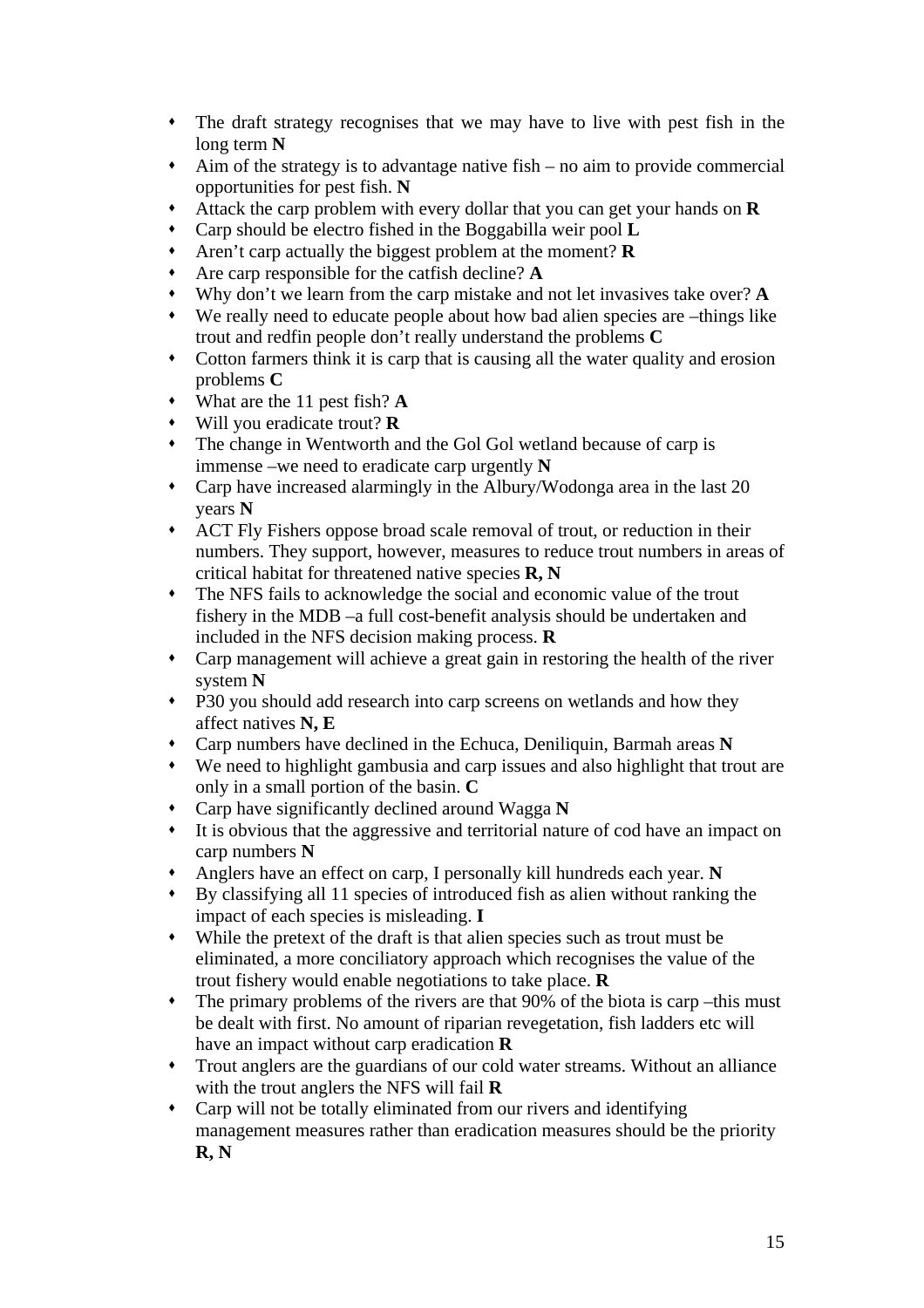- Stricter controls, greater educational efforts, harsher penalties and a complete restructure of the aquarium industry should ensure that we never have undesirable species introduced **N**
- Without floods, alien species will stop all native fish breeding **N**
- Not only do alien fish compete against natives, but they also provide a degree of disturbance that allows for the invasion of weed species and other non native fish **N**
- The National Strategy for the Management of Carp seems to have "slipped through the cracks" and needs to be evaluated and reviewed **N**
- An education program must be implemented for the people who enjoy targeting alien species as a sport, and the problem these species generate **C**
- There is little research to suggest, with the possible exception of trout in headwater streams, that the magnitude of exotic fish impacts approaches those of other physical threats such as flow regulation and abstraction **N**
- Victoria's trout fishery is a valuable asset to the state **N**
- Trout have been in Australian waterways for over 120 years, eradicating them is not the answer to the problem of declining native fish **R**
- Page 30, 4.9. What about alternative lower technology methods such as triploid fish to disrupt breeding success? This is also biotechnology but less expensive than the daughterless carp method. **N**
- Alien fish control should focus on managing the combined effects/impacts of aquatic system modification, rather than an attempt to eradicate numbers **R, N**
- Regulators should be put on wetlands and creeks to catch alien species **N**
- The aims of the strategy regarding trout are not transparent; are not specifically defined; and appear to be ambiguous. **N**
- References in the draft to alien and pest species are much more general than the actual context, which appears to focus on carp. It would be beneficial to be more specific **N**
- The Strategy should contain a clear and unambiguous statement in relation to the treatment of trout **C**
- In most cases, the presence of trout is not the fundamental problem and is among the less significant factors affecting native fish populations. **N**
- Control of trout should only be considered after significant restoration of natural environments has progressed to the point where wild, natural propagation of native fish can occur in the long term. **N**
- Anecdotal evidence suggests trout removal may speed up the decline of endangered native fish populations. In some systems trout aid in controlling more harmful alien species such as gambusia. **R**
- Angling organisations could easily become a readily available resource in undertaking alien fish control programs as long as there was a benefit for the fishery **C**
- If you stop cold water, carp will infest the entire waterway and breed to unimaginable numbers, dirtying the upper section of the Mitta and other tailrace rivers of Victoria. **R**
- How dare you classify trout with carp, as done on page 21 and them call them alien fish. These fish you call alien have created the biggest recreational sport in freshwater and provide to the Victorian economy 1.037 BILLION DOLLARS **N**
- This proposed draft will wipe out trout from the Mitta **R**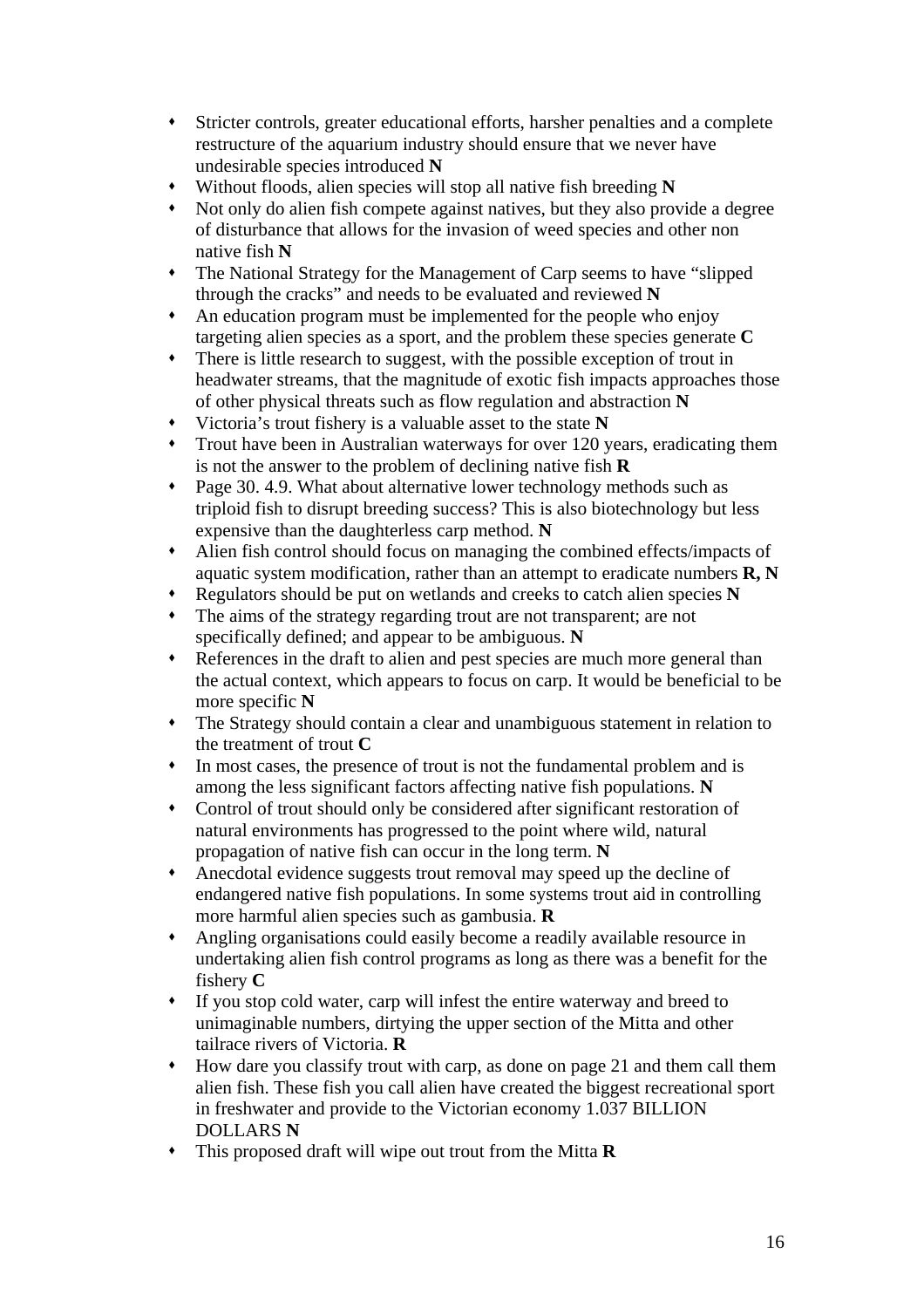- Why can't you people of this draft realise that within tailrace rivers native fish and trout are co-existing **N**
- Without effective control of Carp the opportunity of a 60% level in native fish will be difficult to achieve **N**
- The indicator to reduce the distribution and abundance of all exotic species by 30% will concern many anglers and should be considered in context with estimates that carp make up to 90% of fish biomass in the Basin **N**
- The Strategy needs to identify the public value of introduced recreational fish species **N**
- The issue of species such as trout needs further explanation on how extensive stocking has been, known impacts and the social and economic imperatives associated with trout fishing **N**
- Actions 3.4-3.6 have potential to impact on recreational fisheries based on trout in Victoria. The possible economic and social consequences of these actions need to be mentioned **N**
- The Strategy should clarify which of the 11 alien species are considered pests **N**

## **4.3 Communication**

- Communication of the driving action "control and manage alien fish" can be aided by a close relationship with the National Carp Taskforce, particularly now that the Taskforce has a broadened focus to encompass all alien fish. **C**
- There are a great deal of other strategies in the Basin and there must be an integration among them all, otherwise people get confused **I, P**
- There needs to be a communication strategy which informs all people of the Native Fish Strategy –including people in cities who may not be so aware of the issues. In addition, the communication strategy needs to focus on the positives in order to effectively gain community support **C**
- The Murray-Darling is too far away from most Australians for the issue to be widely recognised. The Native Fish Strategy must be taken to the capitals to educate people who don't see these problems in their day to day lives **C**
- Local government needs to take a bigger role in the communication of the Strategy. Councils must talk to each other. **C**
- You need to get out into the real world and talk to fishing clubs etc. to get some real time information that will be of value –there are more fish in the rivers today than pre-European times. **C**
- NAP and NRM groups should be individually briefed to raise the profile of the Strategy. Specifics that relate to each group could be highlighted to show how the Strategy can affect them. **D**
- The Strategy should be presented at Regional Government Department forums, as well as the State CEO meetings **D**
- What sort of community input is required? **A**
- Has there been any consideration of developing a formal education strategy? **A**
- There needs to be education into species identification –many people don't know what species they are catching **C**
- Why not target local governments? If they came to these meetings and saw how much people cared, it would put pressure on them. **D**
- The community stakeholder group is too small, there should be more representatives to give a better community input **N, P**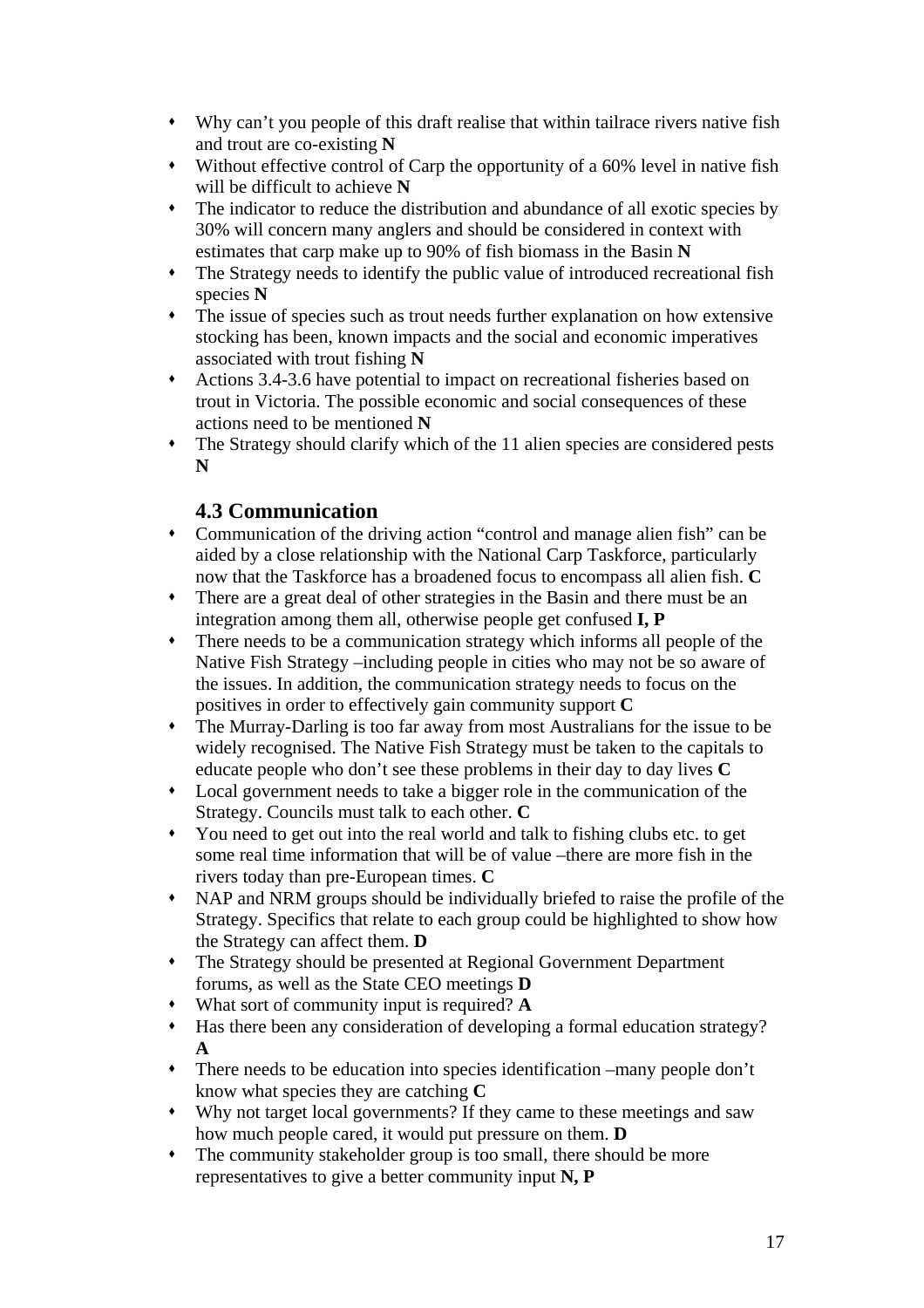- Does the National Farmers Federation support the NFS, as they are an important group to have on-side? **A**
- How will we educate the community about the NFS and its activities? **A**
- Can we use catchment groups as a focal point to draw together a range of interested parties and focus community support and action under the NFS? **N, C**
- How many people in the ACT are aware that the ACT is part of the Murray-Darling Basin? **A**
- What is the most problematic of the 13 objectives as far as scouring community support, and are there going to be any special education programs dealing with environmental flows **A**
- There would be benefits in putting together an aquatic ecosystem kit of education materials (fish, birds aquatic mammals etc) **N**
- We should write to nrm/NAP bodies Greg Clayden (MDBC contact) should have the details **D**
- MDBC should write to all CEO's (including Premier's Department and Treasury), inviting a whole-of-government submission; Qld needs to ensure that Ministers are in the picture – a Cabinet Submission will be required to consider resource implications. **D**
- A national freshwater fish awareness week would really help promote awareness **C**
- The public should be kept informed of what happens to the Native Fish Strategy and how well things have worked **C**
- We need to get the locals involved –the people that live on the river need to look after the river –how can we do that? **C**
- This is the first time our community has ever been consulted on such issues. Are we going to be kept in the loop once you leave? **C**
- The western rivers have such huge problems –we need to get people talking about the problem so they can get focused **N**
- How can the community feel confident about the improved management of fishes and fish habitats? **A**
- You must listen to the locals for the strategy to work **N**
- Education of school students is vital **C**
- The Murray Darling Association commends the MDBC for its broad consultative process **N**
- The community wants clear accountability guidelines and procedures, including regular reporting to the community on progress with implementing the Strategy **C**
- The Strategy needs to be supported by an education and communication strategy. **N**
- Community involvement and participation must be maintained and enhanced well beyond the printing of the Strategy in 2003. There must be opportunities to engage the community even more during the implementation phase. **C**
- The Murray Catchment Management Board commends the MDBC on the comprehensive nature and scope of the community consultations on this important issue. **N**
- Community participation and involvement must be maintained and enhanced well beyond the printing and release of the final strategy –the community must be engaged through implementation. **C**
- P13 para1 how is cooperation with, or involvement of jurisdictions created? **A**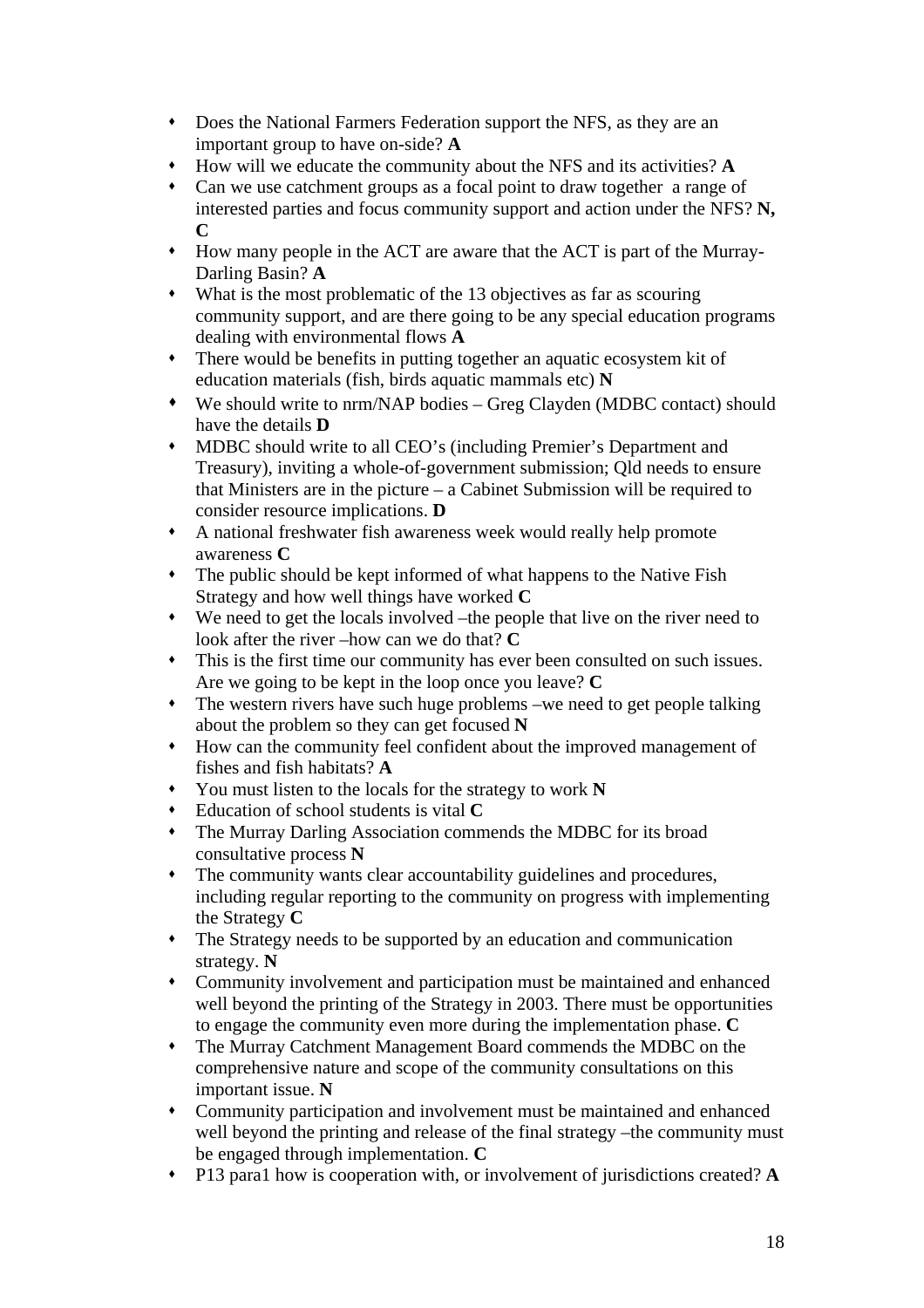- The Murray Darling Association commends the scope of community consultation and asks the MDBC to consider using this kind of consultation process with other strategies **N**
- Community participation and involvement must continue well beyond the printing and release of the strategy. **C**
- The strategy must be open to change as new knowledge is acquired. **N**
- We need more media releases and education regarding how we can clean up our waterways and look after our native fishes. **C**
- The community must have meaningful input into local systems as many managers come from elsewhere **N**
- Need for fishermen to have ownership of the strategy or it won't work **C**
- Will we come along to another meeting next year and see another presentation on what action has happened? **A**
- What can the community do from here on? **A**
- Public perception and distribution of information is a problem **C**
- Use fishing tackle shops as key points of contacts to supply information to the community **C**
- The Commission and State agencies must become much more effective in reaching the community with information programs about the condition of our rivers and status of our native fish. **C**
- There needs to be a consistent point of contact **N**
- Fishing clubs are a good point of contact **C**
- Progress reports are essential, as well as a communication strategy **N**
- The public forums were well attended and information presented was clear and informative **N**
- It is important to show relationships to related strategies and how they can input and support this document **I**
- School children must be involved to change attitudes **C**
- Community support of the Strategy and its initiatives is essential and this will also ensure long term government support **N**
- The Strategy is unclear about community engagement and linkages with existing state government regulatory strategies **I**
- For successful implementation, it is crucial that local communities have ownership over the desired outcomes, objectives and key actions **C**
- Despite its pivotal importance, public education and knowledge exchange does not receive a strong focus as an objective with specific actions. **I**
- No public forums were held in any town where the aquatic reserves are proposed **D**
- The people in the areas proposed for aquatic reserves should be directly informed of plans **N**
- Consult angling clubs in Victoria and ask what problems they have observed and ask for suggestions for improvement **N**
- More information needs to be supplied to fishermen on all issues and any new, relevant information should be supplied through fishing clubs **C**
- The document is light on fish catch information which could be helped by obtaining information from fishermen **N**
- The MDBC should use the consultative process used in this Strategy, for other initiatives **N**
- The Strategy needs to be supported by an education and communication strategy **N**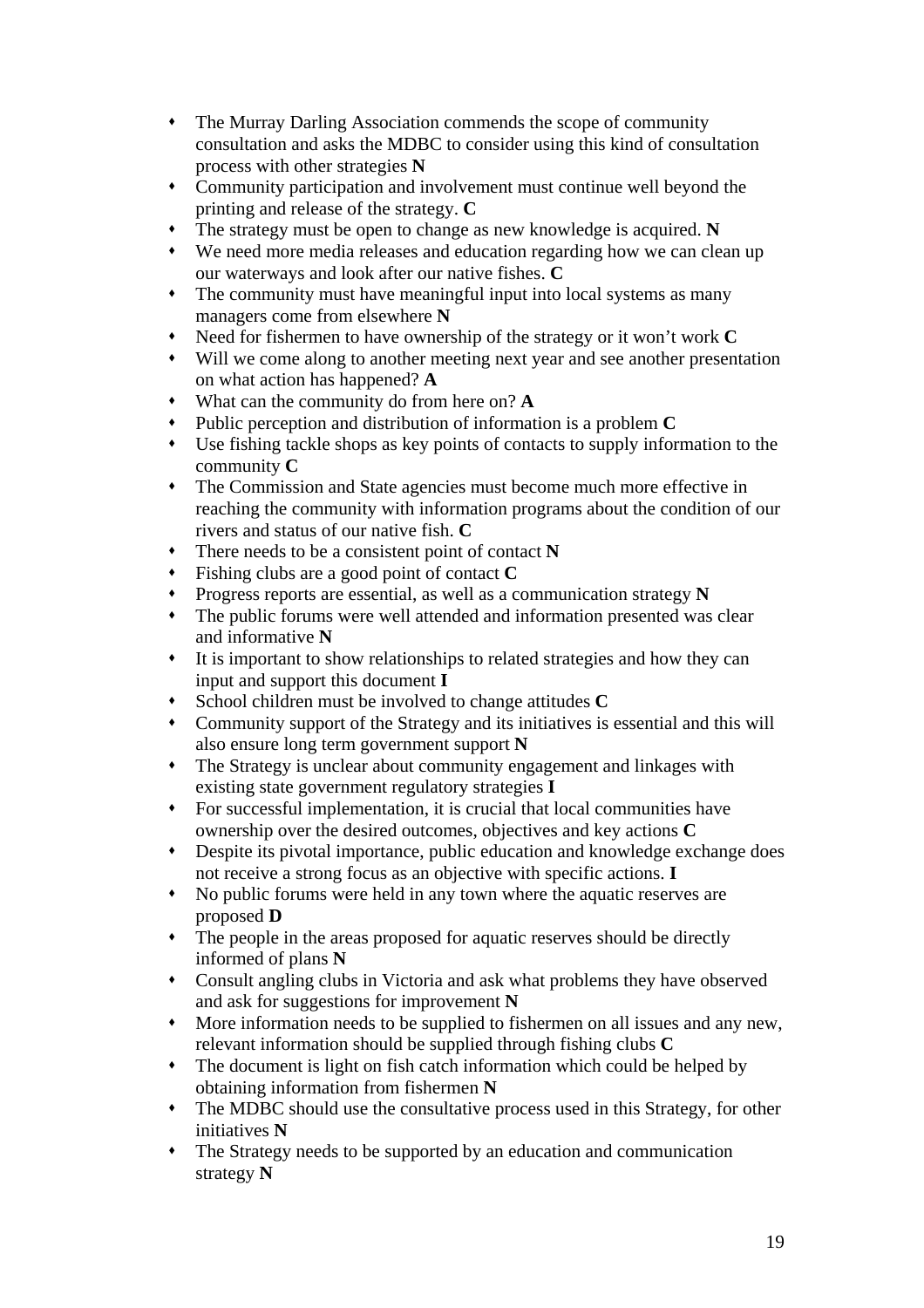- Community participation must be maintained beyond the final Strategy **C**
- Fishing clubs want more effective involvement in monitoring and managing native fish **C**
- Fishing tackle shops can also be important distributors of information. **C**
- Community consultation and government networks must be comprehensive to emphasis the integration of indigenous communities and views in management and ensure that it is not tokenistic. **N**
- Detail on how the Strategy aims to manage ongoing community consultation is required **I, C**
- Utilisation of fishing magazines and bait shops would provide significant coverage to a very large stakeholder group **C**
- Ongoing consultation at community and local levels needs to be strengthened **C**
- Communication of current and new knowledge needs to occur to CMA staff and other environmental managers **C**
- Appeal to fishermen to assist in sustaining fish numbers **C**
- Promote Rivers/streams as sacred sites **C**
- We believe that education of the community, but particularly education programs targeted at home aquarium/garden pond owners, anglers and waterway users should form a greater part of the strategy. **C**
- There is a need to link up with more fishing groups as they are doing a lot of good work **C**
- The Commission and State Agencies must become much more effective in reaching the community with information programs about the condition of our rivers and the status of our native fish **C**
- I want to show my disappointment that the ministerial council did not inform people of the recreational fishing industry that this draft was out for public discussion **N**
- It is my hope that you sit down with recreational anglers of all forms and to other interested parties and work out a better proposal to help save our native fish and other forms of wildlife within our rivers **C**
- It was felt a comprehensive communication strategy had not been implemented to publicise or promote the Strategy **C**
- DSE strongly supports the need to educate the community on river degradation and the need to address threatening processes to reinstate fish populations and would support a major awareness program **C**

# **4.4 Demonstration Reaches, RMZ's, APA's etc**

- In order to get community support, you must explain Aquatic Reserves adequately because the community won't support a Native Fish Strategy if they think they won't be able to use the resource. **K**
- SRA have functional audit zones and E-flows have management zones, the mention of River Management Zones in the Strategy heightens a management problem. There need to be a co-ordinated approach to all management zones, to prevent confusion and allow a practical method of managing Basin-wide **N**
- EPA and water planning groups are talking about comprehensive aquatic reserves, we need a fish input to make these a valid ecological reserve **N**
- Will there be areas you are not allowed to fish in Aquatic Reserves? **K**
- The Strategy presents a case for an aquatic reserve below Mulwala –does this mean you will close fishing and camping in this stretch? You really need to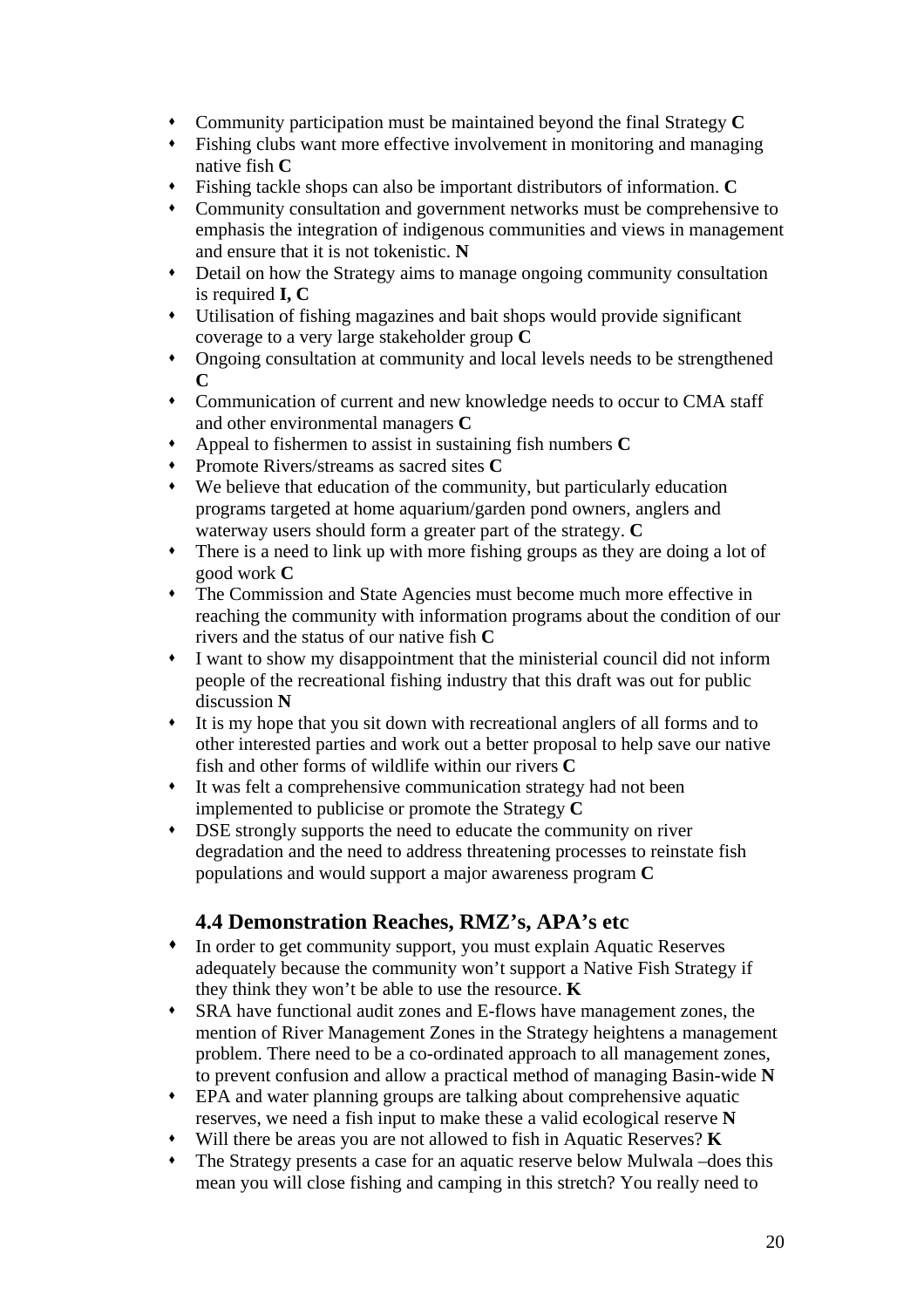clarify what you intend to do with this strategy because it is very large and so many families use the area recreationally. **K**

- Would you consider extending a reserve to the lower Ovens? **A**
- How long will protected areas last? **A**
- What was the background to choosing the Mitta as a demonstration reach? **A**
- You should give better flows, and do all the interventions, monitor the response and then work out where the aquatic protected areas go –you shouldn't just put them in now without that information. **N**
- What is the point of living on the Murray if you can't fish on it? Aquatic Protected Areas just aren't fair if they stop you fishing. **K**
- Fish are migratory and so a fixed reserve system may not protect fish at all times **N**
- How does catch and release recreational fishing practice fit in with an aquatic reserve system **K**
- Are there examples of freshwater aquatic reserves already in existence **K**
- The notion of 'protected aquatic zones' are not new from time to time, fish agencies impose severe restrictions on fishing to protect native fish numbers **N**
- I do not believe that locking the river away from the fishing public is the way to go **N**
- If we want to set up a demonstration reach, do we need to get permission from the landholders? **A**
- The NFS Investment Plan should extend the ACT demo reach downstream to Burrinjuck. **N**
- Maybe the FAR system could be funded under the national component of NHT. **N**
- NSW Fisheries is not allowed to use the words "freshwater aquatic reserves"; this issue is "bad politics" in NSW; we need alternative words such as "special management zones" or "high conservation rivers" **K**
- The CAR model is OK, although there is a problem with the "representative" aspect. **N**
- Most beds of rivers are privately owned NSW legislation only applies to Crown Land **N**
- Are aquatic reserves just a discussion point at this stage, or have they been fully developed? **K**
- Will demonstration reaches be competitive? It must be merit based, through strict guidelines and community sponsored, not just preached by MDBC. **N**
- Will aquatic protected areas close down or restrict use in areas? **K**
- Aquatic reserves scares tourism operators as well as fishers –are you just going to slap a ban on the users? **K**
- Everyone here wants the strategy to work but no-one wants outsiders to tell us there will be bans on fishing **K**
- 68 petitions received opposing the "proposed aquatic reserves upstream and downstream of Lake Mulwala" as "exclusion from these areas would create an economic disaster to the towns and businesses associated. **K**
- Given Victoria's history with coastal reserves turning into Marine National Parks, the community is nervous about the implementation of freshwater reserves. **K**
- The reference to aquatic reserves in the Strategy is too generalised and does not permit an assessment on the impact on Corowa Shire communities **K**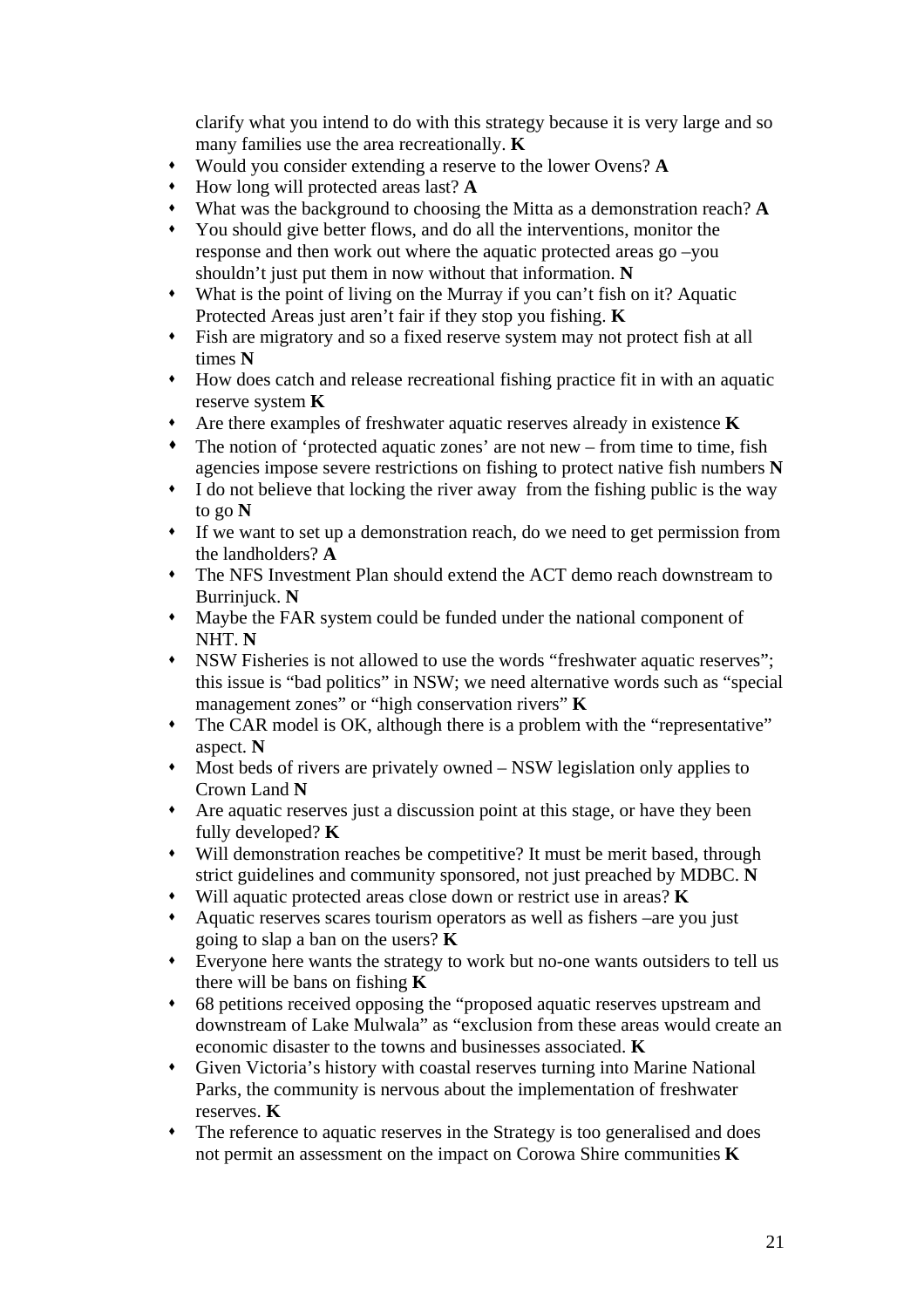- There needs to be a greater clarification of aquatic reserves in the Strategy what they are, how they will be identified and managed. This is particularly important in the Murray where different state agencies will be involved. **K**
- The Lake Mulwala reference as a proposed aquatic reserve must be clarified due to concern of closures or restriction **K**
- Murray Shire Council is concerned that the Strategy looks to designate the river between Lake Mulwala and Barmah as an aquatic reserve. **K**
- The creation of FAR's will reduce fishing opportunities –they should only be used when the area protected is critical habitat for a threatened species eg Seven's Creek for trout cod. **K**
- "Demonstration Reaches will integrate all land and water…"is this too ambitious? What about seepage and saline groundwater flows? **N**
- How does the strategy fit in with the NSW Fisheries potential listing of an endangered ecological aquatic community for the River Murray? **AA**
- The community is not satisfied with the explanations of what aquatic protected areas are and how they will be identified and managed **K**
- The community is particularly worried that APA's won't be adequately resourced, managed or monitored, particularly along the Murray River where a number of state agencies would be involved. **K**
- The Mulwala to Barmah area should not be an aquatic reserve as it will exclude too many activities which the towns depend on for economy **K**
- We need to explain options, describe some protected areas already in place, address angling issues and highlight benefits **K**
- The proposed reserve from upstream of Mulwala to Barmah will impact negatively on tourism and business in the area **K**
- If an area is closed for whatever reason, it should be opened back up again for fishing when it regenerates **K**
- The proposed aquatic reserve from Mulwala-Barmah should be postponed until more research has been carried out on the NSW section of the river **K**
- There is a real concern over the proposed aquatic reserves and what they mean **K**
- Aquatic reserves mean no fishing! **K**
- Need to clearly explain what aquatic reserves are –they need more debate and discussion **K**
- Reserves should have a different name **K**
- Why not call reserves "recreational fishing reserves" **K**
- The establishment of a system of aquatic reserves must be a priority for the Victorian government **N**
- Fishers are heavily regulated so there is no need for freshwater aquatic reserves **K**
- The Mitta Mitta proposal only serves to alienate and polarise **K**
- The declaration of an aquatic reserve, regardless of the conditions placed on it, will impact on the freedom of people and their way of life **K**
- How can you take away everything that makes camping fun **K**
- Of course it is important to preserve our native fish but it seems fairly ridiculous to set up a Native Fish Strategy where so many camp along such a great distance of river **K**
- It would be better to set up the Strategy in a place where not so many towns depend on caravan parks, and not so many people holiday **K**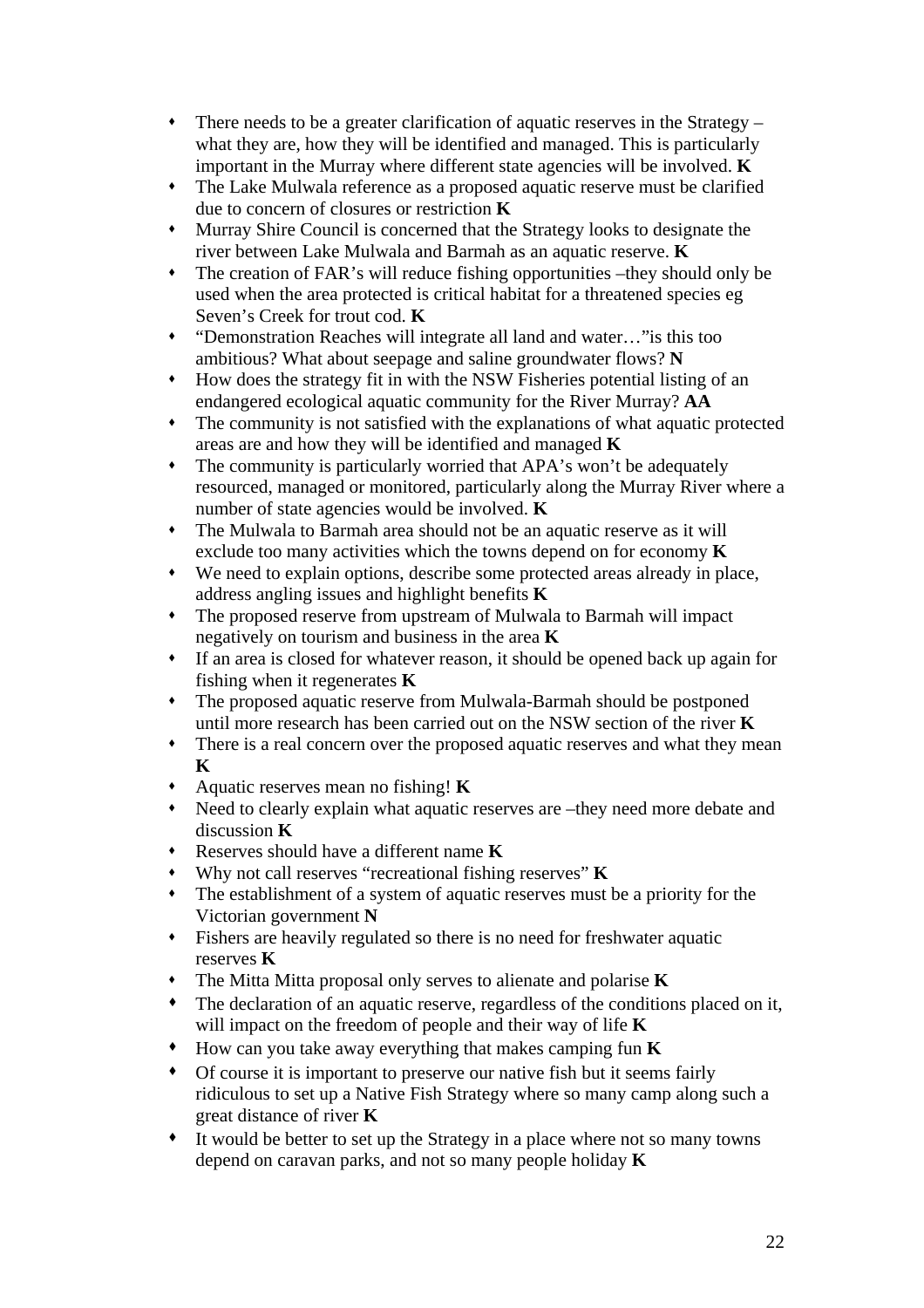- Taking away such a vast area for tourism will have great economic and disastrous effect on many people **K**
- The introduction of the Strategy will devastate the local community and caravan parks **K**
- I know it is important to preserve and look after our native fish but closing the area to fishing will make my holidays really boring **K**
- The proposed river management zones must align with current water management areas **N**
- The creation of demonstration reaches within river management zones is crucial in allowing trials of different management activities **N**
- Monitoring programs must be integral to demonstration reaches to allow evaluation and modification **N**
- Simply designating an area as a reserve or national park does not necessarily result in desired environmental outcomes **N**
- The idea of reserves, while well meant, would end up being exclusion zones and would impede on the recreational aspects of waterways **K**
- The introduction of aquatic reserves must be treated with extreme caution **K**
- Officers from the EPA have recently completed the publication of national "Guidelines for Protecting Australian Waterways" for Land and Water Australia (previously the Land and Water Resource Research and Development Corporation). The Guidelines include a framework for prioritising waterways for protection and identifying their conservation values and therefore would seem to have direct relevance to the draft NFS. **N**
- The Commission should be aware that in the current Draft Directions Statement on National Reserve System (NRS) the National Reserves System Taskforce has recognised the need for an inland, aquatic ecosystem reserves policy to be integrated into the current NRS framework. **N**
- The Commission should note that there is provision under the Queensland Fisheries Act 1994 to declare Fish Habitat Areas in freshwater. These areas are declared to protect fish habitats and do not restrict recreational fishing. **N**
- In general the concept of "reserves" is supported by Queensland agencies but it must be recognised that to be effective a "whole of Catchment "approach will be required. **N**
- Officers from all three Queensland departments would be interested in contributing to the prioritisation process for identifying appropriate reaches and to progressing the demonstration reach concept. **N**
- Page 17. A river management zone implies the management of just the main stream. The diagram on page 18 implies this. Is this the intention? If not then catchment or subcatchment management zones may be more appropriate, as this implies the management of lower order tributaries and wetlands as well. **N**
- The strategy must clarify what the intended management strategies are for aquatic protected areas **K**
- The area proposed for an aquatic protected area is too vast and the proposal lacks community and business consultation **K**
- The proposed aquatic area will have a devastating effect on local economies along the river **K**
- More information is needed on the designation of demonstration reaches and aquatic reserves **K**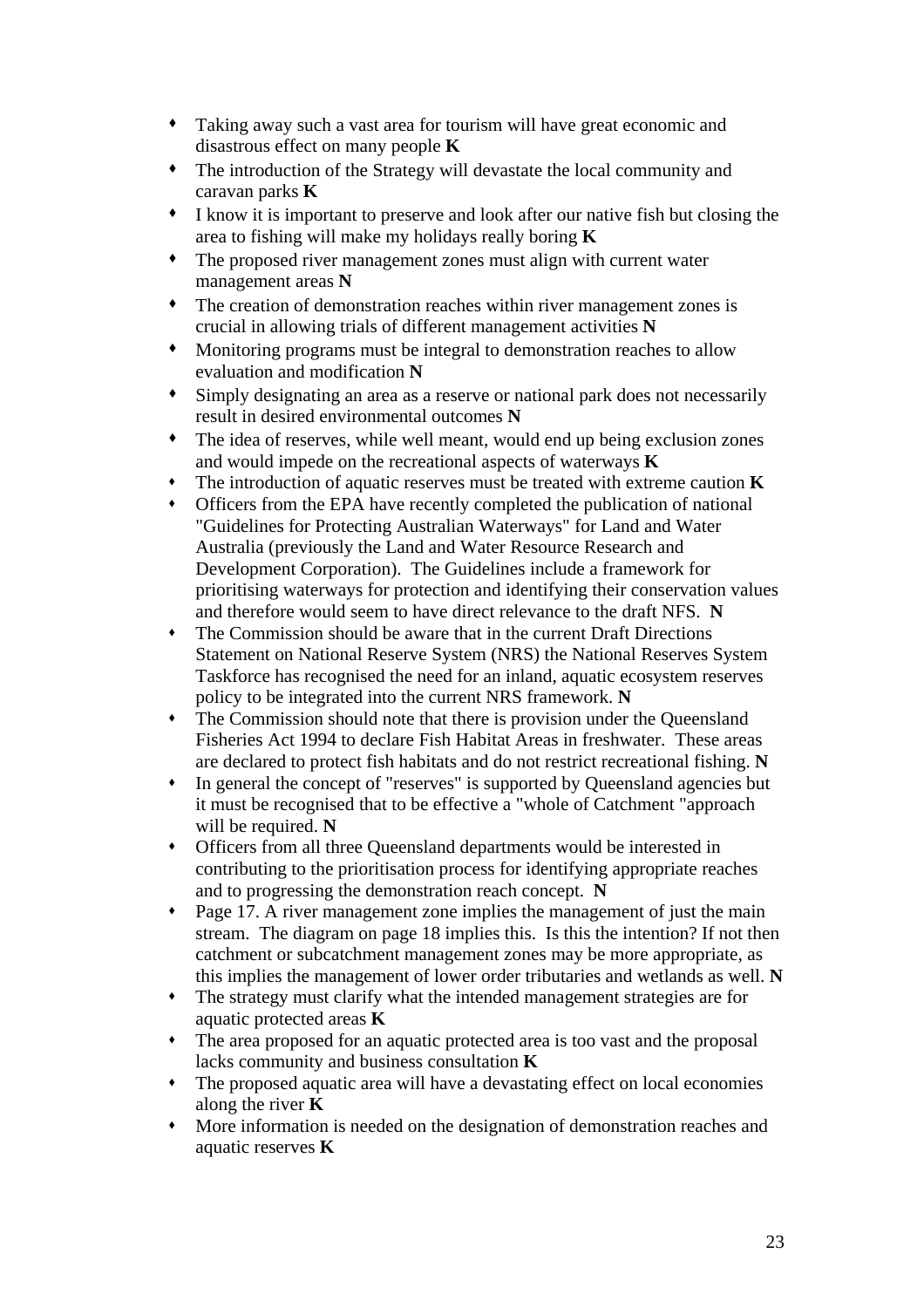- There must be explicit reference to the place of demonstration reaches and aquatic reserves within the CAR system to avoid ad hoc designation **N**
- Demonstration reaches provide an ideal means and appropriate scale for trialling the Riverine Management Zone concept **N**
- More information must be included to assist States in understanding the importance of following MDBC advice for demonstration reach and reserve designation. **N**
- The establishment of aquatic reserves is a key component of future freshwater management in Australia **N**
- There is significant community concern over the poor explanation of how the proposed aquatic reserves will be identified, managed, monitored and resourced **K**
- The document needs to more clearly state that repair of aquatic and riparian habitats would be commenced in well defined, representative Riverine Management Zones not the whole length of river (objective 1) **N**
- Is there a link between River Management Zones and Catchments? **N**
- Demonstration Reaches deserve much more prominence with a better description of how they work. They should be in a separate section, outside of the Management section **I**
- The strategy should avoid any suggestion that demonstration reaches are somehow linked to aquatic protected areas or River Management Zones **I**
- The strategy should not pre-empt decisions about the location of demonstration reaches **N**
- The NE CMA supports demonstration reaches suggested in the strategy and acknowledges these will showcase what the system should look like **N**
- Demonstration reaches need to show that interventions are improving fish populations and river health **N**
- Demonstration reaches deserve much more prominence, with a better description of how they are to work. **N**
- The Strategy should not pre-empt decisions about the location of demonstration reaches. There needs to be a careful, inclusive process of selection –almost a competition- with active participation by all stakeholders. **N**
- FAR legislation needs to be consistent across the Basin **N**
- The Strategy must provide clear definitions and targets for FAR to guide State government implementation **N**
- A system of FAR and demonstration reaches should be created in the Basin with a minimum of 20% of the Basin protected in no-take aquatic reserves and the majority in multiple use FAR **N**
- Each FAR should be buffered by demonstration reaches to enhance native fish recovery and the effectiveness of the FAR **N**
- The Strategy does not appear to acknowledge that alteration to current fishing regulations could have a negative impact on the economy of local communities **R**
- The social impact of alterations to the current regulations had not been taken into consideration **R**
- Of greatest concern is the lack of definition of the term "aquatic reserve" **K**
- Is an aquatic protected area the same as an aquatic reserve? **K**
- NSW Fisheries believes that Action 2.1 should be deleted from the Strategy. A superior approach would be to implement such initiatives as voluntary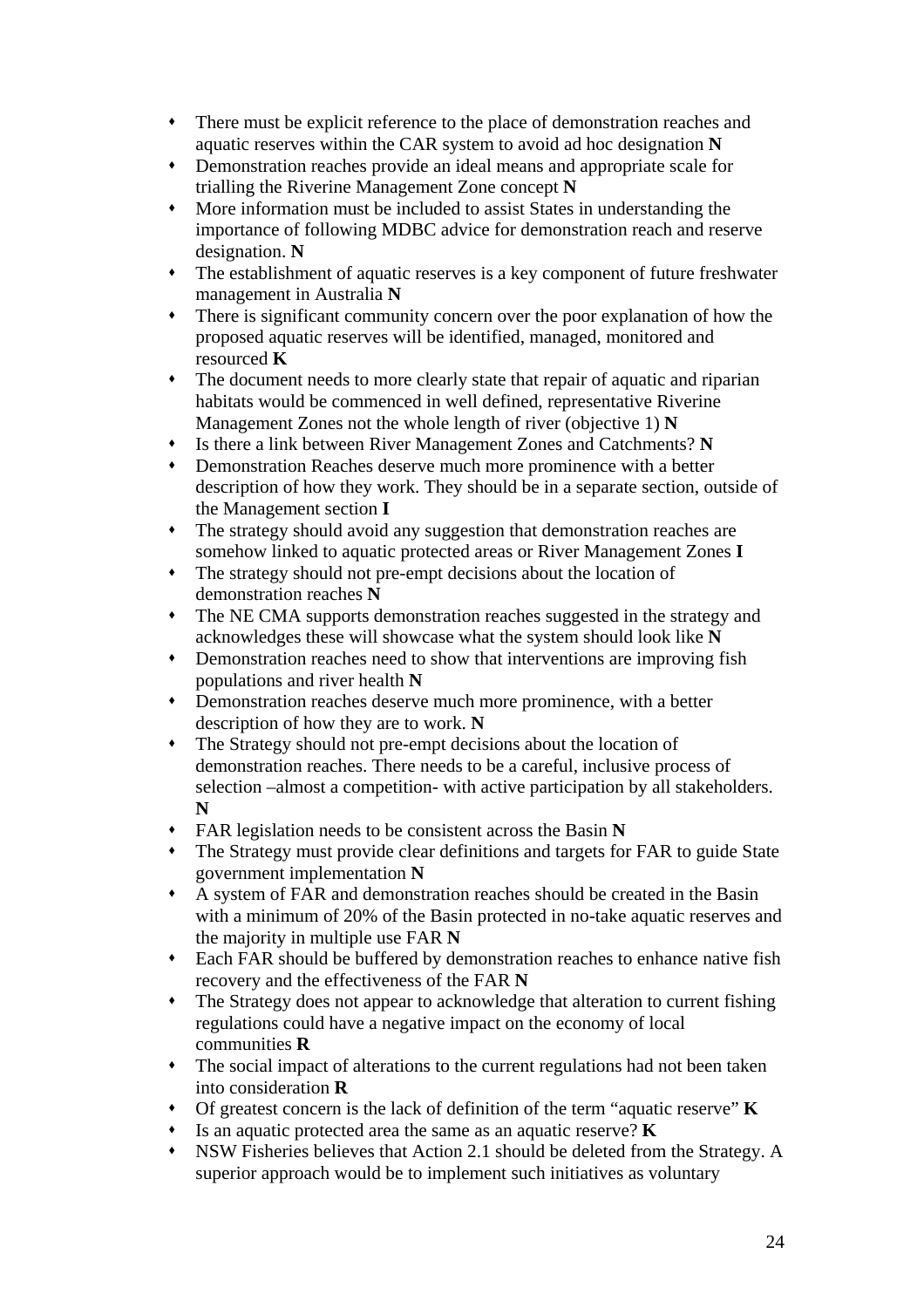conservation agreements or to provide Commonwealth funds for landholders to implement direct action (eg riparian fencing) **E**

- The establishment of reference sites would be an important tool in providing baseline data to measure the success of the restoration actions **N**
- I think it will be very silly not to be able to swim, boat or fish in the Murray River **N**
- We would not be able to go camping anymore, my Dad said **N**
- An aquatic reserve from Hume to Barmah would destroy the tourism industry in the region, with disastrous consequences **N**
- The proposal to designate the river reach between Lake Mulwala and Barmah as an aquatic reserve requires much more consideration and communication of its need before it should be entertained. **K**
- The entire concept of Aquatic Protected Areas, or Aquatic Reserves, should be formally defined, as should the consequences of their declaration upon the individuals and communities that would be affected by them. **K**
- Aquatic reserves is the only approach discussed in the Rehabilitating Habitat Section **K**
- The Strategy is unclear about what APAs are meant to achieve **K**
- Victoria does not intend to pursue the establishment of an aquatic reserve system at this stage **N**

## **4.5 Editing**

- p.4. Figure title says CPUE but y axis says catch –which is correct? **E**
- Table 2 has two mistakes –"and" under Macquarie perch should be in column 3, "under" under silver perch should be in column 3 **E**
- on p.9 it refers to 'poor river regulation'. It might be better to say 'river regulation using existing rules'. Poor river regulation might be interpreted that the operators do a poor job - whereas they do a good job at implementing the existing rules. **N**
- p.28.-Redfin perch box, first paragraph –should read "western carp gudgeon" **N**
- The photo of the netted fish on the title page should be removed. The net is not recommended in fresh water and the fish in the photo has been extensively damaged by the net. The photo will offend many fishers. **E**
- Change the photo on inside page –it is not a fish friendly net. **E**
- P1 para 1 "native fish management" should read "…populations". **E**
- See John Koehn's written comments on the Strategy **N**
- Figure 1 is irrelevant as it does not include recreational catch **N**
- Table 1: threat –flow regulation. Permanent flooding or high water is also a problem for the lower Murray **E**
- Page 4 (status of native fish) –several species are already extinct from the lower River Murray –trout cod, southern purple spotted gudgeon and glassfish, while others are highly restricted and locally endangered **E**
- Table 2 see Native Fish Australia (SA) Inc. submission for SA status and legislation **E**
- Page 5, Table 2. Update table to include Porochilus sp. This is known from two sites only in the Basin near Chinchilla in Queensland. Its taxonomy is still unclear. **E**
- Page 10, Point 11. Stocking and Genetics. Carefully managed stocking can play a significant role in species recovery programs. **E**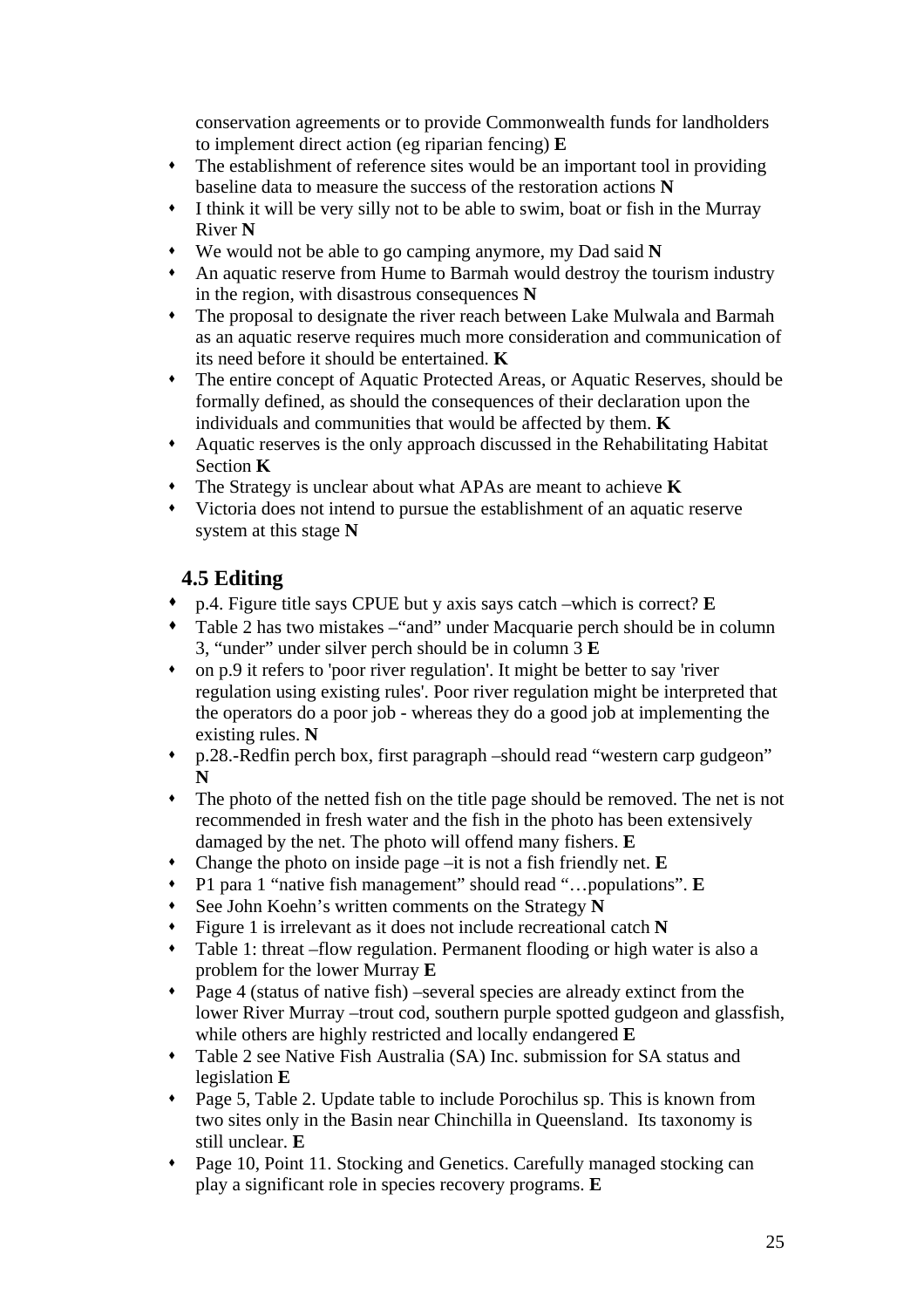- Page 13. Define aquatic structural habitat values. It may mean different things to different people. How these values need to be measured is unclear. **E**
- Page 14. State Government Roles. Second last dot point. Undertake research, monitoring and stock assessment. Stock assessment is important because it can be used to assess the sustainability of fish populations subject to commercial or recreational harvest. It goes beyond basic monitoring but is not really research. **E**
- Page 29 Management. Priority should be given to implementing quality assurance in fish hatcheries to prevent the translocation of unwanted species with native stocked species. **E**
- Page 30. 4.8. Carry out research projects to fill gaps in knowledge about carp. Carp is only one of a number of exotic pest fish. The above should also apply to Gambusia, redfin, weatherloach, goldfish etc., and also Tilapia. Gaps in the knowledge of all these species should be identified and appropriate research carried out. **E**
- P.14  $3<sup>rd</sup>$  dot point –a third action needs to be added: "restoration of natural wetland, floodplain and river connectivity where practical" **E**
- P14, community and individual roles, last paragraph: should add removal of exotic species **E**
- Objective 2 should read "Rehabilitate and protect the natural functioning of wetland and floodplain habitats" **E**
- Table 1: Barriers process should read "resulting from the construction and operation of" instead of "caused by" **E**
- Table 2 should include scientific names **N**
- Wetlands must be added as a physical habitat p.17 para2 **E**
- Wetlands must be added to last dot point p.17 **E**
- P.17 Rehabilitating habitat must include "restoration of connectivity between rivers, floodplains and wetlands" **E**
- See CAC edits on Strategy **N**
- P14. State Government roles –need to include "enhancing" as current measures may not be enough **E**
- Dwarf flat headed gudgeon is not on Vic's list, but flat head gudgeon is. **E**
- The photo on page 6 is not the correct technique for fish handling **E**
- Changes to Table 1 are needed: a) with respect to flow regulation, the following should be added as a threat: increased periods of no flow; b) for water quality, lowered water temperature should be listed after pesticides; c) for alien species, carp must be listed first; d) remove exploitation as a threat as fisheries are managed, and remove EHNV as it has never been detected in the wild **E**
- P14 last para left column: say "should be encouraged" **E**
- Section 1.2 p18 criteria should include cost benefit analysis **E**
- P17 highlighted text, right column: should state "adequate environmental flows" **E**
- Section 2.2 first para, last sentence: another issue to be considered is the impact on recreational anglers, especially if fishing is prohibited **E**
- In action 6.2 the word maximised needs to be replaced with monitored **E**
- P28 right column under first box: should read "The focus of pest species management should be on reducing….." **E**
- P23, right column, highlighted text. An additional dot point should be added: loss of shallow backwaters below large impoundments **E**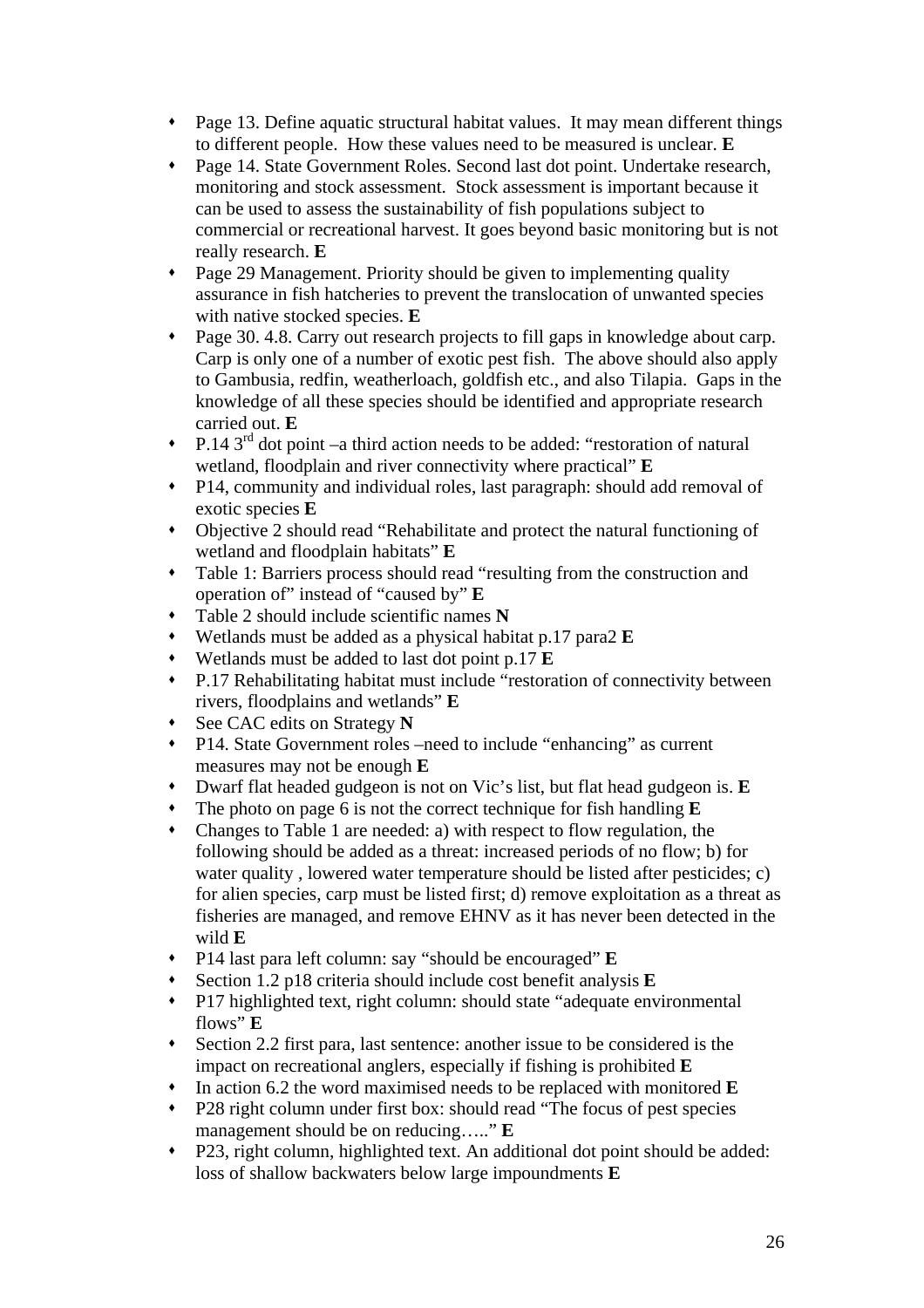P28 left column –point out that EHNV never recorded in the wild **E**

## **4.6 E-Flows and Water Management**

- Obviously environmental flows are critical to rehabilitating fish communities –will there be a close relationship between the two projects? **I**
- Will there be links with the e-flows project so that we can determine which reference points are best for the fish? **I**
- We need to do the right thing ecologically in terms of floodplains and wetting and drying cycles – decisions must be well researched. **N**
- If we wish to return to pre-regulation conditions (reference to E-Flows), will we allow a complete cessation of flow at times, such as that which used to occur naturally in drought? **R**
- Rehabilitation is dependant on flows, but how can you possible improve environmental flows? **A**
- There are environmental flow strategies in place for Condamine in the Water Plans, and technical reports are available. **N**
- A great deal of damage has been done by the release of quota flows, it sands up the holes the fish used to live in **N**
- Huge volumes of water are released in summer but it is cold water –too cold for the success of fish spawning **N**
- Before the dams were built there were no flows to the rivers anyway, so where is the use in trying to simulate natural conditions? **R**
- Water management is the most important factor in ecological rehabilitation; the way the rivers are managed in the Basin is extremely bad. Instead of pumping millions of dollars into all of the Strategy's objectives, you need to address the management of the water. **N**
- Water management is too political and you will never be able to implement the strategy because of this –the Snowy flow was only done because an election depended on it. **N**
- The 1500GL reference point of the Living Murray is exorbitant, it cannot ever go past 350GL **N**
- The rivers are not managed properly, water management is terrible and natural resource management is ineffective **N**
- Flows are needed desperately by wetlands **N**
- If you want fish you need water, but currently the management of water is very bad. Flows must be improved and evaporation from channels must be prevented **N**
- Dartmouth is a good dam but the Mitta can't carry enough of the storage when it is needed **N**
- Environmental flows are absolutely critical to fish rehabilitation and protection, but even 1500GL is not nearly enough. **N**
- It is vital that environmental flow allocations aren't just pumped from one end of the river and left to flow out of the river. Flows must be managed properly; so much water is needed to inundate wetlands and floodplains too. **N**
- The management of water is very bad in the Basin and we should address this issue as the starting point. For instance, maybe we should be putting bore pipes underground, or storing water underground to prevent evaporation? **N**
- The best and healthiest river systems need QUANTITY of water –we need to get flows and floods back into the Basin. **N**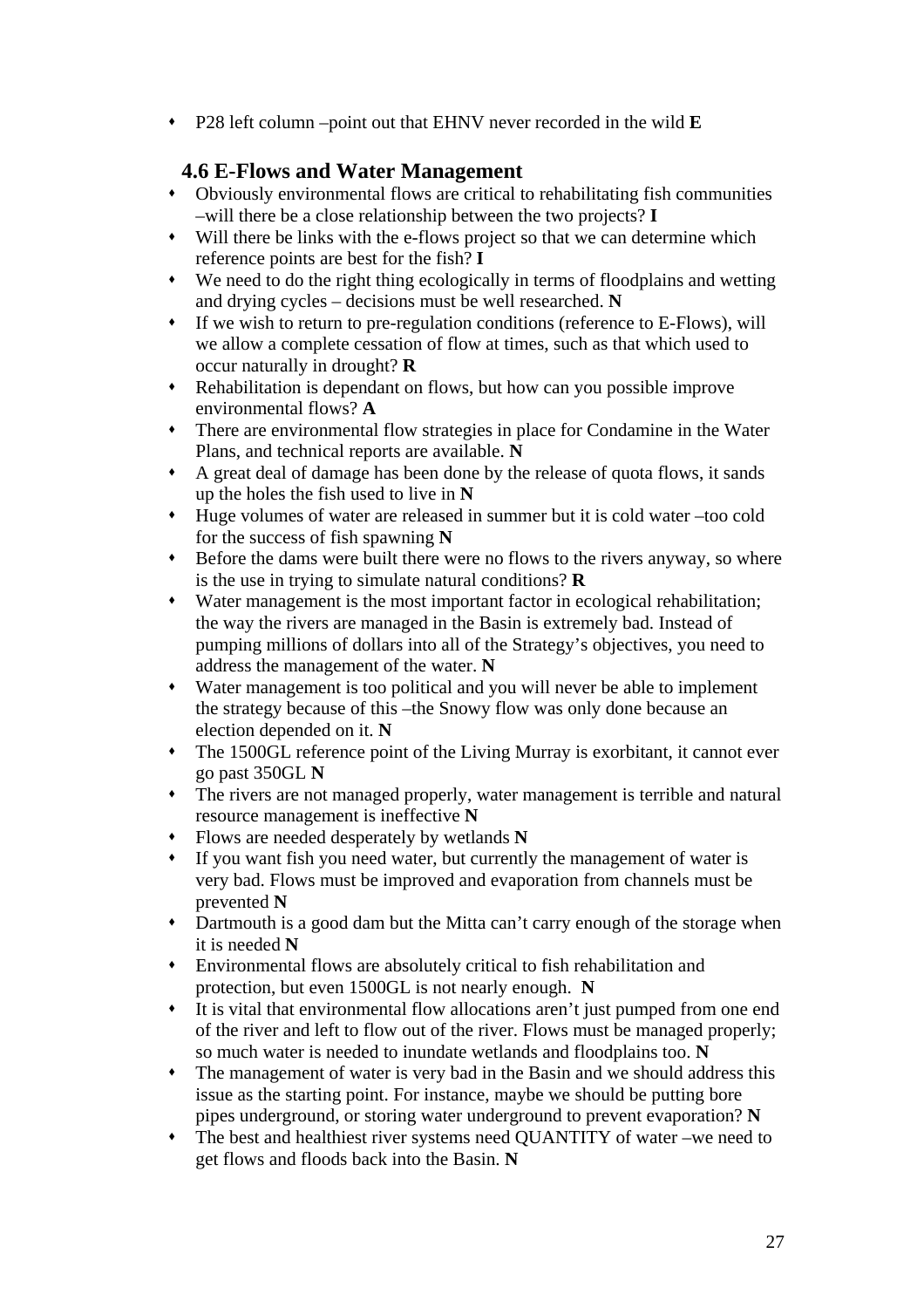- We need to change irrigation practises to get more water back into the system **N**
- If you got better water flows and better water quality, you wouldn't need to do any more **R**
- There is a huge problem with sleeper licenses –water trading does not mean more water goes to the environment **N**
- SA are just going to ask for more water, it is not fair that we pay to have them get more **R**
- It is not just more water that is needed, many areas need to be dried out periodically for fish breeding to occur **N**
- We need to monitor water quality post-environmental flows, sometimes a bit more is needed to flush out acidity problems etc **N**
- Everybody focuses on flows in the media and makes irrigators look very bad. But flows aren't the only problem and this focus is giving the Strategy a bad name **N**
- Environmental flows by themselves will not necessarily help fish habitats and breeding – the flows may need to be applied in different ways in different waterways and reaches **N**
- Environmental flows are critical for fish breeding but are only one tool. **N**
- Environmental flows may be important in triggering native fish breeding in quite specific but short time spans **N**
- purchasing water to just send down the river is criminal. The future of progressive and sustainable farming will come from not buying water by tax rich governments but by the whole of the community paying vast amounts of money into making irrigation systems more efficient. **N**
- $\bullet$  A significant debate with the community is needed on this issue a shift in "mind-set" is needed and fish should be used as a symbolic argument. **N**
- E-flows doesn't have the prominence it needs (in the document) there should be more on linkages between e-flows and native fish **I**
- Fish that are trapped in weir pools when flow has stopped should be released **N**
- Large pumps on the river kill fingerlings **N**
- Very little water is released between September and December in the Goondiwindi region **N**
- Can we start looking at altering how flows are being released from weirs? Boggabilla dropped 1.5m in a 24 hour period recently which is very bad for the fishes **N**
- Flows are completely out of synch with native fish breeding requirements; can these regulated flows be better managed for our fishes, and also to decrease erosion? **N**
- We have no way to control when and how much water is released is there any way we can have more say? **A**
- It is water flow that is the biggest problem –fish need more water **N**
- All the weir pools near Bourke are a huge problem for fish, as are the pumps which push the water backwards **N**
- Will there be a realistic cap on water use? **A**
- Until governments stop working independently we can't manage the water properly **N**
- Waterways are STILL being blocked off –small fines can impede small business but big business just doesn't notice **N**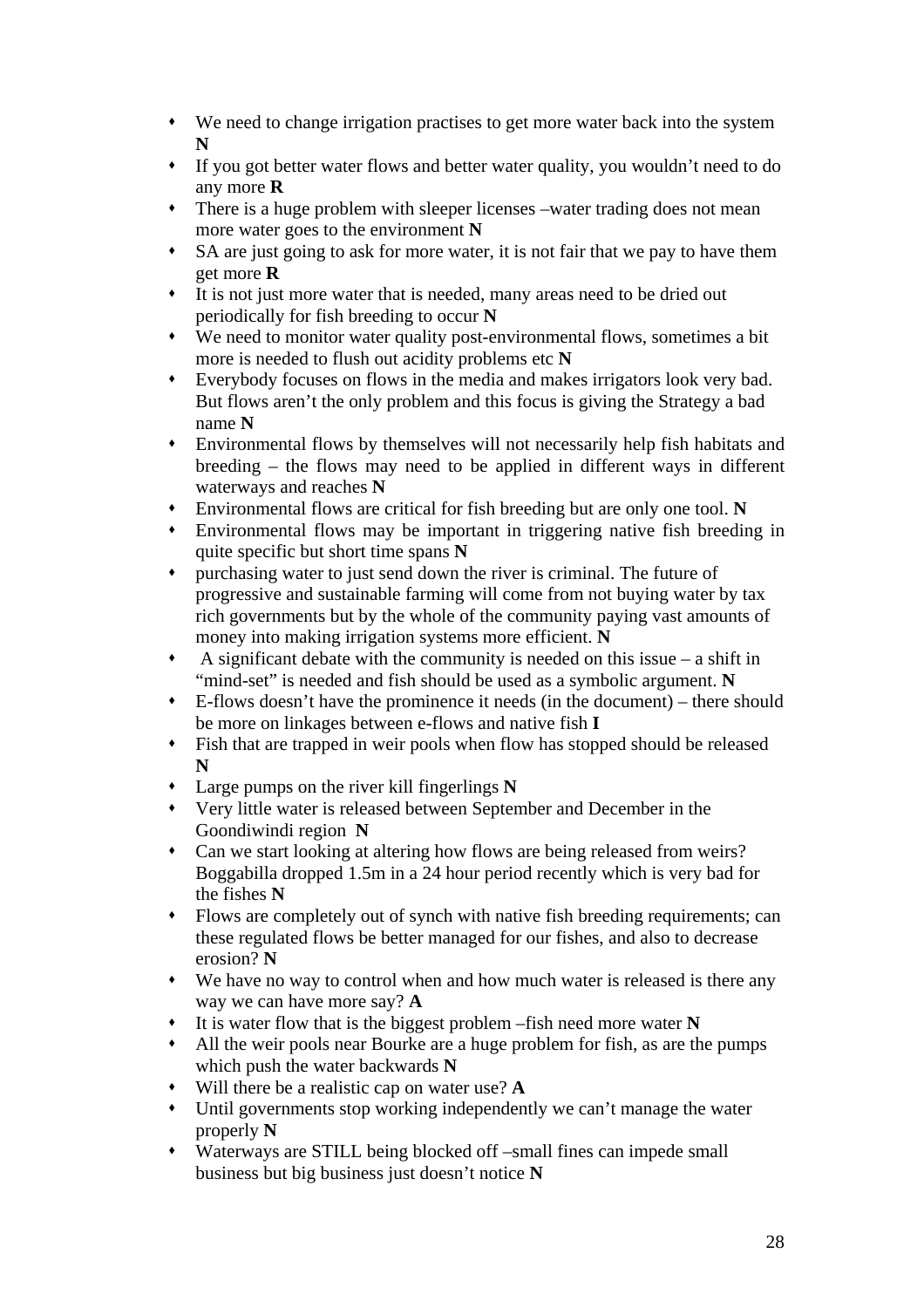- How can you stop the terrible farming practises? **A**
- We need to look at rivers before regulation to learn something –particularly before dams **N**
- Current flows are damaging the habitat, erosion is filling up deep holes and destroying fish habitat **N**
- Dams are causing cold water pollution –who will fix them? **A**
- Regulation in the upper Darling has impacted on fish declines **N**
- There is a problem of seepage on Mulwala channel **N**
- Fish need water so how can you expect to improve fish communities with so much water diverted for irrigation? **N**
- The whole problem of our rivers is land clearing and dams **N**
- Without modification to current flows, native fish communities will continue to decline **R**
- Water is poorly managed across the Basin **N**
- It is vital that environmental flows are not just moved from one end of the river to the other –the flows must be managed properly. **N**
- There should be a variable flow not stable flows **N**
- Murray Shire Council does not believe more water is required, only better management **N**
- Rehabilitation flows must not affect the Irrigation industry **N**
- Current management practises have isolated native fish from wetlands, swamps and lagoons which has contributed to problems for native fishes. **N**
- ACT Fly Fishers are disappointed that no actions listed from p17-33 outline the process to be used for increasing environmental flows –increasing environmental flows will achieve a great gain for restoring the health of the system. **I**
- NFS linkages with the raft of environmental flows works currently undertaken must be ensured. **I**
- Hard work needs to go into making the NFS a part of existing environmental flows projects, and ensuring these programs work **I**
- The definition of e-flows on p17 is not true. Should be "changes in river operations for the Murray River and Lower Darling that should result in general improvements in the environmental condition of these rivers whilst considering the current needs of water users" **E**
- Without modification of current water management practises, native fish will not be rehabilitated **N**
- There are inconsistencies in trying to simulate natural conditions to encourage native fish when in some years there would have been no water in the rivers at all. **R**
- The Barmah-Millewa flood plain must have water in spring and early summer for fish breeding and vegetation **N**
- There needs to be a link to the Living Murray initiative **I**
- Water must be permitted to enter swamps, lagoons and wetlands for fish breeding **N**
- Isolating wetlands has greatly reduced native fish numbers since the 40's, with trout cod and freshwater eels particularly affected, as well as animals like snakes and frogs **N**
- Creek regulation in the 50's has had a disastrous effect on the forest wetlands and the ecology of the forests in general. **N**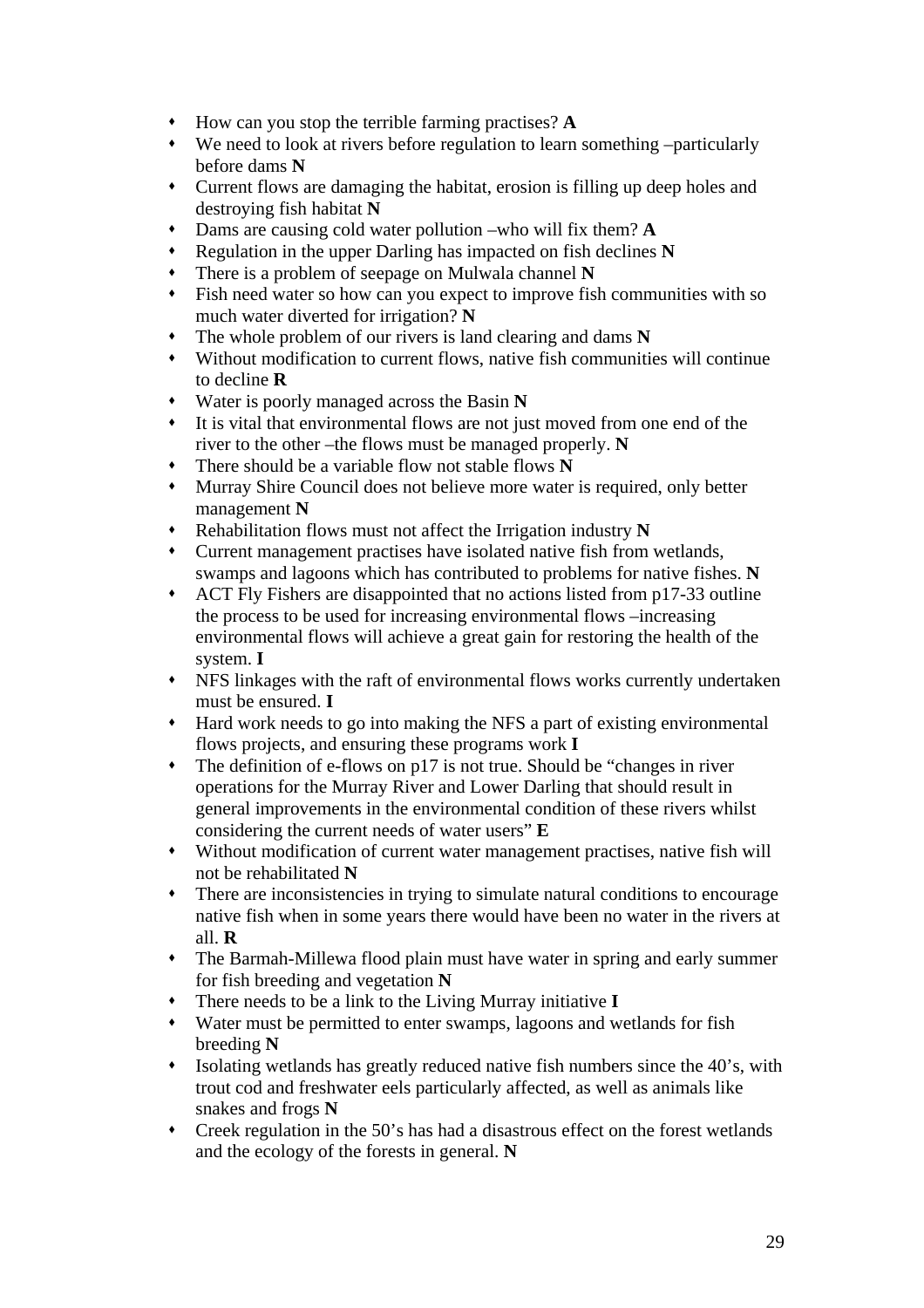- Installation of the Edward Weir and increasing the height of Hume Dam has badly impacted native fish numbers **N**
- Variable flows would allow fish better movement opportunities to wetlands etc which are better feeding and breeding areas **N**
- Better flow scenarios does not mean more water, only better management **N**
- Present management allows forest systems to dry out and increases the volume of black water in the following floods **N**
- Strategy assumes you have access to water –where will it come from for the environment? **N**
- Need to link the Strategy with the Living Murray **I**
- Hasn't the NSW Water Sharing Plan allocated water for environmental flows that will also benefit fish? **N**
- What is an environmental flow? Forests, environment, fishes –all want environmental flows, can we co-ordinate to get benefits for all? **A**
- More floods are needed for native fish life cycles **N**
- Normal flows in spring rarely reach fish breeding sites **N**
- The slower waters needed for native fish breeding are just not possible as farmers need upwards of 8000-10000 megs to be released from dams each day **N**
- Current environmental flows can be managed in a way that can maximise wetland inundation, or specific engineering works could be undertaken to improve flows **N**
- Current water management has led to the present state of fish numbers and without modification of this management, fish populations can't be rehabilitated. **N**
- There is a need to manage our systems in the most appropriate way to maximise the benefits of flows targeted for the environment, whilst maintaining reliability of supply to water users **N**
- Sustainability in irrigation was lost years ago –we must find a happy medium to reduce the effects of flow regulation **N**
- Improved flow would improve water quality **N**
- We cannot expect the draft to be meaningful without the redress of water extraction, with Cubby Station an example to prove it **N**
- While irrigation is an essential part of life in the Basin, it must be managed sustainably **N**
- Murray Cod died at Barmah because of no flow. Environmental water was sold because it was a drought yet only 2 KL a day may have allowed those fish to live. **N**
- With no floods there is no food for fish larvae, which results in no fish **N**
- There is concern that the community will have to bear the costs of modifying flow regulation **R**
- Allocation of environmental flows must occur to avoid fish kills in areas such as Broken Creek **N**
- The Strategy must clearly define how it intends to deliver environmental flows across the Basin **I**
- Minimum flow sharing should, at the very least, provide passage for native fish over riffles and past in stream obstructions **N**
- At present there is a desperate need for a single authority to program and manage environmental flows used to inundate wetlands **N**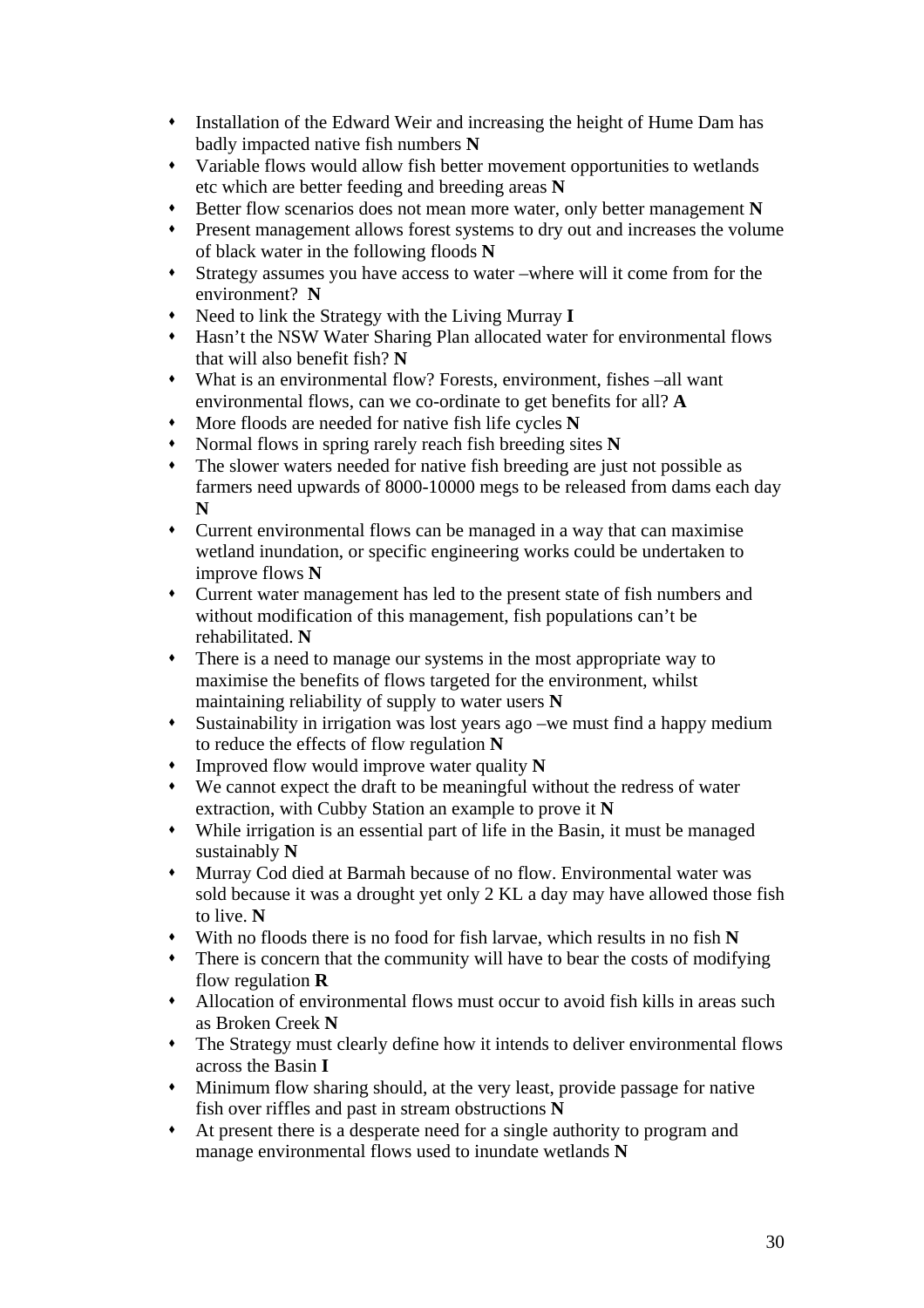- How can reversing unseasonal river flows be accomplished without impinging on the rights of the agricultural community? **N**
- The flow reductions due to global warming predicted over the next 50 years could have significant impact on the Strategy outcome **N**
- Given the importance of environmental flows in achieving the Strategy's desired outcome, improving or restoring environmental flows is given little direct emphasis in the driving actions **I**
- The relationship between flow factors and fish health needs to be strengthened and given more emphasis in the report **I**

# **4.7 Fishing**

- Cod populations were severely affected by unsustainable fishing –both recreational and commercial **N**
- Set lines must be banned, minimum length of Murray Cod must be increased and bag limits should be decreased to 2 cod per person per day. **S**
- If Macquarie perch are near threatened, why are you allowed to fish for them? **S**
- Has there been any thought to having a maximum size limit for Murray Cod? **S**
- Fishing has really declined in the Albury region in the last twenty years **N**
- Do fishing competitions with native fish affect their populations? **A**
- Murray Cod have increased greatly in the last ten years; the catch rate has increased tenfold. A lot of this is due to really good recruitment in 93-94 and we need to keep the rivers healthy to maintain this. **N**
- 10 years ago you couldn't catch cod in the Murray, they were all in the Darling, now the situation has been reversed **N**
- There are more fish in this stretch (Mildura) than there were after WW2 **R**
- The only fish not getting caught in this stretch (Mildura) anymore is the catfish **R**
- Silver Perch are still a fishery in certain parts of the Basin **N**
- Birdwatchers have a logbook, why aren't logs given to everyone who gets a fishing license? **A**
- Fishing is better now than before the war, is that because there is less fishing pressure? **A**
- Closures may not be effective –cod season closes September 1, but many breed before then –should be closed August 1 **S**
- At Renmark, they only catch 80-100 pounders, no little fishes. The big fish are eating all the little ones **N**
- If fish numbers increase, will there be an increase in numbers of fish you can catch? **A**
- Why are fishing clubs not consulted for information about fish from fishing competitions? **C**
- There needs to be a website for anglers to put all their catch information on **C**
- There is nothing wrong with the native fish in this area (Barham) and you have presented no facts to show that there really is a problem **R**
- How will the NFS affect trout anglers **C**
- What role has recreational fishing had in the decline of native fish (but not looking to lay blame)? **A**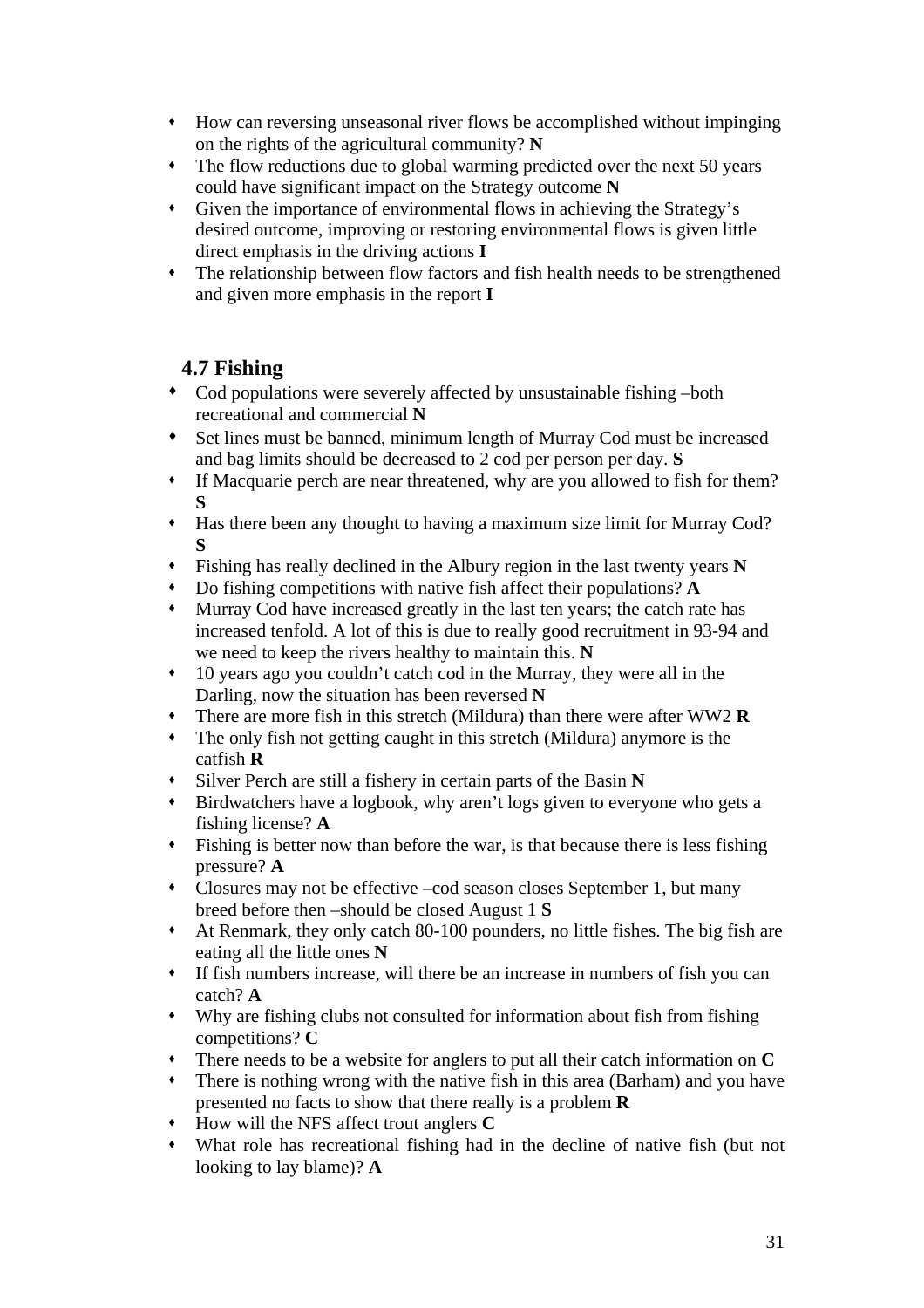- There should be river closures when sections of the river get very low to stop destruction of populations **S**
- Seasonal closures during Murray cod spawning seasons need to be reviewed **S**
- Everybody should fish under the same rules and regulations **S**
- Why isn't there a closed season for cod fishing throughout the Basin? **S**
- A huge problem in this area is there are no fishing inspectors **S**
- There is a huge shortage of compliance officers in the region you can introduce all the rules and restrictions you like but without compliance you are not going to change much. **S**
- According to Kearney's report, rec fishing is a threatening process should this be a driving action? **A**
- There is a need to work with fishing clubs to collect data **C**
- Commercial fishing using nets is a huge problem and they are "mining" fish out of existence **N**
- There must be consistency across the states for fishing regulations **S**
- Why has NSW banned silver bream fishing in some areas? **S**
- Why is there a maximum size limit on Murray Cod when the bigger females don't spawn anymore? **S**
- Deniliquin fishing club has offered to provide fishing records but NSW Fisheries are not interested –this is very disappointing **S**
- Everyone would like to use a website to log their catches onto **C**
- How much revenue is generated from inland fishing licenses? **A**
- Fishing in the Albury/Wodonga region has declined in the last 20 years **N**
- Murray Shire Council wish to be involved in determining sustainable fishing levels **N**
- P13 point 10 "selective harvest of 10%..." this seems contrary to achieving the target –does the 60% target account for this and does it include commercial fisheries? **A**
- A maximum size limit for cod should be implemented **S**
- Why not have closed seasons for all native fish? **A**
- The best breeding stock of cod and other natives should be protected **N**
- The end of commercial fishing activity in the River must be permanent except for carp control **N**
- Licensing should be done on a reciprocal arrangement, or one license only to fish anywhere in the Basin. **S**
- Anglers are now practising catch and release and respect our native fish by releasing our breeders **N**
- We need more fisheries officers in the field or get better communications to report illegal events. **S**
- We need harsher penalties dealt out to those that are caught doing the wrong thing **S**
- Set lines must be banned **S**
- The numbers of fish and species caught when I was young in the 40's was amazing, but it steadily worsened after the Gulpa and Edwards weirs were built **N**
- What is the NSW recreational fishing industry worth? **A**
- There should be a comprehensive survey of people employed in recreational fishing over the Basin as an economic impact **N**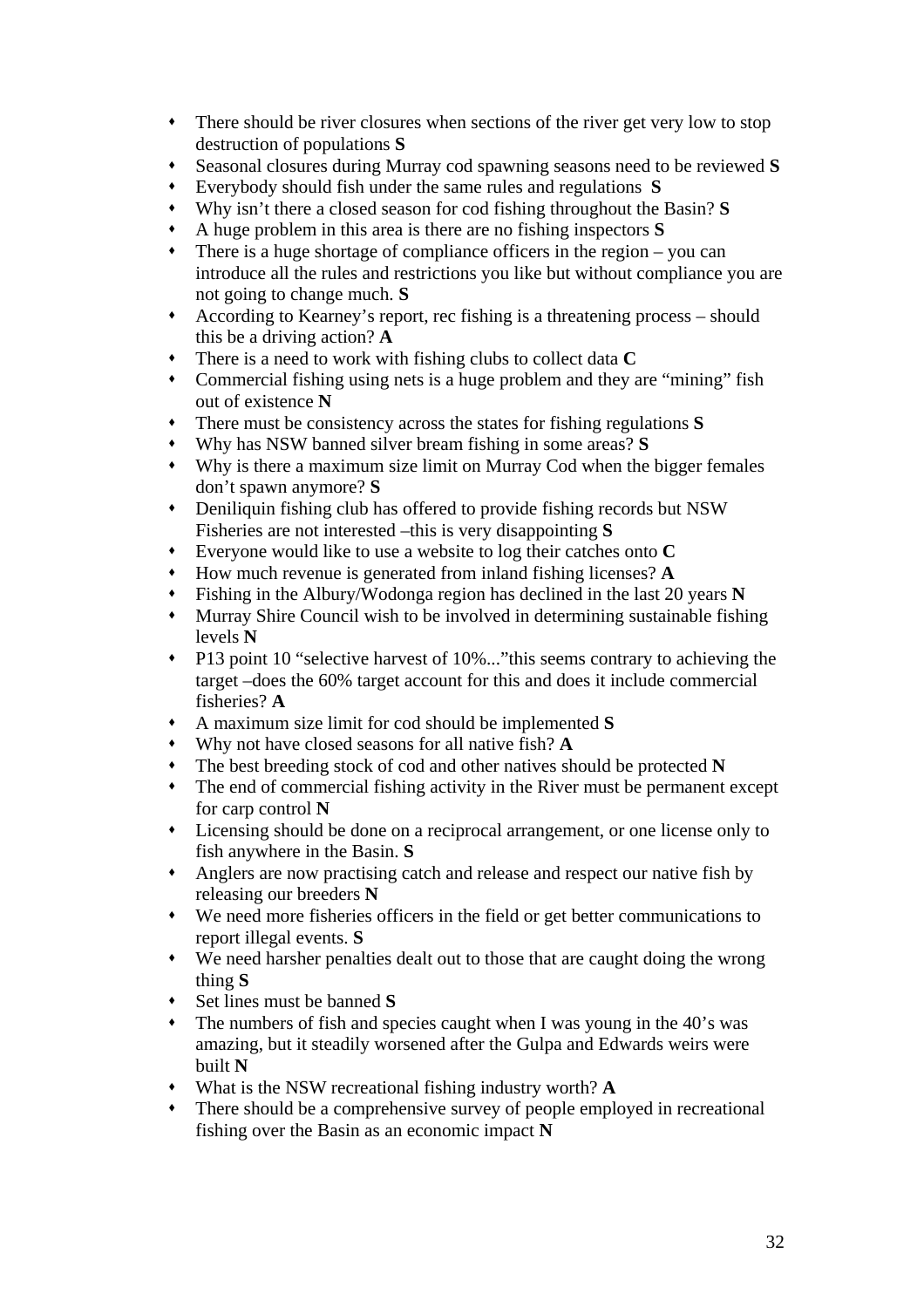- Spring to summer 2001 saw big numbers of cod move up from Burrendong Dam in the breeding season. Many fell victim to illegal setlines and anglers keeping cod out of season. **N**
- It upsets me to see anglers killing such big numbers of cod in our streams. At times we see cod populations reduced to near nothing from overfishing –I believe it is possible to catch 90-100% of the cod in holes when they are on the bite **N**
- Exploitation by recreational fishers is now minimal and with current legislation they are no longer threats to fish populations **R**
- Use fishing club information **C**
- The impact of set lines or springers that target fish brood stock is large and this practise must be banned **S**
- There is an inadequate level of enforcement officers to ensure regulations are observed **S**
- The Strategy deserves the support of all Australians who expect their future generations to grow up experiencing the same fishing opportunities that were available to them **N**
- The idea of overfishing is a thing of the past. With present fisheries management, the ability to overfish has been prevented **R**
- Angling clubs are recording the best and better catches than ten years ago. Experts have guessed wrong. **R**
- There are insufficient numbers of fisheries officers to police the waterways **S**
- Anglers in the Wakool, Murray and Edwards Rivers believe cod are the best experienced in decades, and silver perch are on the increase **R**
- The document fails to identify the impact of illegal activities on fish populations **N**
- Passive fishing equipment should be banned **S**
- Set lines must be banned **S**
- Fish should not be taken over a certain size **S**
- Brood stock must be protected. **S**
- The closures of angling season should apply to all natives from September 1 to November 30 **S**
- A log book should be issued with all fishing licenses to gain a database of fish numbers **S**
- More personnel must be employed in fisheries departments **S**
- Opera house nets must be banned as they kill turtles and water rats **S**
- Set lines must be banned **N**
- There should be minimum and maximum size limits **N**

## **4.8 Fish Passage**

- What are the successes of the new fish passages? **A**
- Fish ladders need to be covered because the birds eat the fish. **N**
- Is there monitoring in progress for fish migration through fish passages? **I**
- Sometimes fish passages should not be put in place. For example, if there is a fish refuge upstream, a passageway might open the refuge to alien fish species invasion **N**
- You need to regulate what goes up fish passages because some passages are only used by pest fishes. Either man the passages, such as traps at Torrumbarry, or don't put in passage ways where there is the potential for pest fish to colonise a new area **I**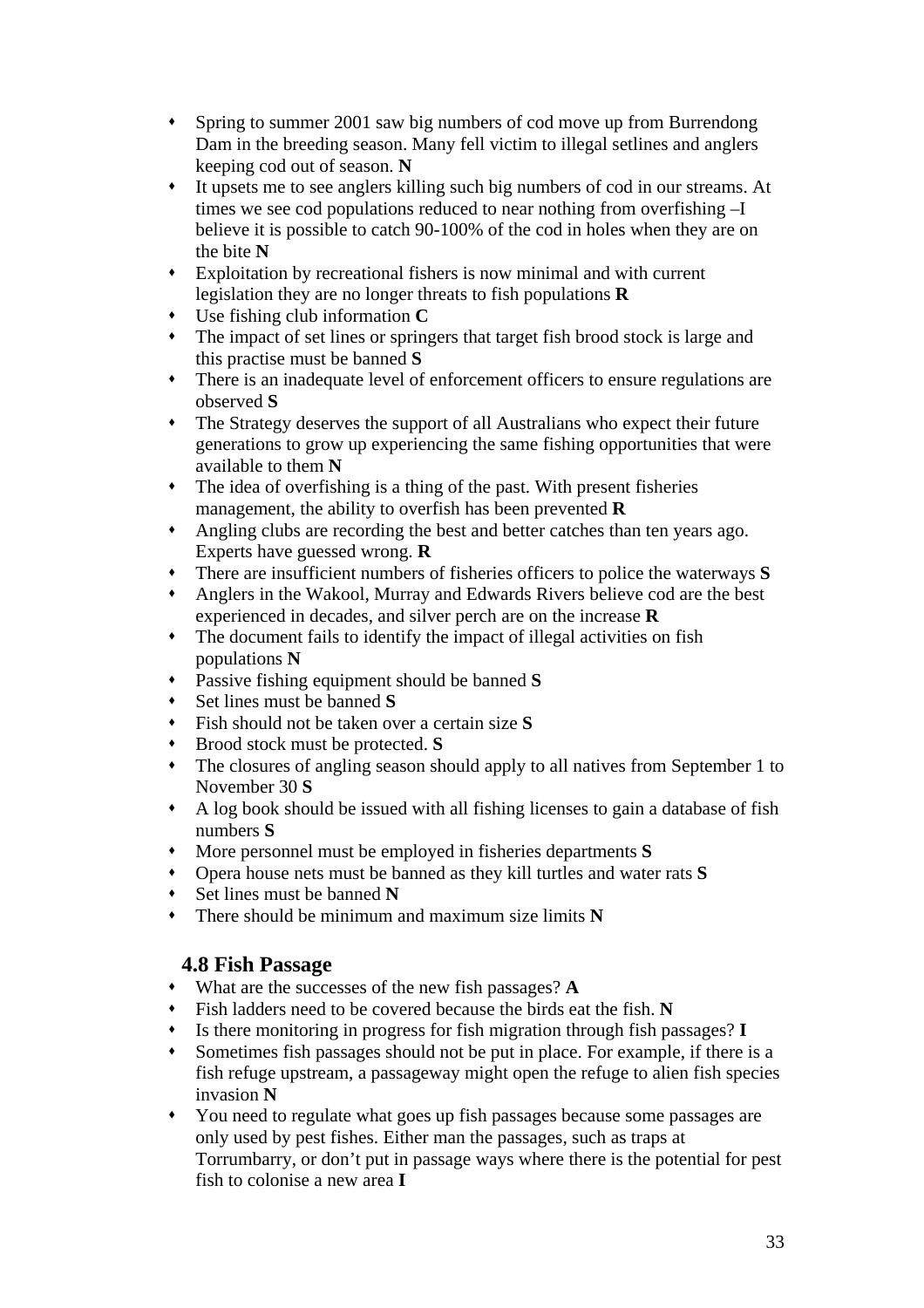- You need to stop carp using fish passages, in some cases they are the only users. If we are putting millions into building passage ways there must be a commitment to monitoring them and trapping all alien species **I**
- Fish passages need to work –stop building them so quickly and start trying to make them work. In particular you have to design fish passages which prevent alien fish from using them **I**
- Hume to the sea is proposed to be opened to fish migration, but can fish ever be taken over Hume? **A**
- A lot of work is undertaken on helping fish migrate upstream, but can fish go downstream too? **A**
- If you put fish ladders on structures you must commit to monitoring what uses the ladder, like Torrumbarry **I**
- Euston weir has had a fish ladder since inception and the lock master keeps all the records –this is a great source of data **I**
- Does every dam/weir along a river need a fish ladder for effective migration and breeding? It will depend on length and type of river, type of fish, level of degradation, flow type, natural resource management conditions, etc **N**
- There must be mandatory fish ladders built in all future structures **N**
- What is holding up the installation of a fishway on the Bourke weir? How can we get funding to install a fishway on the Bourke weir? **A, P**
- Do we know if the big cod can utilise the fish ladders? **A**
- No use putting in structures if they are not properly manned, monitored and maintained –so many people would love to do that job **I**
- Fish move both upstream and downstream so why are we only providing access for upstream movements? **A**
- Are there any plans to allow fish passage over Hume Dam? **A**
- There should be a management system to monitor native fish numbers using ladders, as well as to remove introduced species from these structures **I**
- Fish passages need adequate resourcing to make sure they work **I**
- Designs of fish passages need to make sure alien species don't exploit them **I**
- Fish passages also need water to make them operate effectively **N**
- There must be a commitment to monitor, trap and remove all alien species which use fish passages **I**
- Unmanned fish ladders will allow unwanted exotic species to travel the whole Basin. **I**
- All fish barriers must be removed **N**
- Fish passages must be of a design that traps alien species to stop them from navigating up and down our waterways **I**
- All fish ladders should be manned to stop unwanted species. Monitoring would also provide the opportunity to look at species and numbers which are only guessed at this time. **I**
- Not all artificial barriers are detrimental –some protect remaining populations of natives, such as galaxias from trout. **N**
- Page 25. The Queensland priority barriers included in Table 3 were put together as a result of consultation between DPI and DNR&M officers. Nevertheless there should be an opportunity to revisit this list prior to the draft NFS being implemented. More recently collected data should be used to determine whether the priorities should remain the same. **F**
- Fish ladders need water to operate **N**
- Fish ladder designs must ensure pest fish do not exploit them. **I**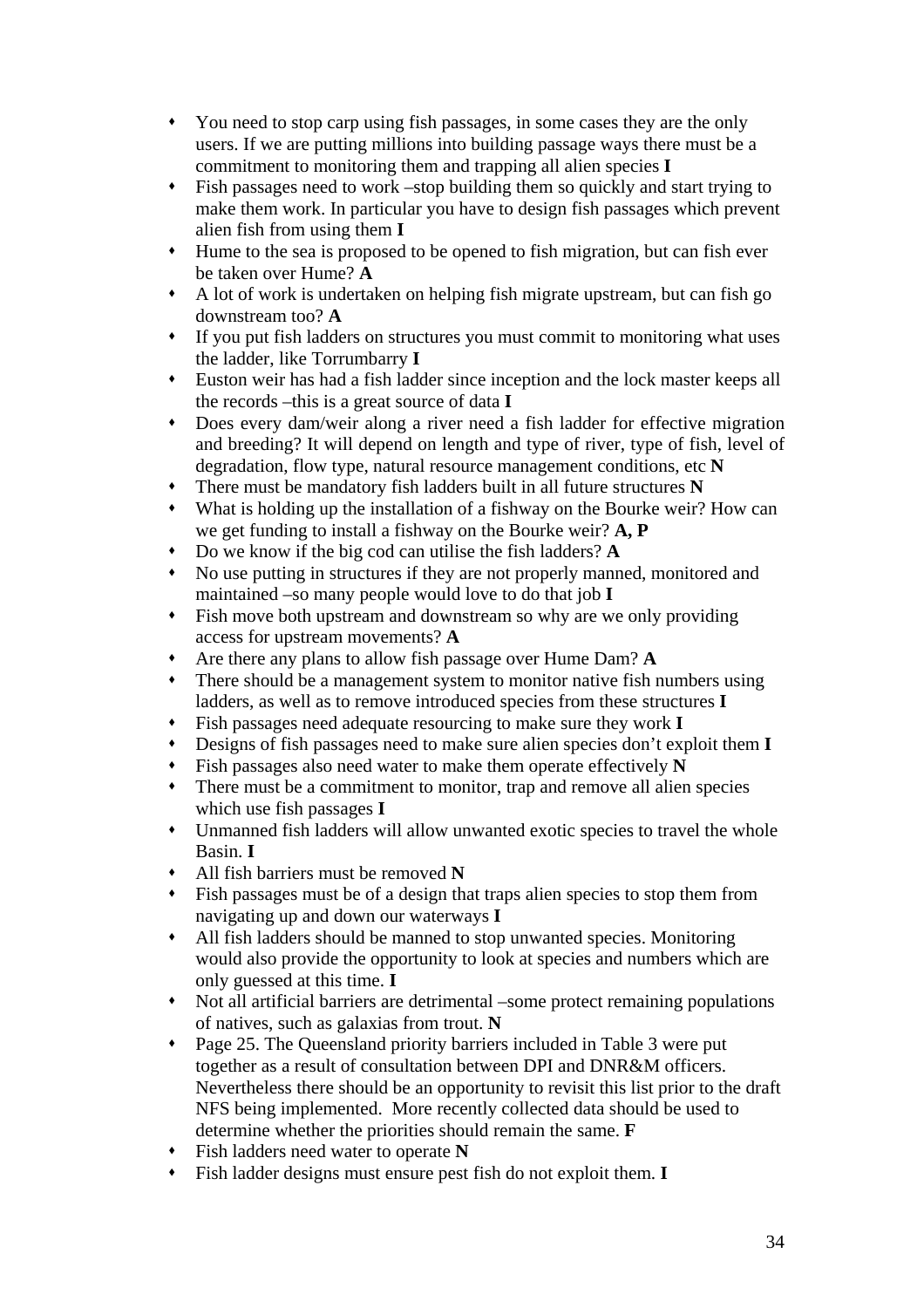- The fish passage program is critical to native fish management in the Basin **N**
- More accurate barrier figures are required than p.10 as road crossings and culverts have not been included **N**
- It would be useful if the Strategy stated the number of barriers according to category **N**
- There is no point in having fish ladders if they are closed due to lack of water, particularly in cod breeding season **N**
- Whenever fish ladders are installed, there must be a commitment to monitoring what uses them **I**
- The database of existing fish barriers should be completed including assessments of their effectiveness **F**
- Basin wide priorities for fish passage works should include the removal of ineffective structures **I**
- Weir removals should be an action item in the Strategy as it is a cost-effective means of restoring fish passage, particularly when the weir is no longer used **I**
- Cages should be installed to monitor fish movements and to enable non-native fish to be trapped and removed. **I**

## **4.9 General**

- Fish numbers are very high and the Murrumbidgee is in an excellent ecological balance. **I**
- Locally (Tocumwal to Swan Hill) is in a very healthy state and native fish numbers appear to be at the highest level experienced for some 40 years **I**
- Golden and Silver Perch populations between Mildura and Swan Hill are thriving **I**
- The NFS is a great initiative **N**
- The NFS is very sensible and very well written –congratulations **N**
- Properties near the border (QLD/NSW) have very few fish left **N**
- Condamine has very high volume pumps and fish are getting sucked in and killed by these pumps **N**
- Silver perch are not in trouble, monitoring at Torrumbarry weir shows that they are the biggest users of the passage way **I**
- Fish are being poisoned by pesticides running off the land in Bourke **S**
- At the moment, there are a lot of fish in the Echuca region with diseases on them **S**
- The Strategy is great and it is great to finally see people getting together to be proactive **N**
- Why haven't crayfish been put into the Strategy? **A**
- You must highlight the fact that some sections of the river have good fish populations due to a range of environmental factors **I**
- Gunbower Island was an excellent breeding ground for fish once, it needs fixing **S**
- The problem with the strategy is it presents no facts, it is all just good guesses. You need a lot more commitment to research and monitoring before you begin with this strategy **N**
- Everybody focuses on the negatives, but there are a lot of positives as well release practises, general awareness etc. You need to also give some positives in the Strategy. **I**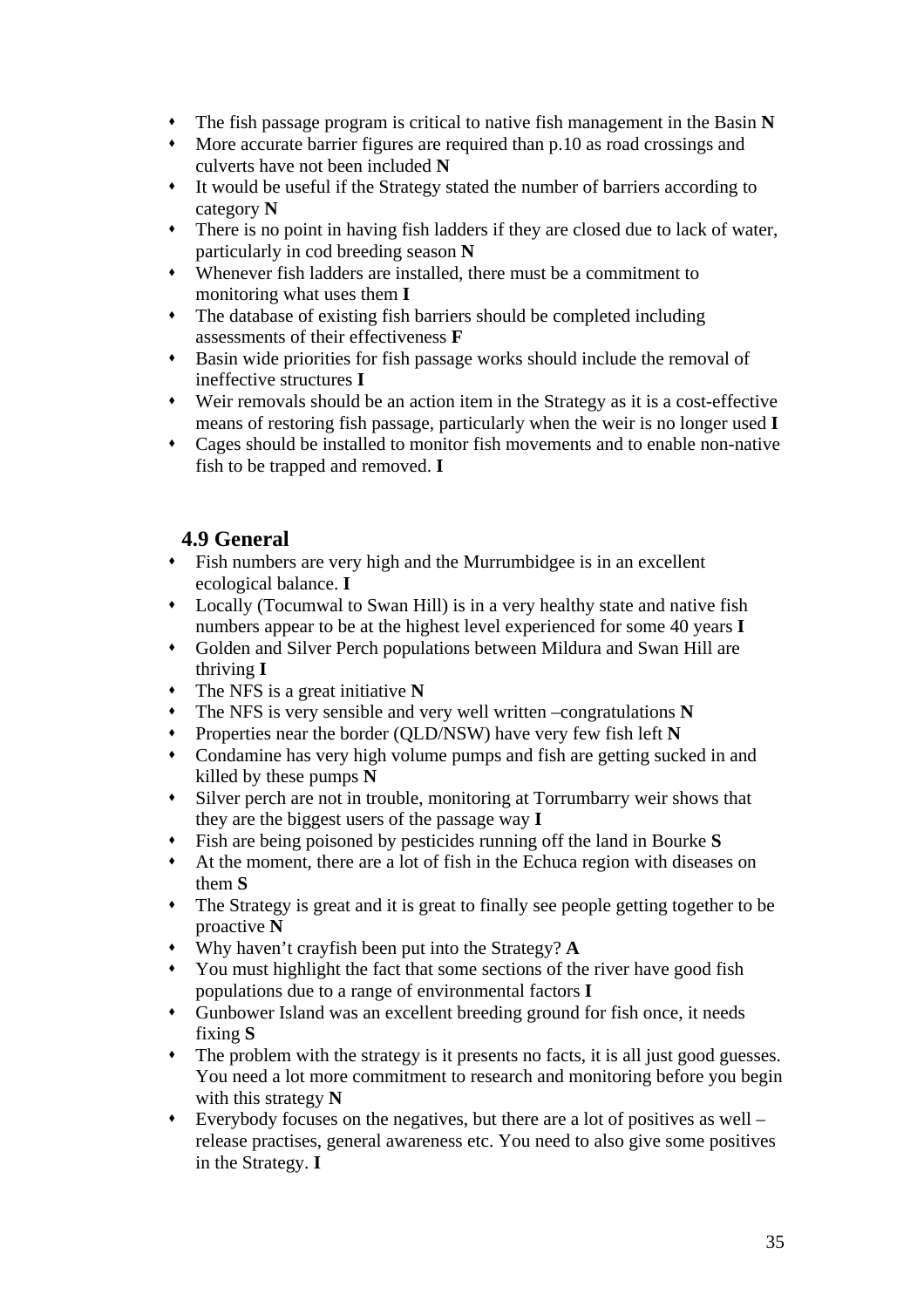- What did we learn from the 10 years of the River Murray Fish Management Plan, was it successful, did it secure commitment from the 3 levels of government **A**
- What teeth will the NFS have if a proposed activity is opposed by a local authority **A**
- The language of the NFS is presumptive, it presumes that the benefits of implementing the strategy are known and understood by the community, preaching to the converted. The costs and benefits need to be explicitly stated. **I**
- The strategy should not just refer to fish, but should discuss the protection of the whole river systems and fauna, crayfish etc **N**
- Need to be careful not to talk at community meetings about 'fish experts' better to talk about 'our very best advice from fish scientists'. **N**
- The Strategy appears to be aspirational **N**
- The big issues are the lack of water and nutrients **N**
- What is the difference between the two cod types in the McIntyre? **A**
- Is native fish breeding temperature dependant? **A**
- The draft seems to indicate that most of the problems are in the south will we be ignored whilst the strategy concentrates on the south. **N**
- Has there been much research undertaken into the reasons for the decline of ribbon weed? **A**
- Is it possible to plant or use other methods to bring back aquatic plants? **A**
- There may be different ways of presenting the expert panel figure, especially to show relativities (eg pie diagrams, bar charts) **K**
- NSW Fisheries would like a summary of the public consultation phase, and comment received. **F**
- On page 31, line 4 redfin are listed in front of all other alien fish which implies it is the most important pest **I**
- Figure 2 needs to have information with it that says it is not a cost-based analysis **K**
- A lot of information is alluded to in the Strategy but the actual information is not presented –more information is needed **N**
- While fish declines have occurred since European settlement, surely the biggest declines have occurred since WW2? **A**
- Pelicans reduce fish numbers **N**
- The Deniliquin area is one of the best breeding grounds for native fish **N**
- Native fish are threatened in the upper Murray and new management actions are required **N**
- NFS is poorly referenced for a planning document. **N**
- The strategy appears relatively light on in proposed on-ground actions **N**
- P2para4 "management plans will be developed" –these need to be integrated with or part of, other planning processes rather than being stand alone. **E**
- $\cdot$  It is unclear what the graph is based on –how was it quantified –science? Guesswork? Both? **K**
- The links between targets and actions is weak –you need to attempt to quantify the effect of actions. **I**
- The strategy should propose a lot more actions relating to on-ground works in SA **N**
- The Murray Darling Association recognises that native fish in the Basin are threatened and management actions are required. **N**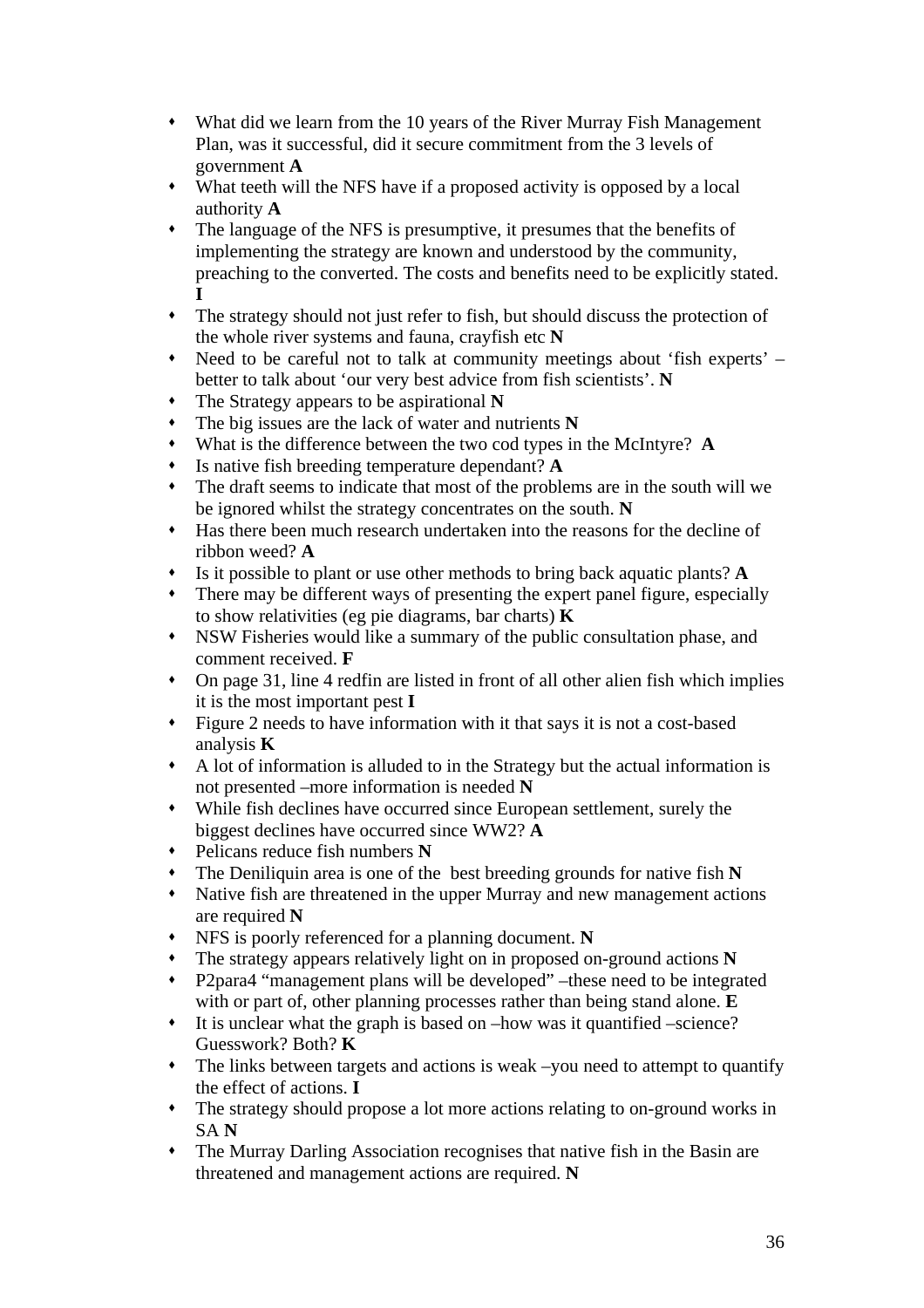- The strategy needs not only a natural resource management vision, but economic and social visions as well **I**
- The populations of some native fish have greatly improved in the Echuca/Moama, Deniliquin, Barmah area –you need some positive examples in the strategy **I**
- Overall, there has been amazing support for this document –the silent and supportive majority must be remembered. **N**
- Some people in regions don't care about the rest of the Basin and would be happy keeping "the best bit" as an attraction. **R**
- Overall concepts of the status of native fish have been hard for the general public to visualise. Most comments reflect only Murray cod, yellow belly and carp **R**
- The document is well researched and is well presented. **N**
- We can't sustain an increase in populations if we don't manage flows and water temperature **N**
- Why the need to put in place a strategy that duplicates what is already in place? **A**
- How do fish rank against other nrm issues like salinity and revegetation **A**
- Will the ACT be a part of the Strategy? **A**
- Is there any political mileage in implementing the NFS? **A**
- Increasing numbers of city people are coming to the Basin to fish **N**
- Will minority groups dominate nrm issues? **A**
- Great to see a strategy being formed to help rehabilitate declining native fish numbers **N**
- Why undertake all factors identified as impacts? Environmental flows, habitat restoration and carp eradication have a greater impact than any other factor. Impacts should be ranked in order of priority **N**
- There is no bibliography nor reference to the scientists involved in writing the draft which reduces the credibility of the document. **I**
- A statement is needed indicating who was associated with compiling the Strategy to indicate the degree of balance in the representation and adequacy in qualifications of those involved. **I**
- The draft plan represents a wish list that is not based on sound principles of economic planning, social considerations, or regional impacts, political ramifications or broad environmental outcomes. **N**
- The draft relies heavily on unsubstantiated assertions and when allied to millions of dollars are irresponsible **N**
- Solutions to ensure the survival of native fish cannot be achieved by reversal of human activity since 1770. Successful outcomes for all stakeholders must be negotiated. **R**
- The Strategy is very comprehensive and is assessed as a positive step in guiding the future management of our vital water resources **N**
- An appendix should be included with related strategies and Fish Recovery Plans **I**
- Given sufficient government and community support, the comprehensive strategy will lead to improved results for anglers as well as ensuring the recovery of all presently endangered fish species **N**
- The paper has a broad view of the Basin as a whole and although some areas are under pressure others are in excellent condition and are doing well. **I**
- Some areas are doing well, the strategy needs to point this out **I**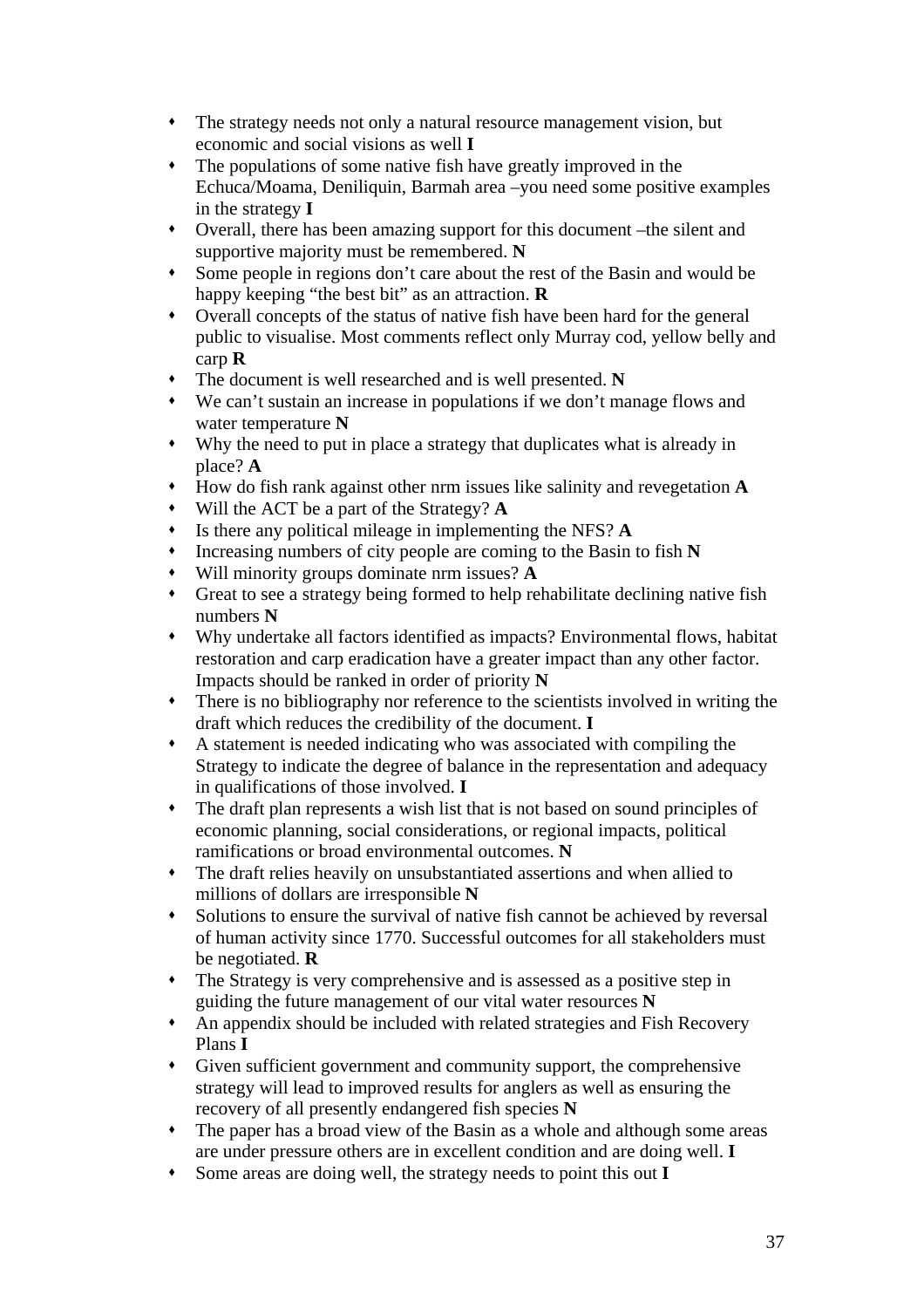- The Strategy has the potential to be an extremely useful tool in directing the management of native fish over the next decade **N**
- The figure on p.7 must be clarified in greater detail **K**
- The document needs to stress the importance of better land management and the role that this will play **N**
- The strategy needs to refer and link to other initiatives, including other plans under the Native Fish Strategy (i.e. Implementation Plan) **I**
- The document is comprehensive and well written although very theoretical and perhaps longer than it needs to be **N**
- The document needs to provide clear recognition of working within the ICM framework **N**
- A summary section needs to be expanded to include the key elements of the Strategy (no more than 5 pages) **I**
- The link between the 13 objectives and 6 driving actions needs to be more upfront **E**
- Details of some actions need to be more specific eg the community engagement activities are vague **I**
- Links to other projects and initiatives must be made **I**
- The Strategy can become a key component in rehabilitating the Basin's damaged native fish community **N**
- Figure 2 needs more explanation **K**
- The terminology used requires clarification: "partner" rather than "stakeholder" appears to imply that important stakeholders could be excluded from participation in the Strategy **N**
- This Strategy is an excellent start to action **N**
- How can you find a balance between conflicting users? **A**
- How do you determine what commitment is needed? **A**
- How will all the strategies in existence be integrated? **A**
- How can the five governments work together? **N**
- Who wrote the draft? There has been no scientific research performed on many aspects of this draft. **N**
- I am eighty years old and have spent a great deal of time on the Murray between Barmah and Tocumwal. Each year that passes there are less fish being caught in this area. **N**
- The MDBC should accept responsibility not only for this plan but for other cross border river issues **N**
- I have grave reservations about the way the document was released, and many of the contents therein **N**
- I approve of the objectives of the Strategy but the details of what is actually planned to occur are very conspicuous by their absence **N**
- The effects of implementing the Strategy on communities are not considered in the document **N**
- Describe the primary sources of knowledge about native fish that informed the Strategy **I**
- State who was on the expert panel **K**
- The strategy does not provide enough emphasis on threatening processes and how to deal with them **N**
- It would be useful to see the impact of each intervention in Figure 2 shown separately and discuss how they were calculated **K**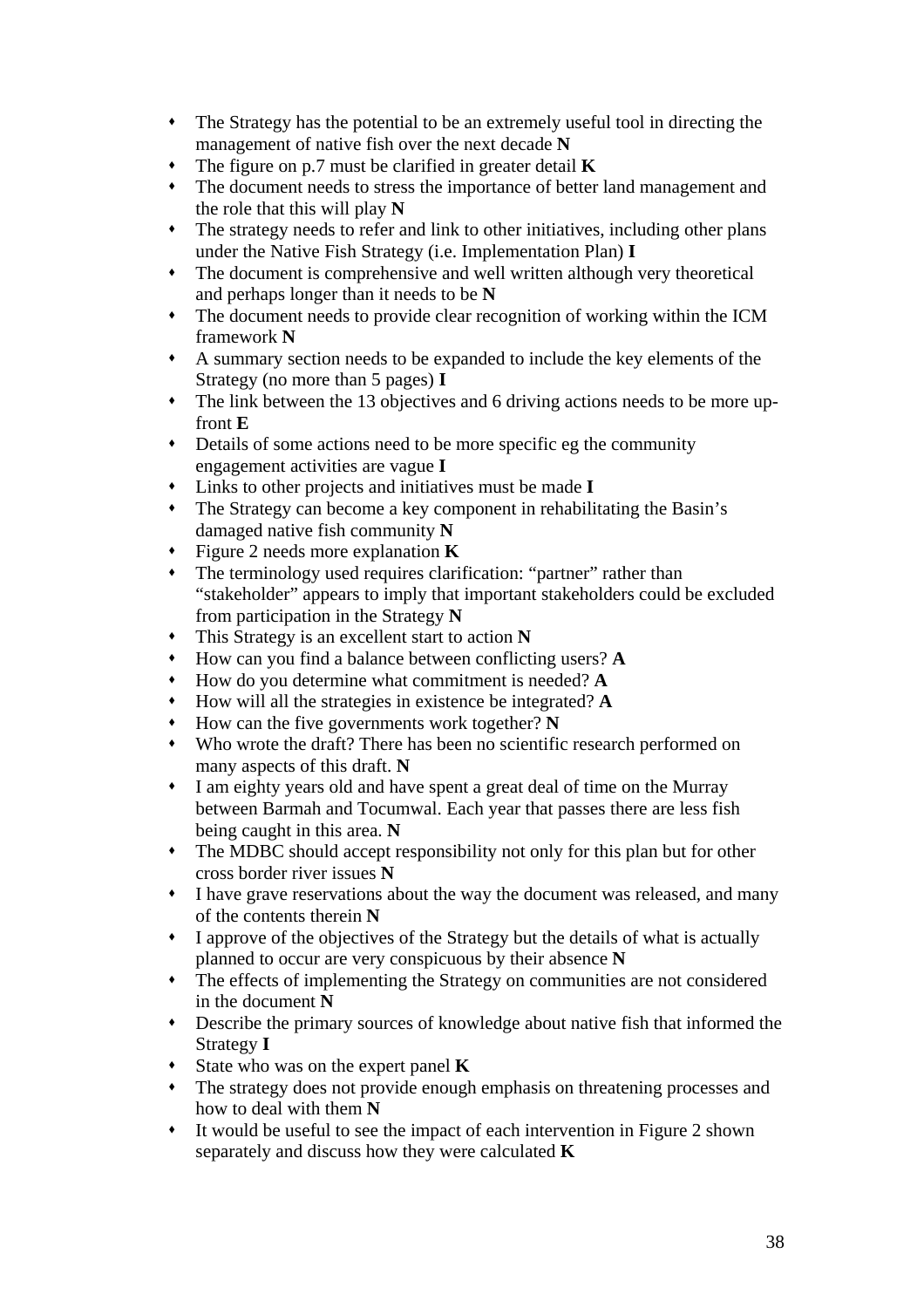- The strategy would be easier to understand if the interventions in Figure 2 were the same as driving actions **N**
- Time period in Figure 2 is 40 years not 50 years **N**
- Contribution of habitat restoration in figure 2 is 25%, that of environmental flows over 30% but the cumulative effect of both is less than 50% **N**
- The indicator to have native fish populations capable of sustaining a 10% harvest will vary from region to region and from species to species **N**

# **4.10 Habitat**

- The demise of native fishes is due to habitat loss **N**
- Banks need to be resnagged –not only does it improve fish habitat but it also improves flows **N**
- Why has there been no interest in the wetlands? Wetlands are an extremely important facet of the river system and deserve more attention **A**
- What about all the logs that are completely blocking the river? If they are acting as a weir, can we remove them? **R**
- How and where can we get funding to fix fisheries habitat? **A**
- Willow trees are a huge problem –we need to remove them **N**
- Willows are such a bad problem in some areas –it really destroys the aquatic habitat **N**
- Jet skis and speed boats have an enormous impact on bank erosion **N**
- Edward River is completely desnagged **N**
- Willows are having a bad impact on native fish breeding and feeding **N**
- There are sufficient snags in the river and any money for resnagging would be better spent on restocking. **R**
- Murray Shire Council is of the view that snags have increased since high flows because of trees falling into the river (bank erosion) so a resnagging effort is unnecessary **R**
- The use of the term "fish habitat" needs to be well understood by the community and any discussion of "fish habitat" should include the floodplain and wetland area **N**
- The point of floodplains and wetlands as part of "fish habitat" has been lost in the Summary Document" **N**
- Increasing vegetation along waterways requires better understanding, particularly in regard to the impact of some gum leaves and their effect on water quality and inundated vegetation **N**
- Increasing snags will restrict river flow **R**
- The local forest waterways were once the major areas of native fish breeding in the central Murray system **N**
- What is fish habitat worth to the environment? **A**
- Major works such as the Snowy Mountain Scheme and the Dartmouth and Goulbourn Valley Irrigation regions have ensured that certain regions are forever altered and we must work within these constraints **N**
- Stop timber cutting wrecking swamps **N**
- The greater percentage of the basin has good in-river habitat but not breeding areas **N**
- Work being done on the banks of the Goulburn River in Victoria is excellent **N**
- Flooding wetlands may not be of much value if macroinvertebrates need rotting grass rather than heaps of cow shit **N**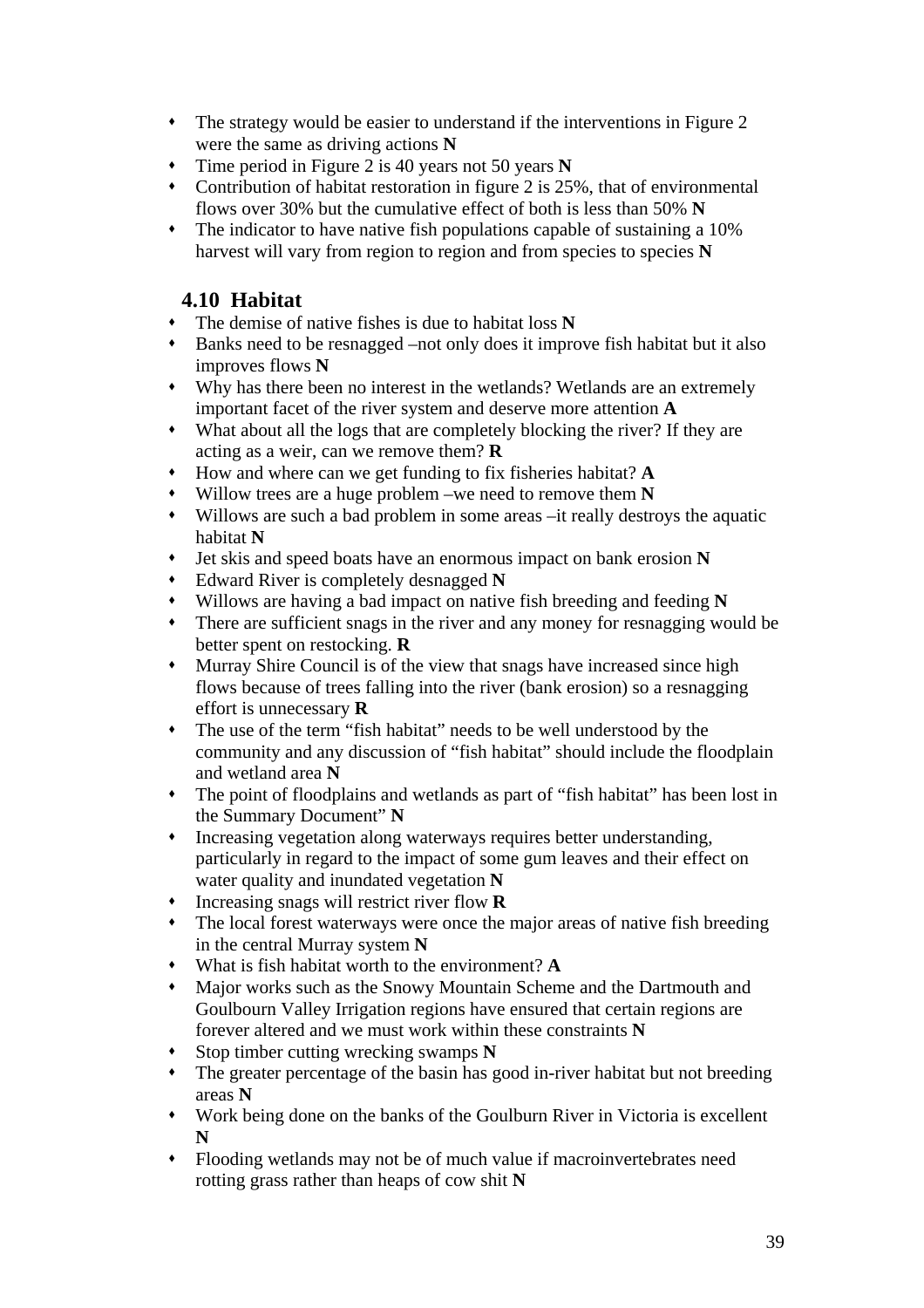- Harvesting timber in floodplains is a major threat to the habitat **N**
- Willow trees are spreading through waterways and are a big problem **N**
- Stock grazing on our waterways causes degradation of our river banks and pollution of water **N**
- It is difficult to see how the goal of 80% of remaining wetlands will realistically be achieved **N**
- In objective 1 the major causes of habitat degradation are not mentioned. **E**
- The increase in snags suggested in the Strategy would result in further silting up of the river bed. **N**
- The river in the Mathoura area is full of silt and snags with a very slow current compared to what it used to be **N**
- Fish need lagoons and swamps to breed in as they always had until man changed their environment **N**
- Wetlands should be ranked in priority of importance for all aspects of biodiversity. **N**
- The Commission should establish the responsibility of willow control to an organisation and indicate a plan of removal over a period of time. **N**
- Critical aspects of riparian management such as control of stock access, erosion control and riparian revegetation need to be addressed. **N**
- Given the level of water extraction for irrigation and the development of floodplain levees and private land ownership of much floodplain land, it does not seem realistic to re-establish links to 80% of remaining floodplain wetlands **N**
- To reinstate fish populations, habitat degradation needs to be addressed everywhere and driving action 2 should propose a wider range of actions to address the range of threatening processes **N**

## **4.11 Implementation**

- Who is going to pay for this Strategy? **I**
- How do you implement the Strategy? **I**
- There is a growing support for repairing riparian vegetation in the community but we need some guidelines to help us in the process **A**
- The concept of demonstration reaches is very important and needs to be focused on **N**
- How will land buy-back be undertaken? It needs to be strategic, not haphazard. **N**
- A lot of land is owned by the Commonwealth and leased to farmers –the government can just take back leases without a buy-back scheme. **N**
- Areas where commercial fishing has now been banned in South Australia should be given over as a sanctuary or demonstration reach. **N**
- The Strategy should be linked to NRM regional plans –the NAP blueprints. The Strategy can provide priorities and objectives that can be incorporated into their plans. It could become a requirement by State and Commonwealth, to address the Strategy when planning each year. **N**
- Will implementation fall primarily on the States? A cabinet submission needs to be made **D**
- Will a benefits cost analysis be performed? It will be an extremely difficult task **A**
- Can the NFS be incorporated into the new NHT guidelines? It would be good to make all new fish projects align with the NFS objectives. **N**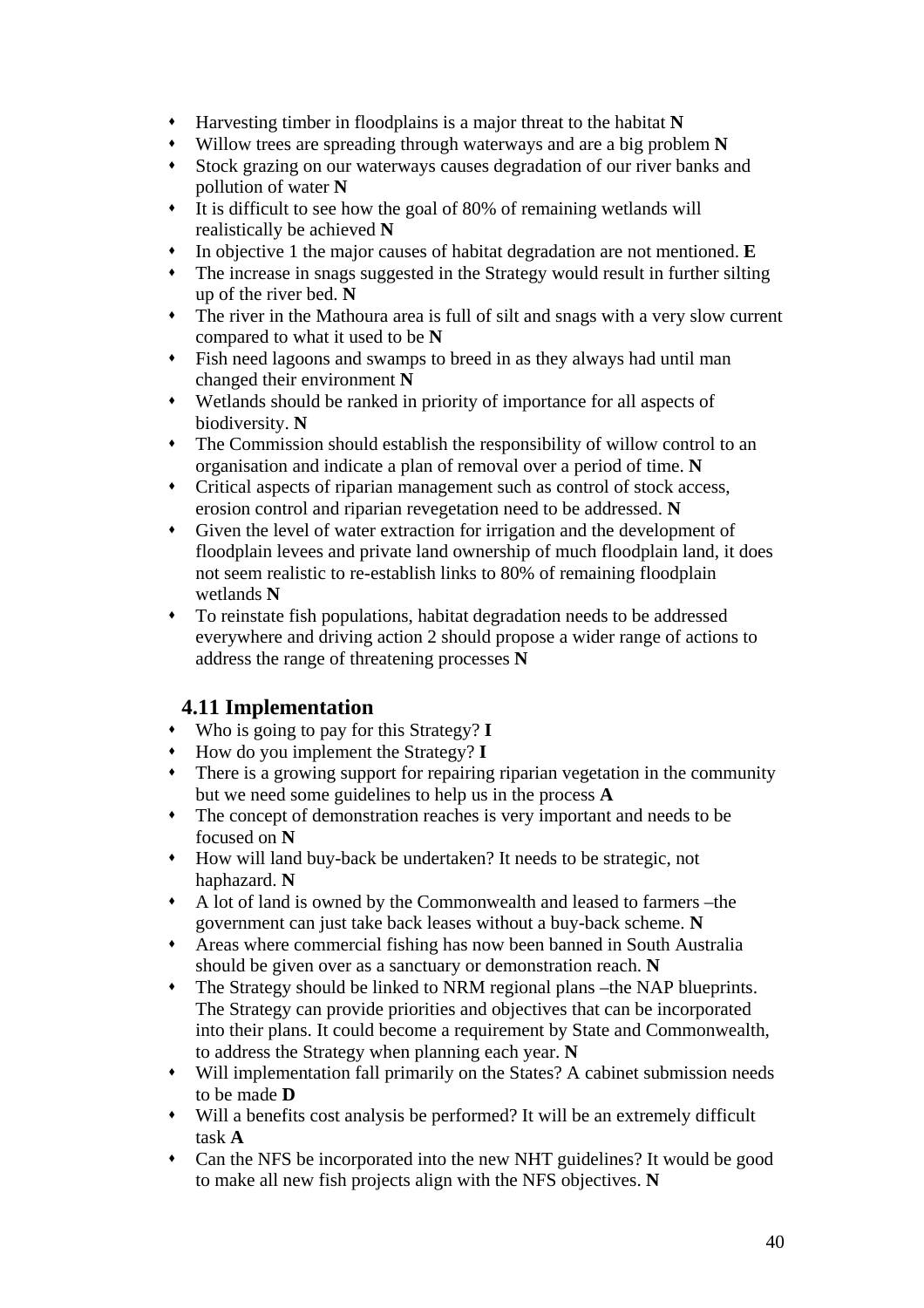- The implementation phase needs to incorporate water plans –they are part of ICM **N**
- How do you convince the ministerial council to commit to a 50 year timeframe? How can you maintain a political commitment across such a timeframe? **A**
- What are the benefits of implementing the NFS **I**
- The investment plan should contain a strategy on economic and social impacts **I**
- How has the Native Fish Strategy been incorporated into regional strategies **A**
- The main problem for the ACT is in resourcing large-scale interventions. Related to this, there is a "structural" (bureaucratic) problem in integrating and implementing ACT/NSW nrm issues. **N**
- How can you prioritise actions for funding? **A**
- How will the community have a say in implementation **A**
- Social and economic impact statements must be developed to show there will not be adverse impacts on communities located within Corowa Shire **I**
- There is concern about the ability to maintain long-term political and funding commitment. **N**
- There is a lack of clarity on who will actually implement the Strategy –there needs to be a clear statement of commitment to implementation and funding in the revised Strategy **I**
- The NSW Murray Wetlands working group is concerned that the strategy receives full and proper resourcing to ensure its implementation **N**
- Will you actively seek NGO involvement? **A**
- There are concerns with implementing the strategy, particularly the roles and responsibilities of state agencies and their likely commitment. **N**
- Fishing clubs are looking for more effective involvement in monitoring and managing native fish **C**
- Implementing the Native Fish Strategy must be dependant on the findings of a cost benefit analysis **N**
- It would be encouraging if councils considered best practise with respect to fish habitat when investigating developments **N**
- The absence of a budget line dedicated to compensating farmers for flooding their land casts serious doubt on project cost projections **N**
- You need to identify priority programs, areas and actions **I**
- Costings for achieving targets in 10% increments up to 60% should be prepared **N**
- Without concerted collaboration and careful management, there is an enormous potential for the Strategy to duplicate other efforts and processes **I**
- It is frustrating that there is no reasoning or science to back up the indicators of the level of implementation of the Strategy **N**
- Actions must be encouraged by incentives, not demanded by regulation **N**
- The major shortcoming of the Strategy is that it does not estimate the cost of implementation, and the assessment of environmental benefits **I**
- There are a number of activities currently underway within the State that complement the Strategy. However it is clear that a full implementation of the Strategy will involve a significant resource allocation by each state in the Basin. **N**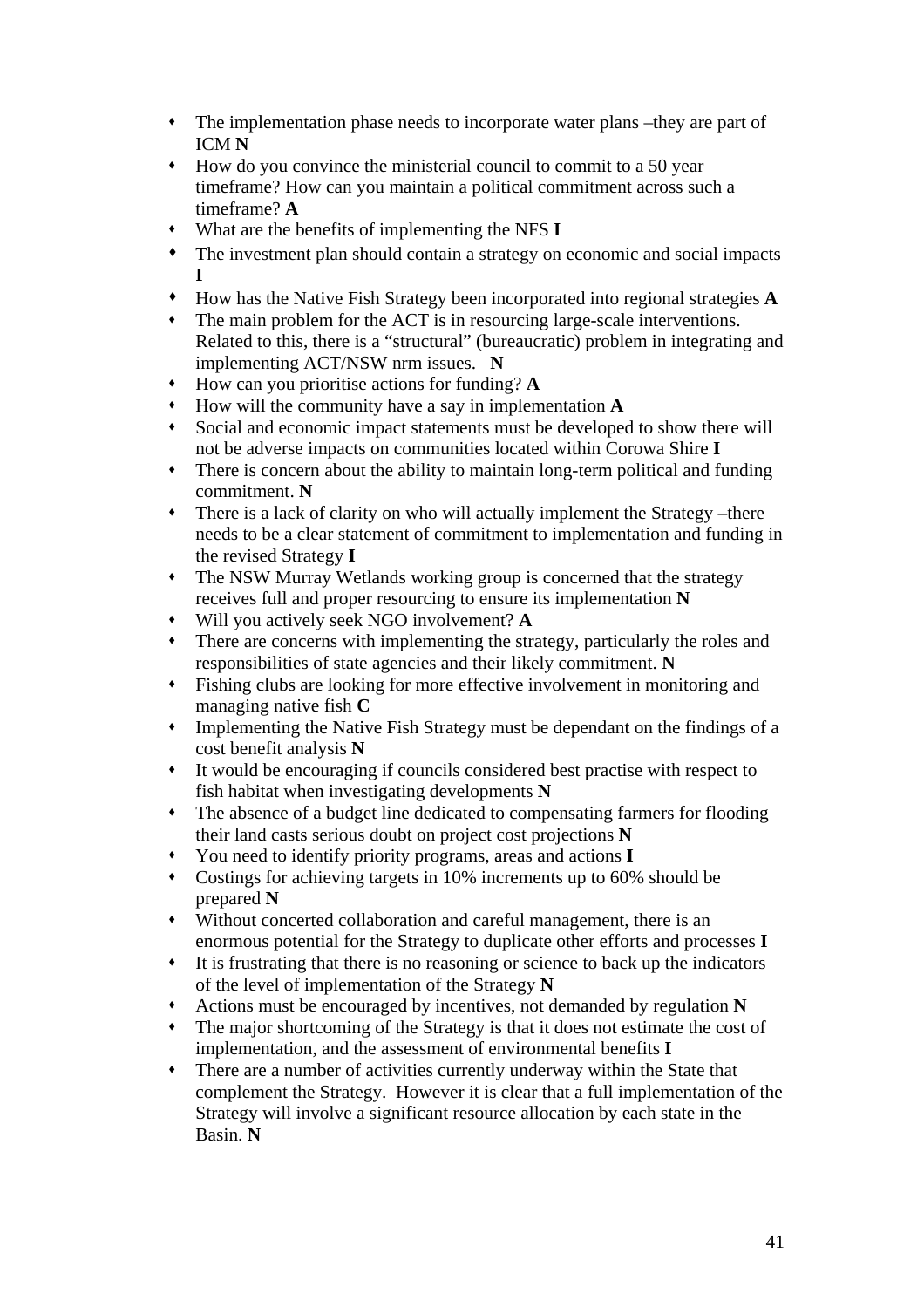- The SRA too will have resource implications and it will be important to consider these two initiatives in context, at the Murray Darling Basin Ministerial Council level, and then by the individual States. **I**
- There is a need for the draft NFS to be properly integrated with other strategies and planning processes within the basin. A conceptual diagram showing the linkages may be appropriate. **I**
- there is a need to ensure appropriate early and ongoing communication between the NFS project team and regional bodies currently active under NAPSWQ and NHT. **N**
- There is a lack of clarity on who will actually implement the Strategy **I**
- There must be reporting on implementation **C**
- How can a 50 year strategy be implemented within three year political time frames? **N**
- Consideration has not been given to how the Strategy will be funded and implemented in NSW **I**
- Catchment Blueprints and Water Management plans do not sufficiently consider in stream biodiversity issues and the objectives of the Native Fish Strategy **N**
- In order to ensure effective implementation, the MDBC will need to examine the accountability criteria within the Strategy **N**
- Each river catchment should have a management plan which indicates how and why the river is going to be managed. It is suggested that a full list of what is required in such a plan should be included as an appendix to the Strategy **N**
- Regional Groups need to be involved in identifying important riverine zones and undertaking local rehabilitation programs **C**
- The main weakness of the Strategy is the lack of clarity about how the strategy will be implemented **I**
- A clear implementation plan needs to be incorporated in the Strategy **I**
- The Strategy needs to identify who will drive the implementation and a resourcing commitment. **I**
- A comprehensive management policy must be compiled to ensure the effective implementation of the Strategy across the Basin **N**
- There is a need to work closely with state agencies on the finalisation and implementation of the Strategy to ensure there is not only a coordinated approach but to also ensure that appropriate community consultation is undertaken. **C**
- Over-arching policies and legislation is needed to guide decision-making and ensure a whole-of-catchment approach in order to direct the states involved in Basin management **N**
- The implementation costs for the Strategy seem significant. Therefore, prioritisation of actions in relation to the benefit achieved for the cost would be useful to guide jurisdictions in agreeing to implementation programs **N**

## **4.12 Indigenous Issues**

- The knowledge of Aboriginal people must be used; they know all the problems in the wetlands, what fish are in trouble, what can be done to help. They have a wealth of knowledge that needs to be utilised **N**
- Will Native Title claims have an impact on the Strategy? **A**
- If parts of rivers are given over to Native Title, how will you manage those areas? **A**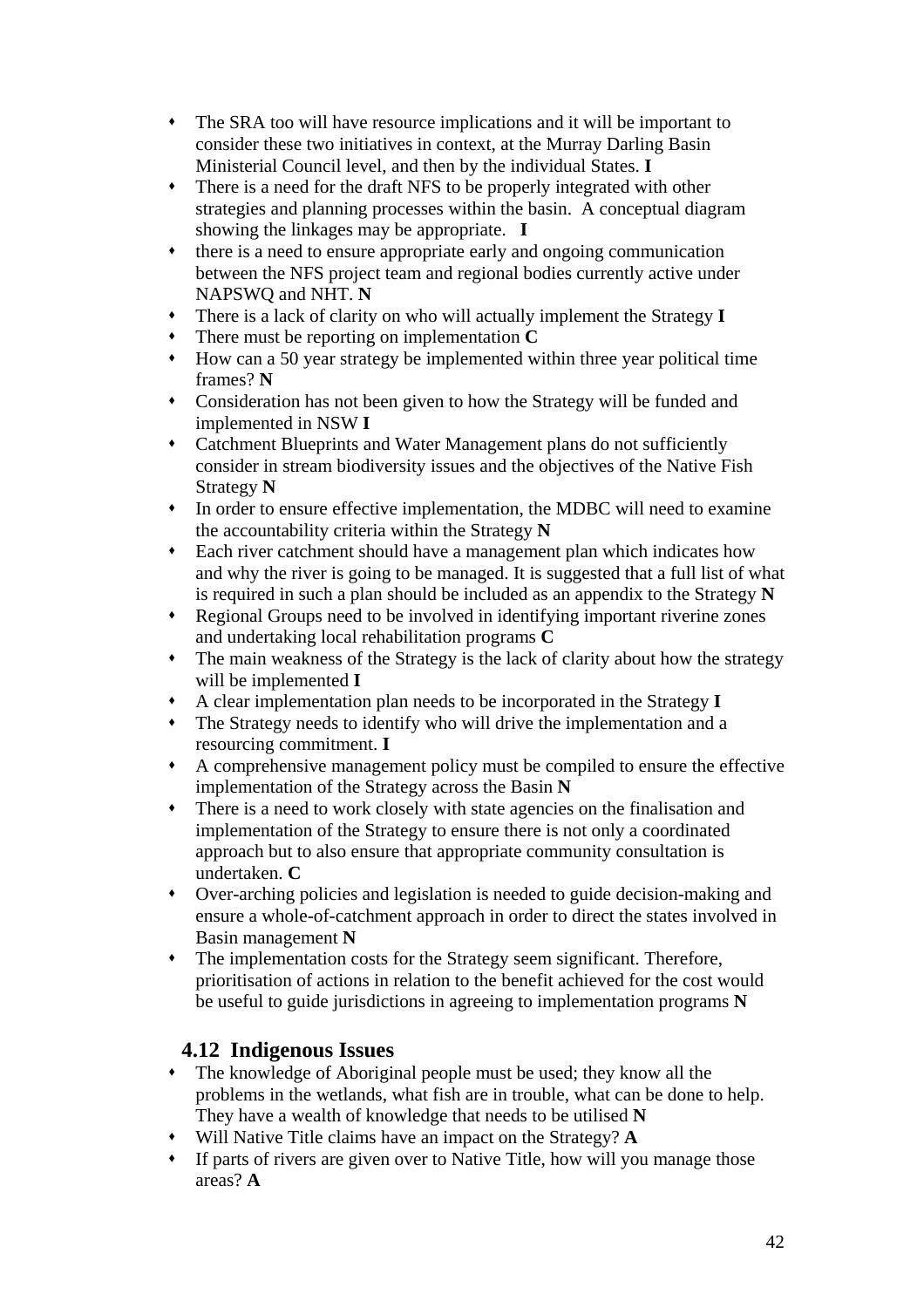- Aboriginal communities hold a great deal of knowledge which can make important contributions to the strategy and it's implementation **N**
- An aboriginal statement within the strategy on the importance of native fish may be useful **I**
- The introduction needs to include a section on the importance of fish and healthy riverine environments to Indigenous people **I**
- There is a great deal of knowledge about native fish held by Aboriginal communities that can make important contributions to the strategy and its implementation **N**
- The inclusion of indigenous people and their interest is poor in the Strategy. The short paragraph on p.3 must be followed with acknowledgement of the significance that fishing had on the lifestyle of pre-European Aborigines **I**
- Indigenous involvement is an integral component of strategy development. The discussion of indigenous involvement on p.3 needs to be better linked to the text **I**
- The Strategy should contain provisions to actively engage Indigenous communities the management of native fish species in the Basin **I**
- The Strategy gives very little attention to indigenous concerns and the cultural connections indigenous people have with native fish and riverine environments **I**

# **4.13 NHT and Funding Issues**

- Taxes and levies need to be placed on water and produce from the Basin, most consumers are in the cities but don't realise the difficulties faced in the Basin. There needs to be an economic accountability. **N**
- The new NHT is a real problem which needs to be addressed –nobody understands the new system **N**
- So much of NHT is a waste of time, we should use some of the money to buy back water for the environment **N**
- Some profits from things like the sale of TELSTRA should be given to the environment **N**
- NHT funds are often wasted, we should pay the experts to do the work so that it is done properly. **N**
- The Strategy is excellent, the only problem you are likely to have is when it comes to the issue of who will pay. **N**
- Will the MDBC be investing its own money into this Strategy or are they just expecting everybody else to? **A**
- We all put heaps of money into the governments pocket for fishing, including food, rods, bait, beer etc –we need to get something back from the government for all this spending –it could be used to help the fish **N**
- There is funding available from fishing licenses, it should be used to help implement the strategy **N**
- Are there links to aquatic issues in the NHT2 regional funding initiative, as previous NHT funding seemed to concentrate on terrestrial issues **N**
- What is the level of business support (tackle industry, etc) for the NFS and why aren't they at the meeting **A**
- The national component of NHT is relatively small it could be used to "get things going" (see above) – the bulk of the \$\$\$ is in the regional component. **N**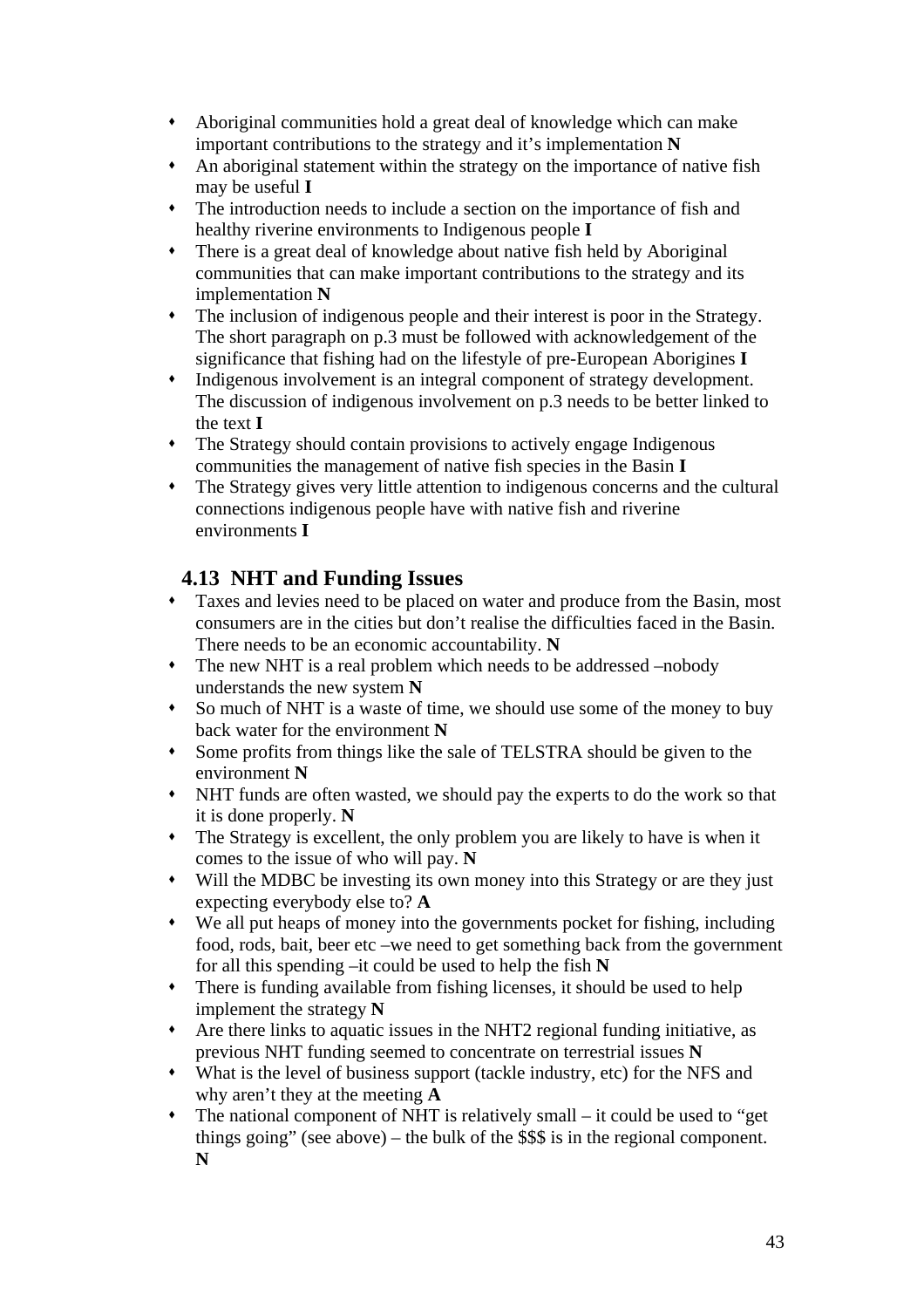- There should be an opportunity for jurisdictions to work with the MDBC to develop national bids **N**
- The investment plan should be used as information for, and negotiation with, the regions **N**
- In terms of investment, we need to delineate between what is being funded presently under Commission activities, and what else is required. **I**
- While the Strategy is excellent, how can it possibly be funded? You can't depend on small community based funding. **A**
- You have probably missed regional funding because all the blueprints have already been written **N**
- The strategy being funded and applied must be ensured **N**
- How much money has been allocated for this strategy to be implemented **A**
- We will need to improve budgets to get anywhere **N**
- We have to work in co-operation with other NRM funding to get a good impact **N**
- Can't just rely on NSW license money to fund a lot of works and measures **N**
- Need to ensure state governments will provide funding **N**
- If NSW Fisheries won't resource staff and offices and projects, how can the community have confidence the NFS will be adequately funded? **N**
- Environment Victoria urges the Victorian government to invest resources into achieving the targets and initiatives set out in the Strategy. **N**
- There may be opportunities, currently not considered in the draft, to allocate low level funding to achieve significant outcomes **N**
- Program timing should consider times of extreme climactic variations (eg drought) which may reduce costs of implementation **N**
- The document contains little work on costing and funding commitment. This means there is enormous scope for the cost to be born by extractive users and private landholders. This is not equitable. **N**
- There must be a broad sharing of costs between resource users and the broader community in implementation **N**
- In the NW Victoria alone, 7.4 million dollars is raised through GST on recreational fishing. If some of this money were put back into the region to help redress the situation we would at least see a greater outcome. **N**
- P.20 Considerable investments in fish habitat are referred to but examples are required to support the statement **E**
- Where will funding come from? **A**
- Committed State and Commonwealth funding must be secured to deliver the actions of the Strategy **N**
- Unless there is a co-ordinated basin wide funding approach, funded be the MDBC or a joint bid to NHT2 by all jurisdictions, the Strategy will not meet its objectives **N**
- The ideals and objectives of the Strategy can only be achieved by the expenditure of a large amount of money, but it gives no indication as to where this money will be found. **N**

## **4.14 NFS Goal and Objectives**

 The Goal of the Native Fish Strategy is unrealistic. Pre-European fish populations can not be accurately predicted, which makes the specific aim of rehabilitation to 60% meaningless. **K**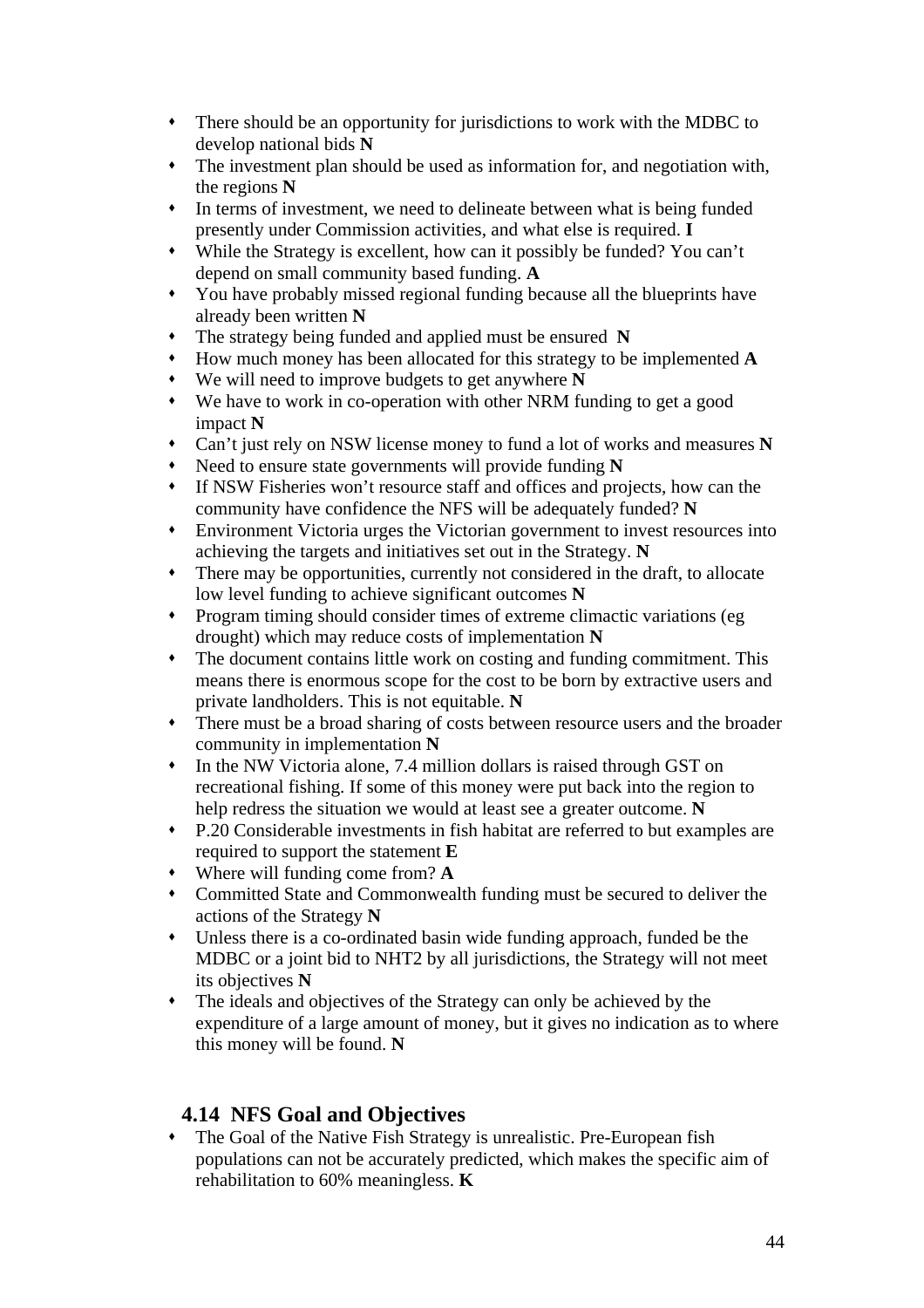- Why was 60% set as a target –why not 20 or 90%? It is a meaningless target. **K**
- The Goal of the strategy is too lofty and you cannot know what the fish community was like prior to European settlement. And the goal doesn't tell you what you want to improve by 60% -is it a species, the community, what? **K**
- The driving action "protecting threatened native fish species" should be ordered before "controlling alien fish species" **N**
- To make some sort of wild assessment as to what fish numbers and types were pre-European times defies logic –are you clairvoyant? **K**
- How was the 60% goal devised and will the goal be continually reviewed. Is it a regional target? **K**
- Why is the draft 2002-2012 –will there be a major review at 10 years? An annual review or report is also needed. **A**
- Why have you said that populations are down to 10% -there should be some justification of this value as it is extremely low and paints a very bleak picture. Are you just being dramatic? Is it realistic? **K**
- The 10% estimate given of fish populations is only a best guess, if you are going to put a figure in the Strategy it must be validated and presented with information to support it **K**
- The NFS needs a statement up front outlining why we need to restore fish populations, what is the benefit, given the high cost of providing environmental flows and restoring fish passage etc. **I**
- There was an opinion expressed that the biodiversity benefits of implementing the NFS is the most important outcome. **N**
- While the community will be very supportive of the strategy increasing native fish numbers and habitats, the community may also be very critical of using terms like 'return to 60 percent of pre European numbers' **K**
- Are targets consistent with NRM Ministerial Council definitions? **A**
- Should look at fisheries management objectives, rather than targets **N** "performance indicators":
	- capacity/implementation
	- resource management (indicators approach)
	- natural resource condition (targets)
- we should accommodate both targets and indicators approach in NFS **N**
- The figures (60% and 10%) appear a bit "woolly" **K**
- Although you need to do all the actions listed, in some areas there is a single important issue that, if not addressed, will make all other interventions pointless **N**
- What was the basis for having 60% improvement as a goal? **K**
- There are no specific pre-European numbers so how can you possibly judge if you have improved things by 60% **K**
- If people are still arguing about what pre-European populations looked like, how can you measure the success of the strategy? **K**
- Can the system sustain a 60% increase in fish communities? **K**
- The community needs greater confidence as to how the 10% and 60% figures were arrived at **K**
- The 60% after 50 years seems to be a "grab out of the air" –how was the goal set? **K**
- How does the 2002-2012 relate to the 50 year plan? **A**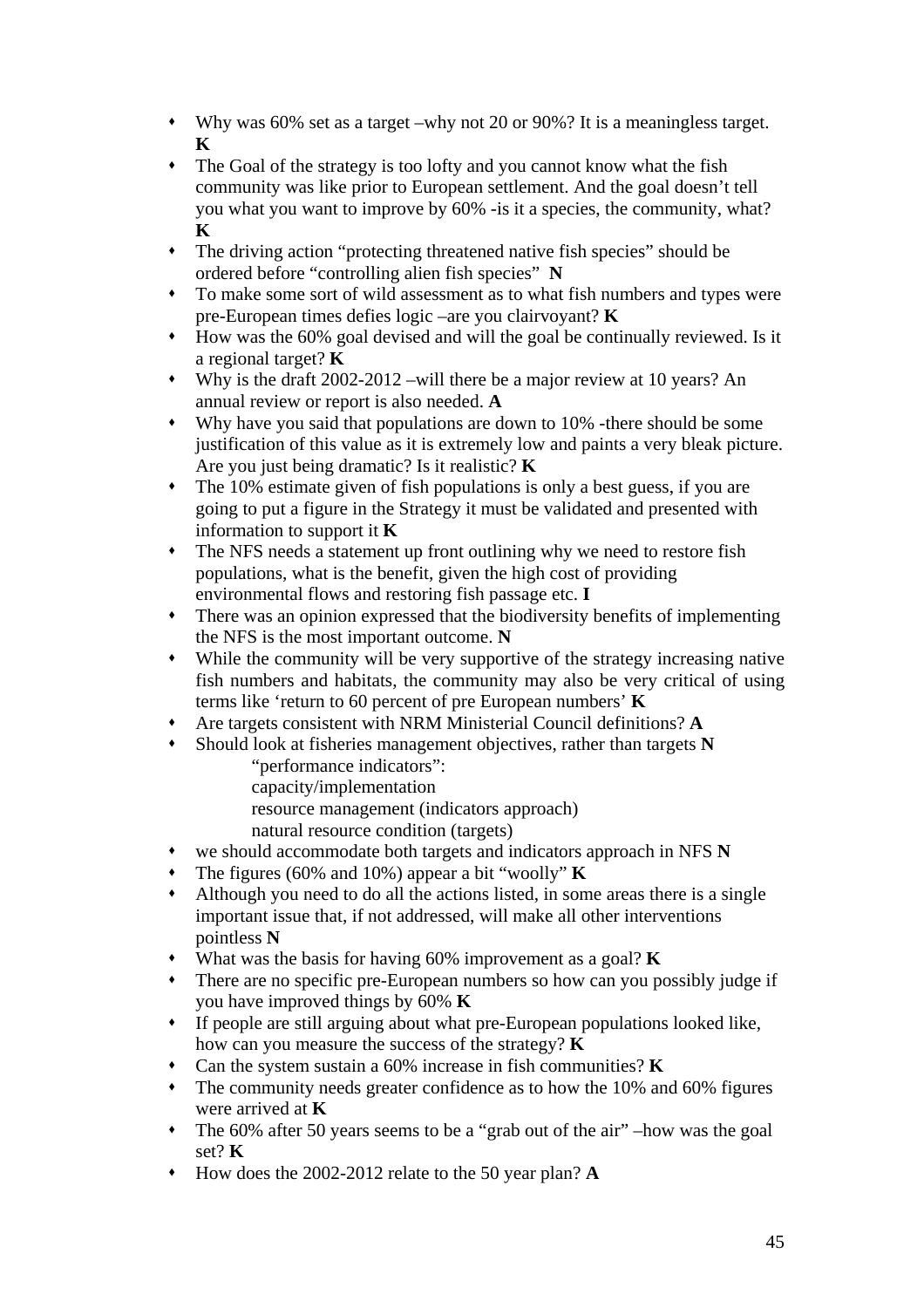- The strategy would be far more credible if it acknowledged that "we just don't know" how the current native fish numbers compare to pre-European times **K**
- It may be more credible to express the target as "significantly increase" as opposed to 60% over 50 years **K**
- While the 10% and 60 % figures are much discussed, no one has come up with better guesstimates. It is essential that aspirational targets remain and people must be accountable. **K**
- Why aim for 60% rehabilitation? Couldn't viable populations be sustained at 50%? **K**
- You cannot return to pre-European conditions **K**
- To aim at 60% of a totally unknown number of fish numbers is fruitless and brings into question the guess of nameless experts. And why not 40% or 50% or 70% **K**
- There is concern that all targets stated are aspirational and that short term "smart" targets should be established **N**
- The goal of the aspirational target needs to be tested over time **N**
- Significant work needs to be done to identify those driving actions which are priorities for investment. **N**
- The continued focus on % return to natural as the measure of improvement to river health is questionable and is not an accurate proxy for environmental improvement. **K**
- There is concern over the symbolism of having (4) controlling alien fish species, listed before (5) protecting native fish species. This sends a poor message as native fish have the clear priority for management **N**
- While rehabilitating populations to 60% is a mammoth task, it must be addressed **N**
- Fifty years is a long timeframe, particularly politically **N**
- Consideration will need to be given to whether this target is interpreted as sixty percent throughout the Basin, or whether for certain areas (e.g., those of identified higher ecological value) a more natural state is sought or maintained (e.g., back to eighty percent natural). **N**
- There needs to be better explanation of the 60% and 10% figures **K**
- The strategy needs to acknowledge that the 10% is merely a "best estimate" **K**
- It should be a goal to "significantly increase" not set the 60% target. **K**
- The strategy objectives should be prioritised making it easier to sell to the community **N**
- The Strategy attempts to aim for a percentage of an unknown quantity **K**
- The priority, or order of necessary works should be more directly stated, or summarised in a chart **N**
- Figure 2 needs more explanation and correction of some details. **K**
- Investment in the creation of FAR and control of alien fish species should be given higher priority in the Strategy **N**
- Some short term goals should be included, such as ten and 25 year goals **N**
- The Strategy should be explicit that the indicators are aspirational **K**
- It would be more logical if the interventions were the same as the driving actions. There should be a direct relationship between the 2012 indicators and the accountability indicators **N**
- Provide an explanation of the basis of the 50 year outcome to rehabilitate to 60% **K**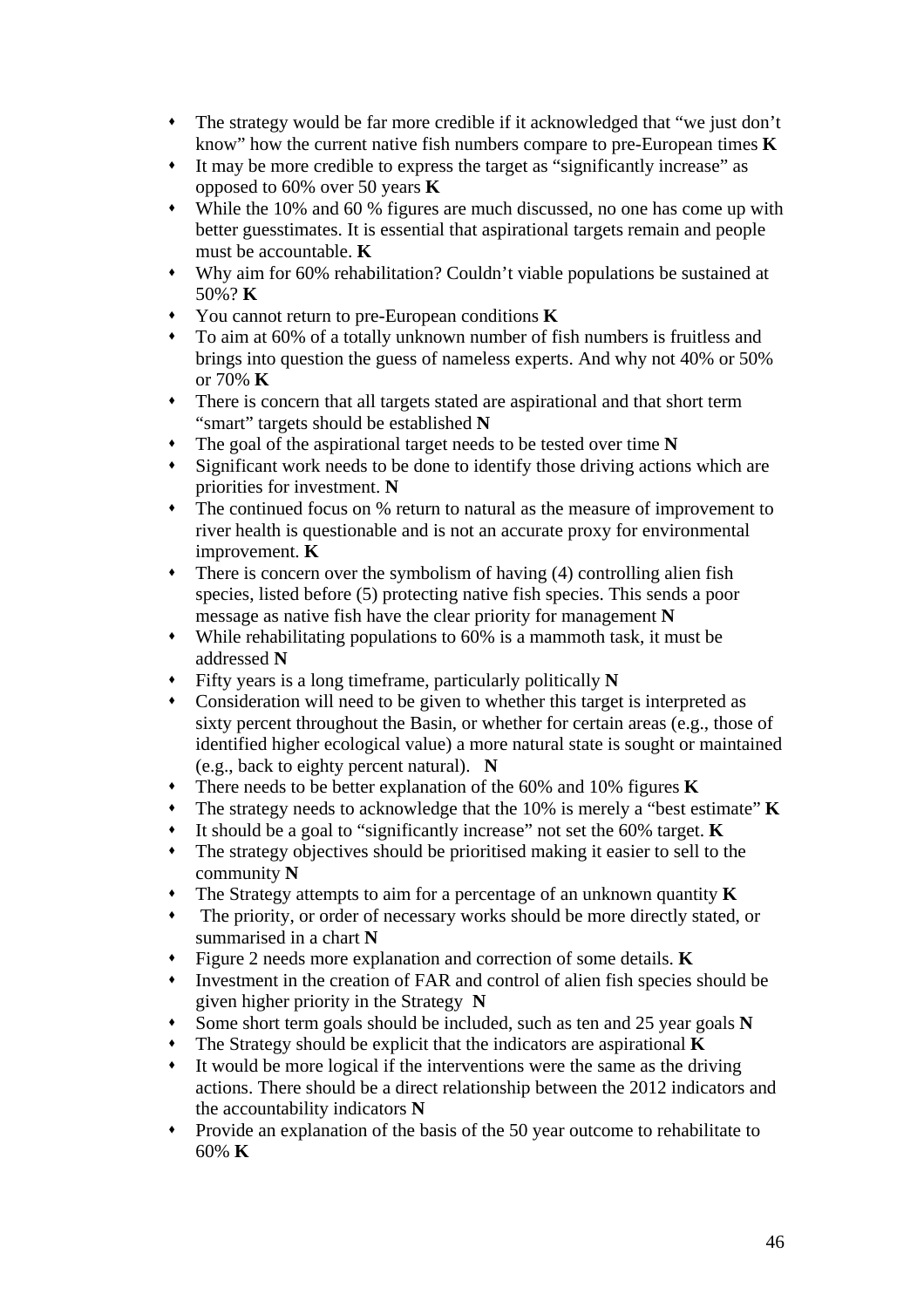Explain the process whereby indicators were established and the impact of various interventions estimated **N**

## **4.15 Research and Monitoring**

- Monitoring of the fish must be accurate and representative –electrofishing does not work in some reaches **N**
- Why have specific fish stock crashes occurred, such as catfish and silver perch? Where is the research? **A**
- We need to know more about the inter-relationships between species so that we can understand why populations get depleted and what can be done to help communities **N**
- Has there been any modelling done to determine the relationship between flow discharge and fish recruitment? **A**
- The Strategy states that 10% of funding will be allocated to monitoring where did this figure come from. **A**
- Monitoring should not depend solely on the SRA because it may not incorporate the level of detail required, particularly with demonstration reaches –these need to be monitored at a much finer detail. **N**
- Have there been any studies into the effect of town sewerage on fishes? Five million dollars has been set aside by Brisbane council to dump grey water on the Darling Downs **S**
- Have you been able to identify increases in native fish populations so far? **A**
- Where does all the fish stock information come from? **A**
- We need to monitor how the fish benefit from all these interventions –it is not good just doing the work and not seeing if it actually helped **N**
- What is being done about the lack of research effort in Australia? **A**
- There needs to be a lot more monitoring so we really know what is happening with fish communities **N**
- The community is very willing to get involved in monitoring –a lot of data can be collected through fishing competitions **C**
- We need to improve fish health as well as numbers –there is a danger that chemicals can adversely affect fish condition **N**
- You don't need hi-tech monitoring techniques, just talk to the local communities **C**
- How can we identify genetic diversity of fish across the Basin to protect against disasters that may occur? **A**
- If the target of increased native fish populations is achieved, is this sustainable, will there be enough resources (food etc) to support them **N**
- How are fish populations actually ascertained? **A**
- Promoting the NSW Fisheries fish survey in community consultations may put people off as many community people were not happy with the survey **N**
- What confidence do the fish scientists have in the flow chart? (Remember Peter Cullen stressed in Cairns that we cannot always wait for the perfect science). **N**
- When scientists do their studies there should be more contact with local groups to have input –this would probably save lots of time and give the benefit of local knowledge **C**
- Is the sustainable rivers audit going to be the process through which most of the monitoring is going to be done in NSW **A**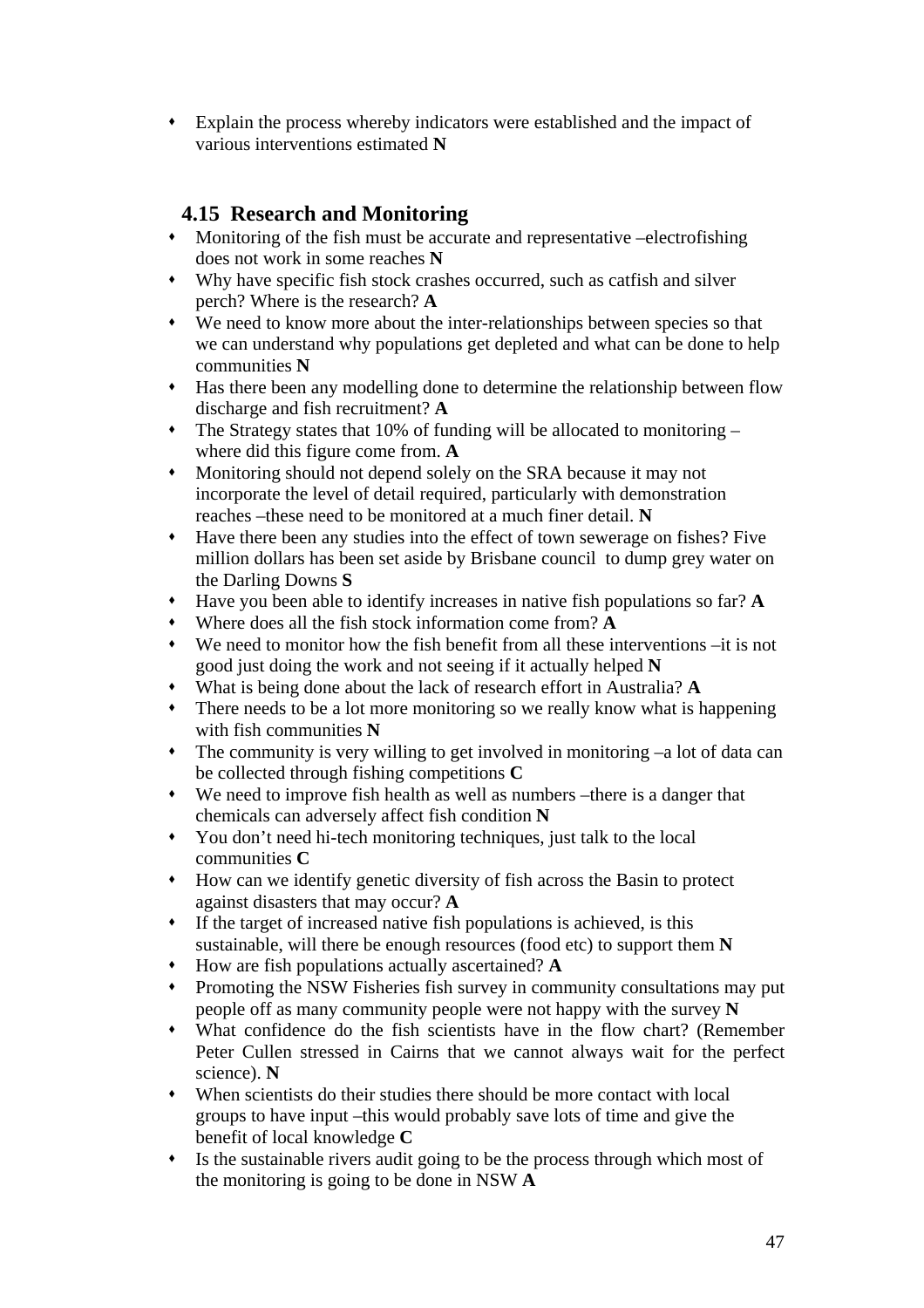- In relation to freshwater fish, a lot of *anecdotal* information dominates we need to adjust to this. **N**
- How is the NFS linked to the SRA? **A**
- The SRA needs to sample out of the main channel. **N**
- Gross indicators could be: **N**
	- Recovery of M. cod throughout the MD system
	- No further loss of protected species
	- Recovery of lost spp in some sections
- Don't certain habitats support certain species? Surveys which are random, like the NSW Fisheries Survey, may not be a good indicator of what is out there. **A**
- In the NSW Fish Survey –was only electrofishing used? **A**
- How well does electrofishing work in high flow environments? Can you compare different rivers with the same gear? **A**
- Commercial data from history is over a very small area and may not provide accurate estimates of fish stocks **N**
- We need good fish screens **N**
- Who collects the details and researches the status of fish populations in local areas? **A**
- What do silver bream feed on? **A**
- More research is required in respect of the Edward and Gulpa tributaries as well as the Moira Lakes and wetlands. **N**
- Scientists need to get out in the real world and see what is really happening in the real world. **N**
- The general impression from the strategy is that heaps of money will be spent without understanding the breeding cycles of these fish –natives can survive in pretty foul conditions and it won't matter how pristine we make our rivers if we don't understand breeding habitats. **N**
- We do need a Native Fish Strategy, but not until we understand processes better **N**
- More research on fish is needed **N**
- There is a lack of knowledge on food chain interactions that must be addressed –if fish don't have enough food no amount of intervention will help **N**
- Baseline conditions need to be established as a benchmarking point on which to measure improvement **N**
- Scientific research in the form of surveys to determine how fish are in a three to five year period would help. This would give us an understanding of water management that provides for natural recruitment in all our rivers and streams **N**
- Given the paucity of data currently available, allowing ten percent of the budget for monitoring may be inadequate initially. It may be more appropriate to allocate twenty-five percent during the first five years, integrated with the SRA. **N**
- Page 22 The draft NFS proposes the establishment of "scientific reference" sites". How do these relate to the SRA in establishing reference conditions in the Basin. **N**
- Freshwater research centres must be fully funded by the government **N**
- We need to monitor the food chain **N**
	- Where has all the scientific information in the Strategy come from **N**
- It is evident significantly more research is needed on native fish, and the impact variations to flows and habitat is having on their population **N**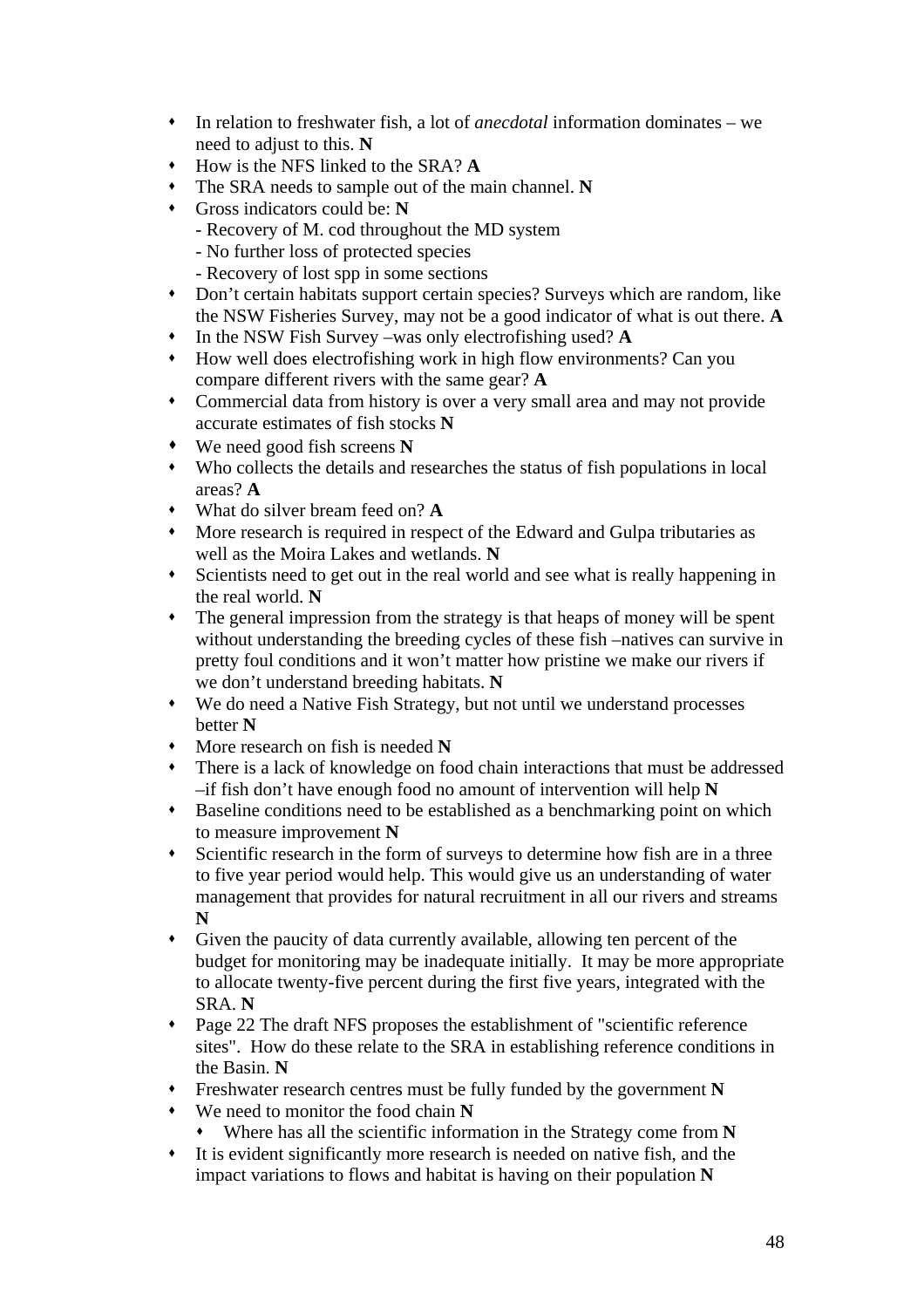- The Strategy seems to place importance on monitoring actions, whereas I believe initially more research is needed to confirm actions proposed **N**
- Research and investigation actions need to be carefully balanced against management actions **N**

## **4.16 State Issues**

- It is unlikely that inroads into native fish management will be made when the Basin is managed by different states –there needs to be a single management body. In addition, communication between states must be improved. **N**
- Until Victoria and NSW change their water management procedures, there is no hope – they waster too much water by evaporation **N**
- There needs to be Basin wide size limits and season closures **N**
- It may help to start thinking about legislative requirements now **N**
- There needs to be more legislation in QLD for water use –there should be a minimum water depth in the rivers before water is used for agriculture, all house owners should be allowed to have water tanks on their roofs, Lockyer River is pumped dry by upstream irrigators –this is constitutionally illegal! **S**
- There needs to be consistency among states for fisheries legislation **N**
- In order for the Strategy to work, all states need to align their regulations and legislation, as well as work together for an overall objective **N**
- Are the States just going to baulk at the funding requirement and mean the Strategy is left on the shelf? **A**
- Not only do the States need to come together and co-operate, but government departments within each state need to fit together –they need to have the same priorities and objectives **N**
- There is a lot of confusion within QLD, particularly from goals of each department, this can't be let to swamp QLD's role in the Strategy **N**
- There needs to be a single governing body in the Basin –all voices need to be heard **N**
- The differences in legislation across the States is ridiculous and prevents adequate resource management **N**
- A big problem for fish is that a great deal of their habitat lies in forests which is run by (VIC) DNRE and the fish aren't their priority **N**
- All departments within each state are doing different things –they all need to align their priorities **N**
- The problem with implementing the Strategy is the fact there are four states and a territory involved –how will the four states ever work together? **N**
- How binding will the NFS be on the States/territory, and how will the costsharing arrangements for funding actions under the NFS be calculated **N**
- It is vital to have consistency between state agency approaches in the Basin to ensure success of the strategy **N**
- We also need continuity between states , we need national fishing licences, but that is too hard **N**
- NSW and VIC are to implement complementary management arrangements along sections of the Murray (below Mulwala – NSW; below Hume – VIC) **N**
- Does the MDBC have any control over what the states do? **A**
- The ex-commercial reaches (i.e. in the Riverland) may continue for nonnatives (esp. carp) – there could be overlaps with FARs here. **S**
- SA needs to think about the linkages between catchment management boards and LAPs. **N**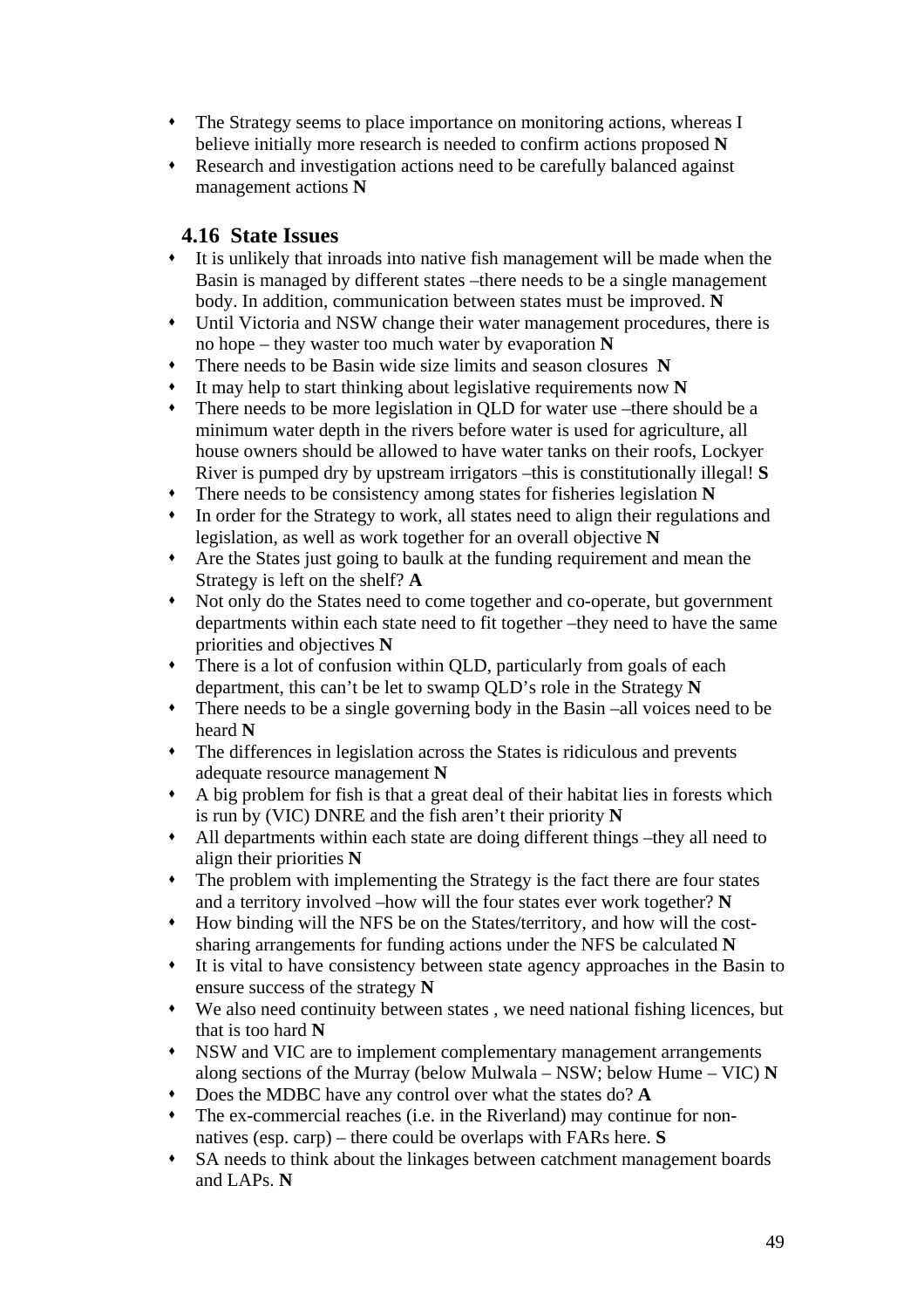- Ministers don't listen –will they support implementation of the strategy? **A**
- The strategy may be ruined by actions having to meet different criteria of different agencies in different states **N**
- The ministerial council needs restructuring –recreational fishing needs to be represented **N**
- All management and research must be done by one body and the States should assist this process. **N**
- All regulations of all practises must be standard in all states. **N**
- There is the perception in the community that departments within each state are doing different things –they need to align their priorities and resource commitments to the Strategy **N**
- There is concern that NSW Fisheries was not represented at the Moama meeting **N**
- The forests and wetlands of the Barmah-Millewa constitute a major habitat for native fish breeding but fish habitat are not part of Victoria's or NSW's land management policies or strategies **N**
- The strategy must be consistent across all states to be realistic, all priorities and resource commitments must be aligned. **N**
- The strategy must be co-ordinated between the states and within the states paid co-ordinators might be worthwhile. **N**
- If all states don't sign off on this it will be a waste of time developing a final strategy **N**
- The recent fish kills in Broken Creek highlights the failure of existing priority setting and decision making processes within government and its statutory authorities **N**
- Victoria's current institutional arrangements and legislative frameworks fail to adequately incorporate the ecological health of rivers and their native fish populations **N**
- Environment Victoria urges the Victorian government to address the institutional and legislative impediments to attaining restoration targets outlined in the Strategy **N**
- Governments, at all levels, have a responsibility to ensure any change in policy or management as a result of this strategy is equitable. **N**
- There must be a cost sharing arrangement between the States and Commonwealth **N**
- The NFS provides an opportunity for all three Queensland agencies to accelerate riverine management planning, biological monitoring and research in the Basin under the strategy's action plans. **N**
- The States need to align their priorities and resource commitments to the Strategy **N**
- The State Government roles outlined on p.14 should include "ensuring effective cooperation between departments and adequate involvement and ownership of issues" **E**
- There needs to be an inter-state management and science committee for implementation of the strategy, which has legislative support **N**
- There is significant concern regarding jurisdiction and inter-agency competition and the consequent lack of commitment and accountability to the Strategy and its implementation. **N**
- The Strategy should indicate its context within the suite of relevant policies and strategies in Murray-Darling Basin jurisdictions. **N**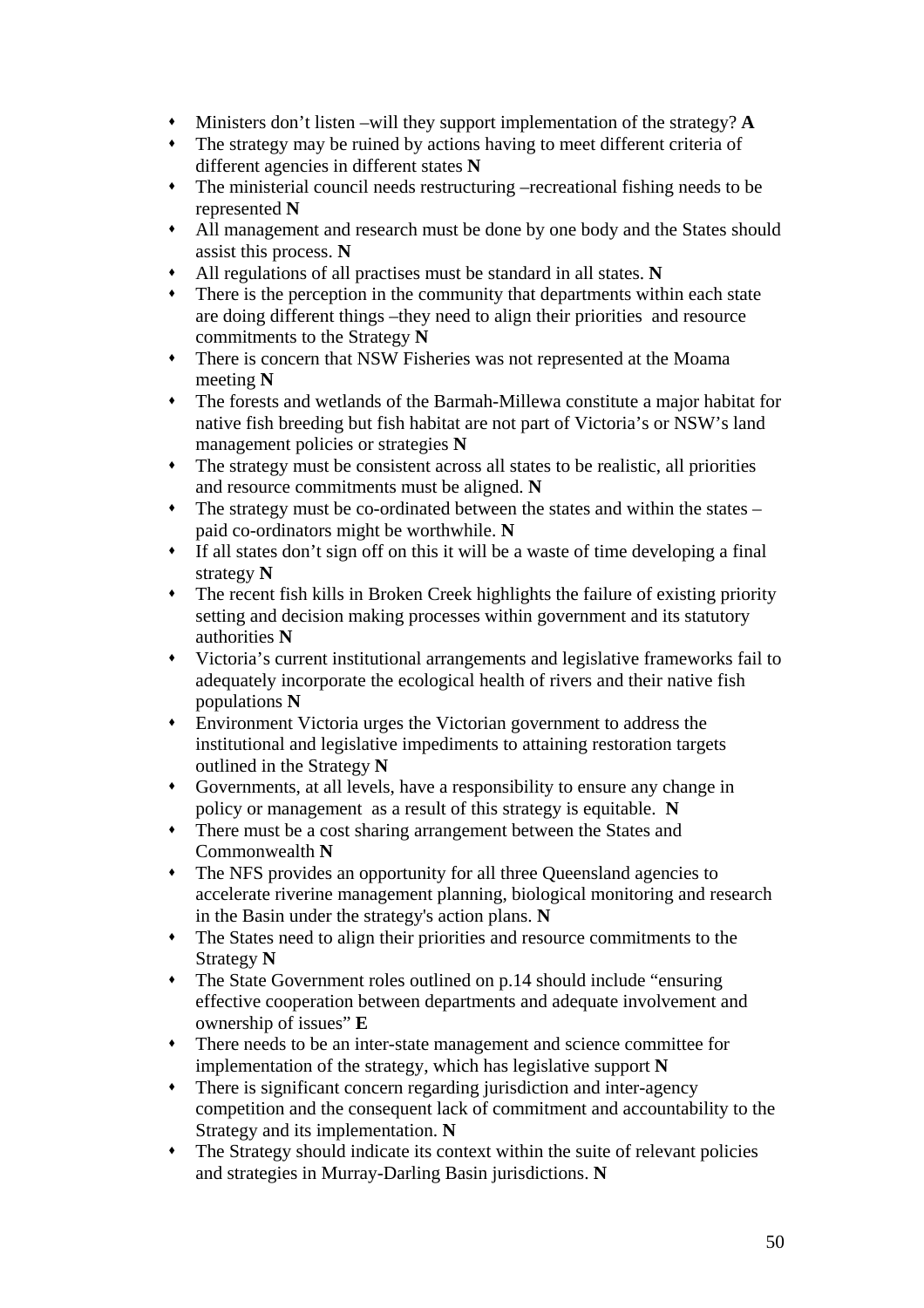The Strategy should be more explicit about how targets to meet indicators on page 13 will mesh with State policy frameworks **I**

## **4.17 Threatened Specie**s

- Why are many of the "endangered" fishes actually abundant in QLD, but threatened in other states? **A**
- Catfish are extinct from this part of the river (Barham) **N**
- What have we achieved with trout cod management? **A**
- Why are there no state listings of threatened/endangered species in SA? **E**
- If Macquarie perch are threatened, why can people fish for them? **A**
- Fishing and angling clubs do not agree that Murray Cod are endangered. There are healthy numbers of cod from Lake Mulwala to Swan Hill and beyond. **R**
- Trout cod are showing up from Narromine to Warren as are catfish. **N**
- Silver perch are not threatened, there are hundreds in the Murray, Murrumbidgee and Lachlan. **R**
- Recovery planning needs to target those species that are genuinely endangered and can realistically be recovered, and where investment in on-ground action can have the greatest impact **N**
- Fish species that have declined distributions throughout much of the Basin still have some remnant intact populations that warrant particular investigation under the NFS. This is particularly so in Queensland where species such as purple spotted gudgeon and tandanus catfish are still relatively abundant in some rivers. **N**
- Management plans are needed on a community basis to arrest the decline of species that are not yet listed as threatened or endangered **N**
- Threatened species listings, status and legislation must be consistent across the Basin **N**
- The Strategy must be consistent with any recovery plans for threatened species **N**
- The Strategy must acknowledge relevant recovery plans and facilitate relevant implementation of threat abatement plans and recovery plans where threatened species, populations and communities occur **N**
- Table 2 should include threatened species status under the Commonwealth EPB Act **E**

## **4.18 Translocation, Stocking and Disease**

- Why don't we just sustain our native fish populations through stocking programmes? **R**
- Will there be a single native fish hatchery? If so, genetic and climatic issues must be taken into account. **A**
- Translocating and stocking are a bandaid solution and do not help the underlying issues **N**
- In terms of hatcheries, the concept of Basin wide accreditation cannot work. There are hatcheries outside the Basin. Perhaps there needs to be accreditation for hatcheries which supply fish to the Basin **N**
- There needs to be regulations on brood stock –they should only be used for a short amount of time **N**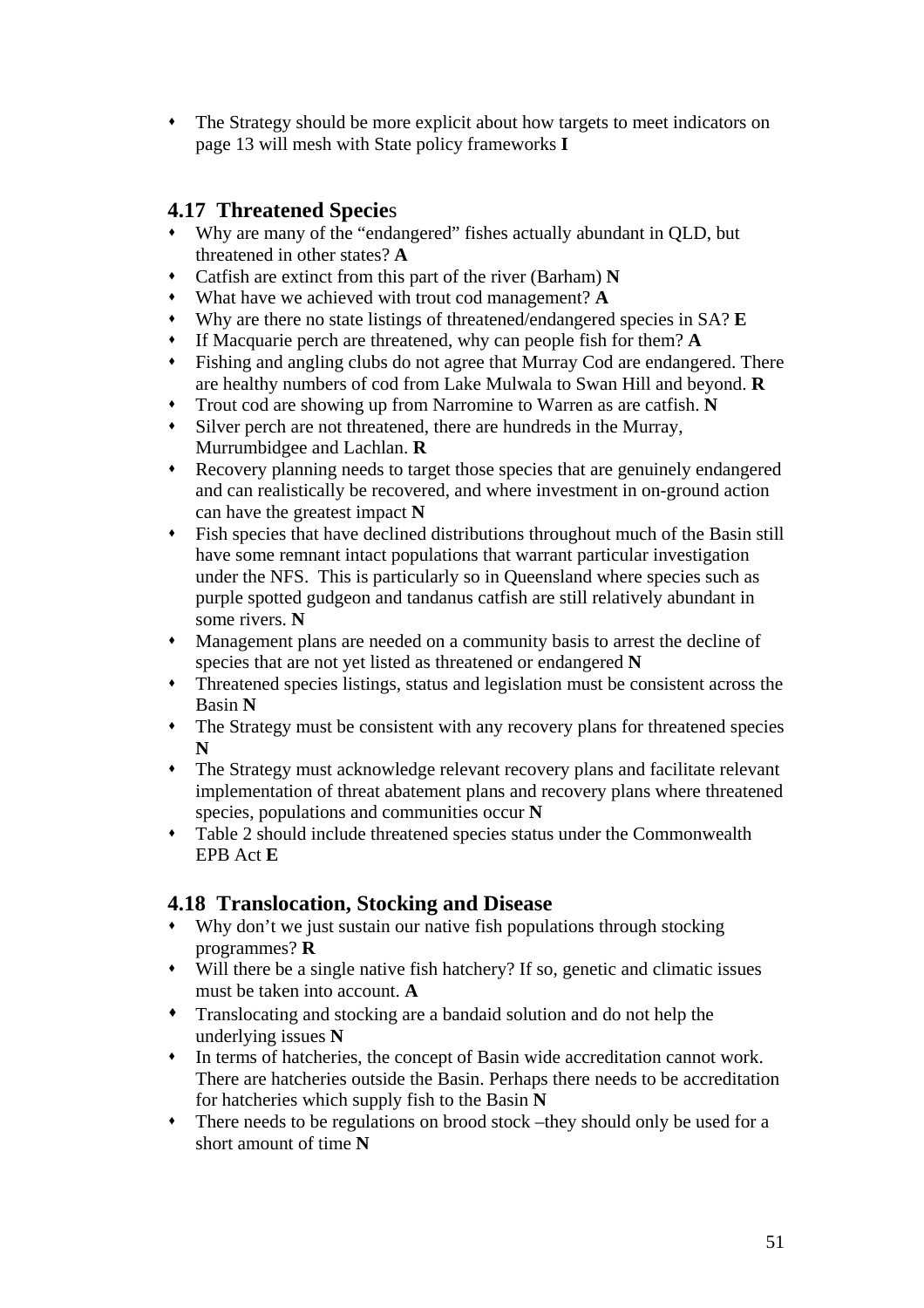- Hatchery bred fish are stupid, particularly the bigger ones –they aren't bred for natural conditions **N**
- Most clubs that release fingerlings would be prepared to wear the cost of obtaining bigger fish **N**
- Could hatcheries lease parts of the Murray to breed fish up bigger? Perhaps we can start valuable aquaculture facilities? **N**
- Clubs stock with really small fish, but they just get eaten or die –is there any way we can put them in bigger? **A**
- Where are the guidelines for purchasing small fingerlings, is there a Basinwide accreditation process? **A**
- How do we make sure that hatcheries are providing correct genetics for our system? **A**
- How do we determine if stocking is going to be beneficial? **A**
- Are there rogue hatcheries that we should avoid? **A**
- Why is there such a need to go to such lengths to preserve genetic integrity of restocked fish when prior to flow regulation fish could freely travel along the entire system and exchange genetics? **R**
- What is the mortality rate of stocked fish? **A**
- Stocked fish will interbreed with wild stocks wouldn't survival of the fittest apply and the stocking not weaken the gene pool? **R**
- If we started a hatchery should we use locally captured fish? **A**
- How and where will we find local fish with intact wild genes to use for restocking? **A**
- Catfish are not on the dollar for dollar stocking program how can we get it on the list and where should we source stock? **A**
- The danger of fish stocking and translocation programmes is that they mask the real problems **N**
- Are fish stocks genetically distinct in nature? **A**
- Are we contaminating natural stocks with hatchery stocks? **A**
- Private hatcheries do not enforce guidelines and are not honest about their practices –this must be improved **N**
- Commercial hatcheries need more help and support to restock rivers **R**
- We need to put more hatcheries in, breed the fish bigger **R**
- Stocking of yellow belly and cod has been very successful **R**
- How can we better manage the stocking of native fish **R**
- How do we know if hatcheries are giving us healthy fish? **R**
- Will we ever have an organisation to manage all hatchery issues so they are the same in all states? **A**
- Since restocking began, cod, yellow belly and silver perch have increased above expectation. **R**
- NSW Fisheries already has an approved mechanism for authorising hatcheries so why change things? **R**
- NSW Fisheries should screen for diseases in hatcheries. **N**
- There is strong evidence that stocking in the Murray, Edward and Wakool rivers is paying off so stocking is not a threat **R**
- How can stocking be a threat if NSW Fisheries endorse it? **R**
- NSW and VIC are to be commended for their efforts in restocking. **N**
- With fishing clubs and other groups restocking waters, we will have good fish numbers in the future **R**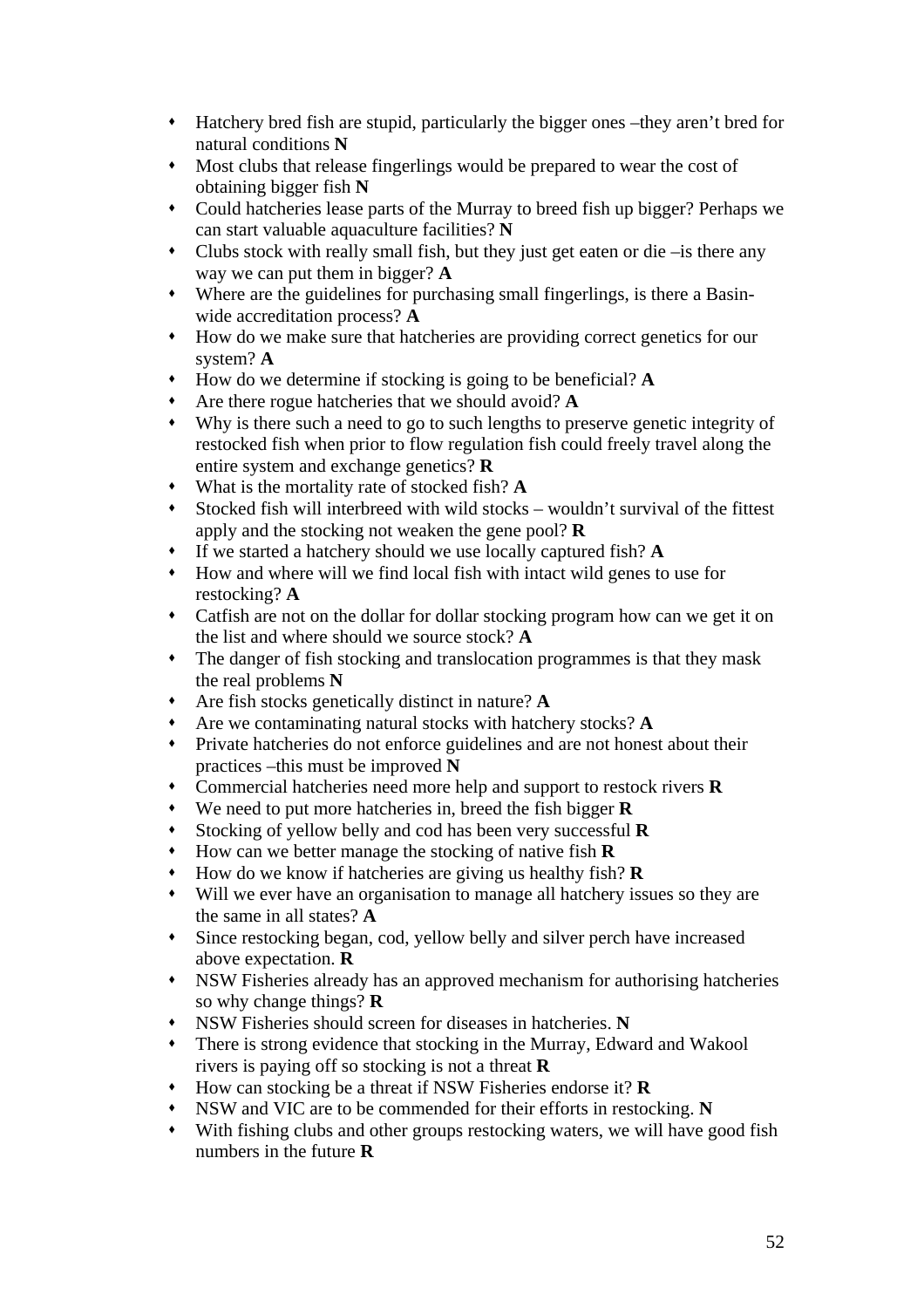- Fishing clubs in the Basin are doing their bit by restocking with cod and golden perch **R**
- Dramatic increase in native fish numbers in Wagga is probably due to stocking **N**
- What percentage of natural restocking takes place in the rivers? **A**
- The Macquarie has seen the benefits of stocking with increased natives and a decline in carp. **N**
- Stricter controls of the aquaculture industry by fisheries departments could limit the potential release of genetically restricted material **N**
- We must be vigilant in our aims to control those species that transmit diseases **N**
- The wording of the translocation and stocking objectives needs to be modified to not depict aquaculture so negatively **R**
- Consistent, coordinated and firm Basin-wide approaches for the management of fish translocation and stocking need to be adopted **N**
- Further research is needed on the community effects of stocking large numbers of higher order predators. **N**
- Fish hatcheries should utilise the rivers to further develop fish stocks **R**
- Fish translocation and stocking should not be a driving action in the Strategy **N**
- The following words need to be added to the start of 6.1: The implementation of this strategy will at all times support and be consistent with the National Policy for the Translocation of Live Aquatic Organisms **E**
- Under 6.3 should read "NSW is developing a quality assurance program that may be appropriate for other jurisdictions within the Basin. Once the NSW project is completed the MDBC will consult with other State jurisdictions as a basis for developing a Basin wide program **E**
- Action 6.6 should read "An assessment of risk will be undertaken to identify high-risk diseases and parasites requiring further investigation **E**

# **4.19 Water Quality**

- We need to address mixing in the locks saline water beneath the fresh water is affecting aquatic communities **N**
- In the early 50's water was clear but since carp, water is so muddy **N**
- The water between locks 1 and 2 is in very bad condition, it is dirty and beyond the point of help – there will be massive fish kills soon. **N**
- How far downstream can you detect the effects of cold water? **A**
- Grey water from boats is a very important issue in the lower Murray and requires attention. **A**
- Water temperatures before the dams were built were too cold for the natives to breed, so dams don't have an impact on temperature of the water **N**
- Whatever you do, unless you start addressing pollution being pumped down into the rivers, you won't get any results **N**
- What is being done about pollution discharges? It is an enormous problem **N**
- There is natural drainage in the Basin which flows into the rivers –can you monitor the quality of that drainage? **A**
- Why is the water so turbid in this area (Mildura), 30 years ago you could see 20 metres below the surface **N**
- Sand has been silting up below Euston Weir for years **N**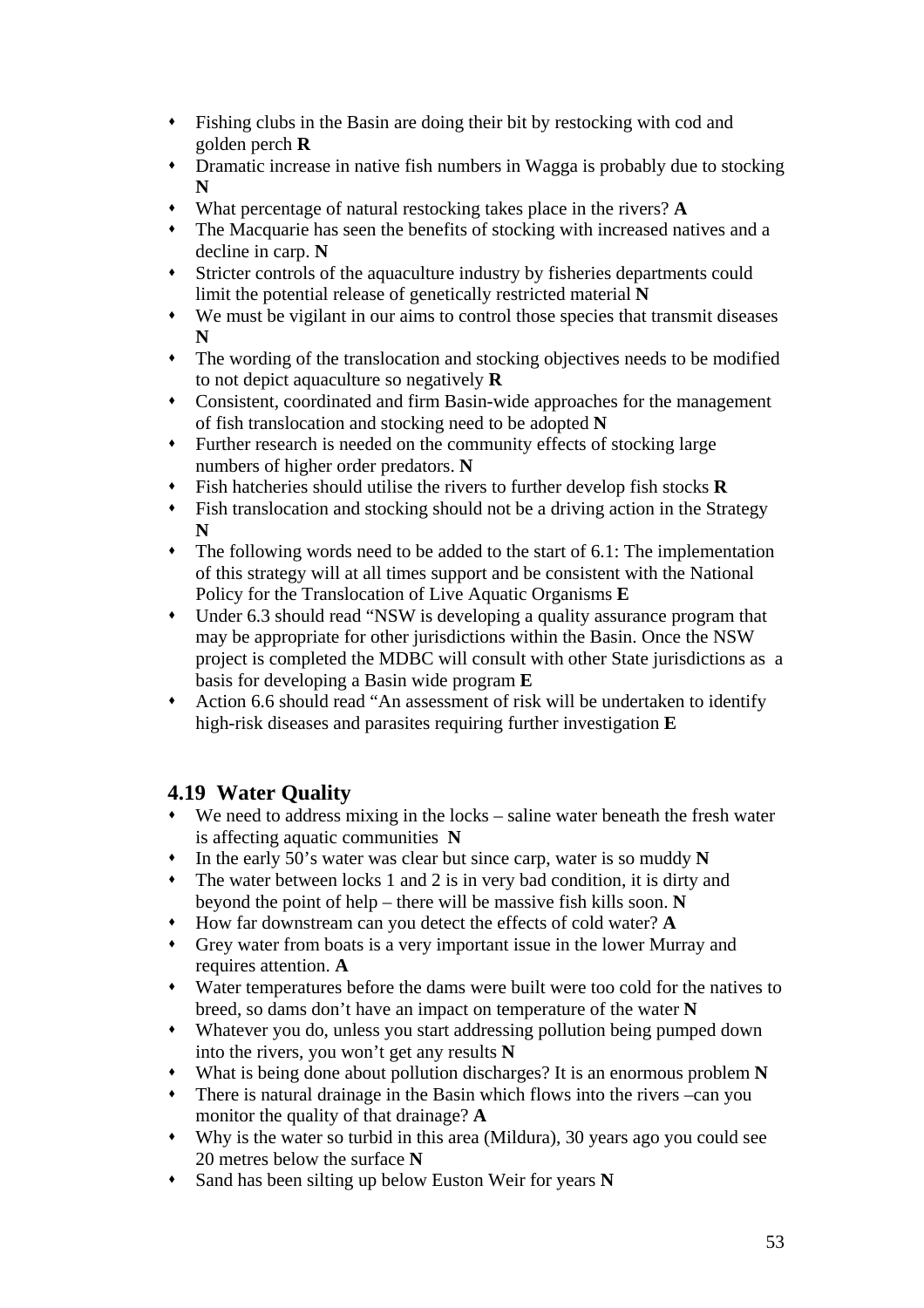- How do salt slugs affect fishes? Can't you just water it down? **N**
- Councils have been looking at stormwater going into the River as a pollution source –is this in the Strategy? **N**
- The quality of water in the river needs to be improved **N**
- Why has the river south from Surat through to St George not cleared in the last 10-15 years? It is very turbid and there is manganese in the water **A**
- Sedimentation is a huge issue and has accelerated in the last 20 years **E**
- Does NSW Fisheries know the temperature of water released from water storages in this region? **A**
- The greatest hurdle to retrofitting dams with anti thermal pollution apparatus is the mentality of State Water – in this region funds were at one stage raised to retrofit one of the impoundments and state water refused to allow it. **N**
- There are numerous smaller weirs downstream of the major impoundments exacerbating the thermal pollution problem? **N**
- Is there any way we can make the cotton farmers pay for the retrofitting of dams to prevent the CWP problems? **N**
- Cotton farmers have been the cause of significant fish kills in the area by allowing polluted water to enter the waterways and they only receive minimal fines, should you try to increase their accountability. **N**
- How can you regenerate warm water if you are taking it from the surface layers of dams for warm water downstream? **A**
- What will be done for the huge problem of sand slugs in the Lachlan? Is there any research underway into amelioration **A**
- How does salinity affect fish? **A**
- Salt water is probably used by fish to clean parasites etc –until it gets too salty, or they are trapped by weirs **N**
- Cotton rotation means empty pastures, when it floods all the dirt and chemicals just go into the rivers **N**
- Houseboats are a big problem –there are no controls and no management of waste water **N**
- Water must enter swamps and lagoons to maintain correct water temperature for native fish breeding **N**
- Forest waterways should be reinstated to improve water temperatures and water quality. **N**
- Addressing cold water pollution is a common and major problem but it can be solved easily **N**
- Cold water pollution is 75% of the problem in the Murrumbidgee **N**
- Water quality below Echuca will always be poor while large ski boats have free access **N**
- Cold water releases have many benefits including quality drinking water, high dO2, lower evaporation loss, lower carp intrusion and high dollar returns from trout farms **N**
- The NSW Irrigators Council is supportive of initiatives to reduce the impact of cold water pollution on native fish, including cost effective methods of mitigation. **N**
- Cold water pollution is a critical issue and requires the effort to improve water conditions **N**
- Spending millions to raise water temperature is grossly inappropriate when our rivers and streams are in such need of funding. The money could be much better spent **N**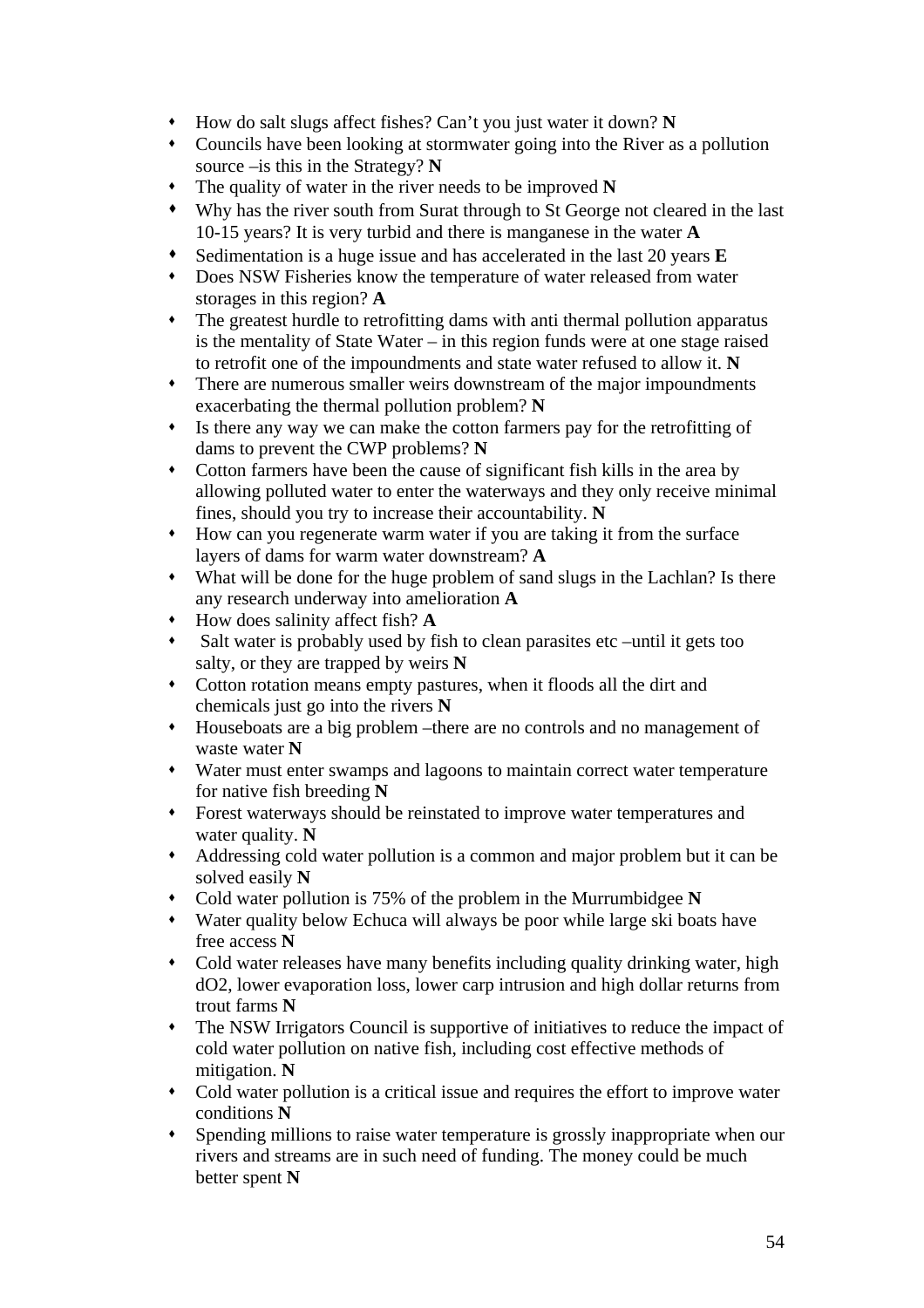- Any existing and future constructed dam outlet structures need to employ engineering principles and operational procedures to avoid thermal pollution **N**
- Thermal pollution should be listed as a threatening process under relevant legislation **N**
- Water Quality objectives should not just focus on attributes that directly affect fish –we also need to protect the food web to make the system sustainable. **N**
- Sedimentation should be added as a water quality problem **E**
- Drainage schemes must be ceased as they cause high levels of nutrients and turbidity in creeks **N**
- Cold water temperatures released from dams cause declined in native fish populations **N**
- Stormwater from towns and cities on waterways must be diverted inland **N**
- How do salt slugs effect fishes? **N**
- Sewage ponds should be removed from flood plains **N**
- The target for "water quality that meets 90% of all biological requirements" may require rewording **N**
- Warm water releases will destroy many aquatic life forms. **R**
- It's a fact through scientific knowledge that water that is cool retains and gains oxygen and the reverse of water when heated. **R**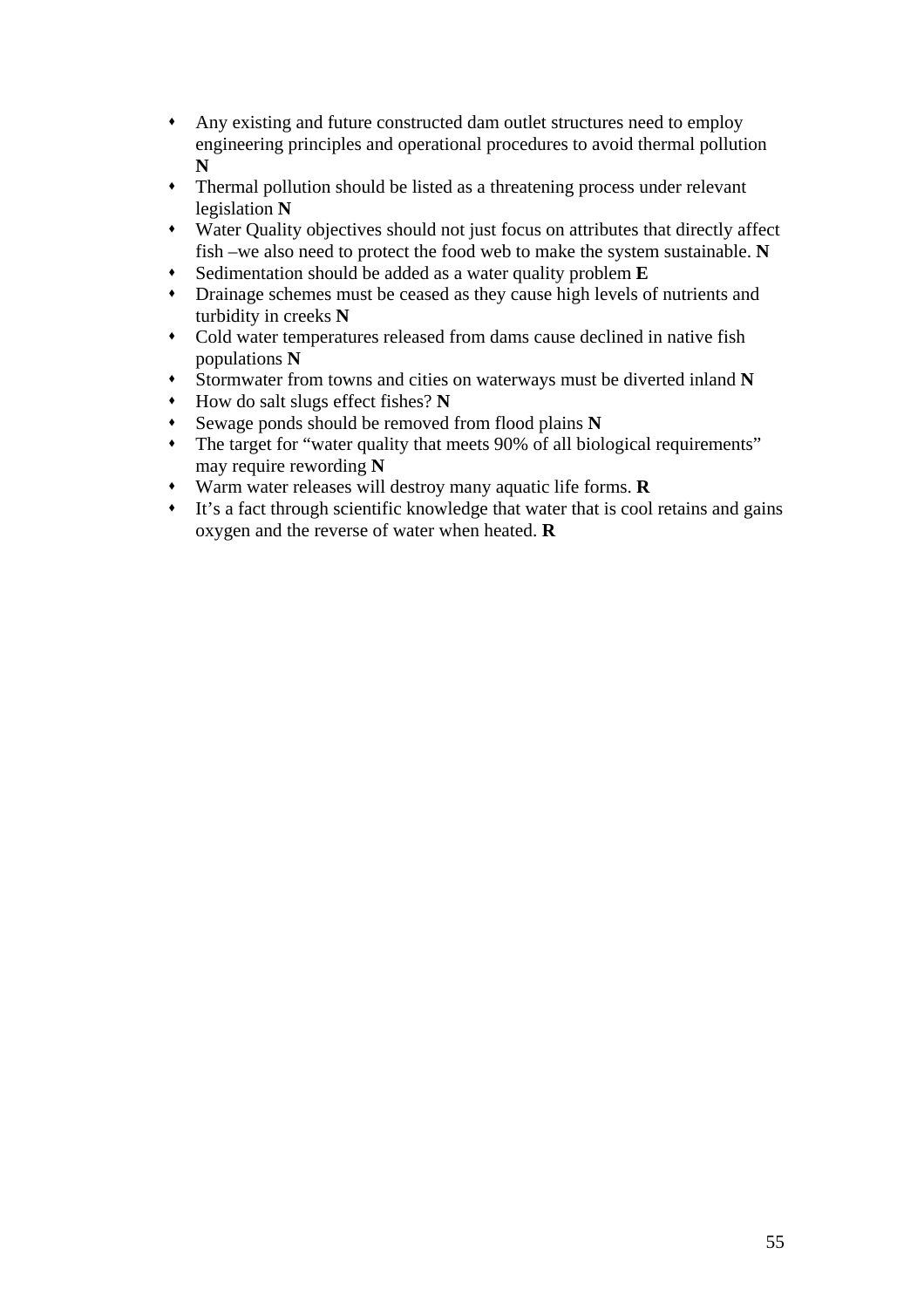Appendix 1. List of organisations which, through formal processes or public forums, made submissions in the public comment period.

| Organisation                                    |                                                 |  |  |  |
|-------------------------------------------------|-------------------------------------------------|--|--|--|
| ACT Fly Fishers Inc.                            | Gone Fishin'                                    |  |  |  |
| <b>ACT Sport and Rec Fishing Council</b>        | Gonndiwindi Town Council                        |  |  |  |
| Agriculture, Fisheries & Forestry Australia     | Goondiwindi Sports Store                        |  |  |  |
| <b>AgForce Queensland</b>                       | Got One Tackle Store                            |  |  |  |
| Albury Wodonga Sportfishing Club                | <b>Gravesend Fishing Club</b>                   |  |  |  |
| Alexandrina Council                             | <b>Griffith University</b>                      |  |  |  |
| Arthur Rylah Institute                          | Hanwood Fish Hatchery                           |  |  |  |
| <b>Australian Conservation Foundation</b>       | <b>Holmes Fishing Tackle</b>                    |  |  |  |
| <b>Barham Angling Club</b>                      | Inglewood Aquatic Club                          |  |  |  |
| <b>Barham Shire Council</b>                     | Inglewood Restocking Club                       |  |  |  |
| <b>Barmah Forest Preservation League</b>        | Inland Fisheries Management Committee           |  |  |  |
| <b>Barook Sporting Association</b>              | <b>Inland Fishing Association</b>               |  |  |  |
| Berrigan Fishing Club                           | Inland Natural Resource Management Group        |  |  |  |
| Berrigan Shire Council                          | Institute of Freshwater Anglers                 |  |  |  |
| Bethanga Fishing Club                           | <b>Inverell Shire Council</b>                   |  |  |  |
| <b>Blayney Fishing Club</b>                     | <b>Irrigation Action Group</b>                  |  |  |  |
| Boggabilla Fishing Club                         | Jelara Caravan Park                             |  |  |  |
| Border Rivers Catchment Management Authority    | Jerilderie Shire Council                        |  |  |  |
| <b>Bourke Shire Council</b>                     | <b>Just Fishing</b>                             |  |  |  |
| <b>Bureau of Rural Science</b>                  | K & C Fisheries                                 |  |  |  |
| <b>Burrumbuttock Angler Club</b>                | Kyabram Angler Club                             |  |  |  |
| <b>Community Advisory Committee (MDBC)</b>      | La Trobe University                             |  |  |  |
| <b>Campaspe Shire Council</b>                   | Lake Coolmunda Aquatic Club                     |  |  |  |
| <b>Cobram Caravans</b>                          | Lions Club                                      |  |  |  |
| <b>Commercial Club Fishing Club</b>             | Lovington Anglers Club                          |  |  |  |
| <b>Condamine Alliance</b>                       | <b>MAFRI</b>                                    |  |  |  |
| <b>Condamine Catchment Management Authority</b> | Main Roads                                      |  |  |  |
| Corowa Shire Council                            | Mathoura Chamber of Commerce                    |  |  |  |
| <b>Courthouse Fishing Club</b>                  | <b>Mathoura Classic</b>                         |  |  |  |
| <b>Crows Nest Fishing Club</b>                  | Mathoura District and Serviceman's Bowling Club |  |  |  |
| Deniliquin RSL Fishing Club                     | Mathoura Fishing Club                           |  |  |  |
| Dirrajbandi Fishing Club                        | <b>MDBC</b>                                     |  |  |  |
| Dept. Land and Water Conservation               | Mid Murray Council                              |  |  |  |
| Dept. Natural Resources and Environment         | Mid Murray Field Nationals Inc.                 |  |  |  |
| Dubbo Macquarie River Bushcare                  | Mid Murray LAP                                  |  |  |  |
| <b>DWLBC</b>                                    | Millmerran Pittsworth Fish Stocking Assn.       |  |  |  |
| EarthTech                                       | Moree Fishing Club                              |  |  |  |
| Echuca/Moama Field and Game                     | Moree Hotel Fishing Club                        |  |  |  |
| Echuca/Moama Sportfishing Club                  | Moree Restocking Committee                      |  |  |  |
| <b>Environment ACT</b>                          | Moree Services Club Fishing Club                |  |  |  |
| <b>Environment Australia</b>                    | Murray Catchment Mangement Board                |  |  |  |
| Environmental Protection Authority, Qld         | Murray Darling Association, National Board      |  |  |  |
| Far West Anglers Association                    | Murray Darling Association Region 1             |  |  |  |
| <b>Field and Game Australia</b>                 | Murray Darling Association Region 2             |  |  |  |
| <b>Field and Game Federation of Australia</b>   | Murray Irrigation                               |  |  |  |
| <b>Fisheries Victoria</b>                       | Murray Organic Group                            |  |  |  |
| Fort Courage Angling Club                       | Murray River Angling Association                |  |  |  |
| Friends of the Lockyer                          | <b>Murray River Fishing Tours</b>               |  |  |  |
| Goulbern Broken Catchment Mngmt. Authority      |                                                 |  |  |  |
| Glenlyon Dam Fish Stocking Association          |                                                 |  |  |  |